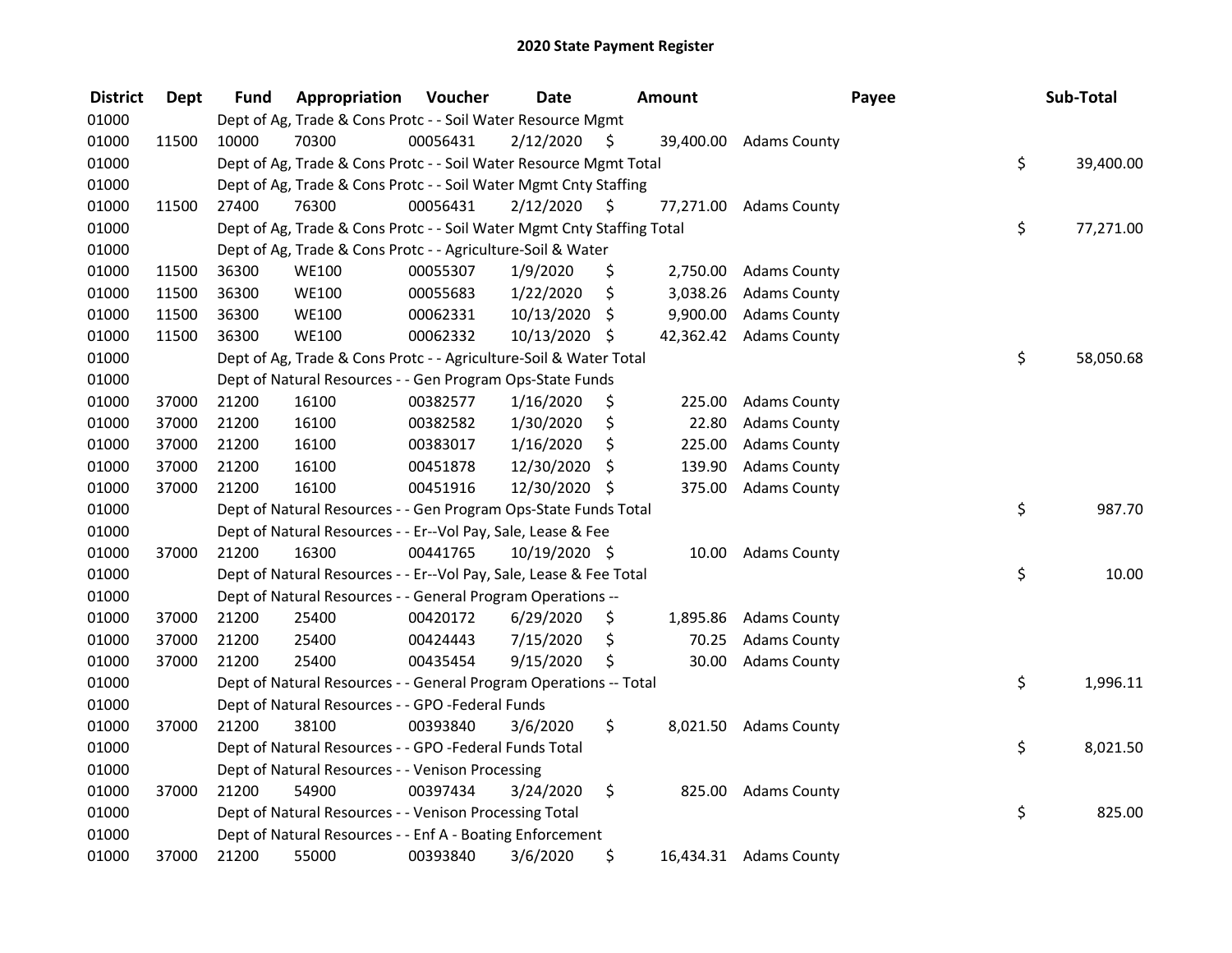| <b>District</b> | <b>Dept</b> | Fund  | Appropriation                                                      | Voucher  | <b>Date</b>   |     | <b>Amount</b> |                        | Payee | Sub-Total |
|-----------------|-------------|-------|--------------------------------------------------------------------|----------|---------------|-----|---------------|------------------------|-------|-----------|
| 01000           |             |       | Dept of Natural Resources - - Enf A - Boating Enforcement Total    |          |               |     |               |                        | \$    | 16,434.31 |
| 01000           |             |       | Dept of Natural Resources - - Enf A - Atv & Utv Enforcement        |          |               |     |               |                        |       |           |
| 01000           | 37000       | 21200 | 55100                                                              | 00436240 | 9/18/2020     | \$  |               | 32,316.42 Adams County |       |           |
| 01000           |             |       | Dept of Natural Resources - - Enf A - Atv & Utv Enforcement Total  |          |               |     |               |                        | \$    | 32,316.42 |
| 01000           |             |       | Dept of Natural Resources - - Enf A - Snow Enforcement             |          |               |     |               |                        |       |           |
| 01000           | 37000       | 21200 | 55200                                                              | 00436419 | 9/24/2020     | \$  |               | 9,207.32 Adams County  |       |           |
| 01000           |             |       | Dept of Natural Resources - - Enf A - Snow Enforcement Total       |          |               |     |               |                        | \$    | 9,207.32  |
| 01000           |             |       | Dept of Natural Resources - - Wildlife Damage Claims & Abat        |          |               |     |               |                        |       |           |
| 01000           | 37000       | 21200 | 55300                                                              | 00397434 | 3/24/2020     | \$. |               | 28,934.36 Adams County |       |           |
| 01000           | 37000       | 21200 | 55300                                                              | 00415735 | 6/10/2020     | \$  |               | 701.73 Adams County    |       |           |
| 01000           |             |       | Dept of Natural Resources - - Wildlife Damage Claims & Abat Total  |          |               |     |               |                        | \$    | 29,636.09 |
| 01000           |             |       | Dept of Natural Resources - - Resaids - County Cons Aids           |          |               |     |               |                        |       |           |
| 01000           | 37000       | 21200 | 56300                                                              | 00393949 | 3/4/2020      | \$  |               | 1,713.00 Adams County  |       |           |
| 01000           |             |       | Dept of Natural Resources - - Resaids - County Cons Aids Total     |          |               |     |               |                        | \$    | 1,713.00  |
| 01000           |             |       | Dept of Natural Resources - - Resaids - Forest Croplnd & Mfl       |          |               |     |               |                        |       |           |
| 01000           | 37000       | 21200 | 56600                                                              | 00436082 | 9/21/2020     | \$. |               | 39,298.64 Adams County |       |           |
| 01000           |             |       | Dept of Natural Resources - - Resaids - Forest Croplnd & Mfl Total |          |               |     |               |                        | \$    | 39,298.64 |
| 01000           |             |       | Dept of Natural Resources - - Ra- Cnty Snow Trail & Area Aid       |          |               |     |               |                        |       |           |
| 01000           | 37000       | 21200 | 57400                                                              | 00453818 | 12/28/2020 \$ |     |               | 10,505.00 Adams County |       |           |
| 01000           |             |       | Dept of Natural Resources - - Ra- Cnty Snow Trail & Area Aid Total |          |               |     |               |                        | \$    | 10,505.00 |
| 01000           |             |       | Dept of Natural Resources - - Ra- Snowmobile Trail Areas           |          |               |     |               |                        |       |           |
| 01000           | 37000       | 21200 | 57500                                                              | 00388308 | 2/5/2020      | \$  |               | 62,422.81 Adams County |       |           |
| 01000           |             |       | Dept of Natural Resources - - Ra- Snowmobile Trail Areas Total     |          |               |     |               |                        | \$    | 62,422.81 |
| 01000           |             |       | Dept of Natural Resources - - Ra- Atv Prj Aids, Gas Tax Pymt       |          |               |     |               |                        |       |           |
| 01000           | 37000       | 21200 | 57600                                                              | 00388309 | 2/5/2020      | \$  | 24,647.00     | <b>Adams County</b>    |       |           |
| 01000           | 37000       | 21200 | 57600                                                              | 00453791 | 12/22/2020    | \$  | 3,352.00      | <b>Adams County</b>    |       |           |
| 01000           | 37000       | 21200 | 57600                                                              | 00453919 | 12/28/2020 \$ |     | 24,220.00     | <b>Adams County</b>    |       |           |
| 01000           |             |       | Dept of Natural Resources - - Ra- Atv Prj Aids, Gas Tax Pymt Total |          |               |     |               |                        | \$    | 52,219.00 |
| 01000           |             |       | Dept of Natural Resources - - Resaids - Pymt In Lieu Tax Fed       |          |               |     |               |                        |       |           |
| 01000           | 37000       | 21200 | 58400                                                              | 00439050 | 10/2/2020     | \$  | 780.00        | <b>Adams County</b>    |       |           |
| 01000           | 37000       | 21200 | 58400                                                              | 00443346 | 10/23/2020 \$ |     | 532.00        | <b>Adams County</b>    |       |           |
| 01000           |             |       | Dept of Natural Resources - - Resaids - Pymt In Lieu Tax Fed Total |          |               |     |               |                        | \$    | 1,312.00  |
| 01000           |             |       | Dept of Natural Resources - - Ea - Lake Protection                 |          |               |     |               |                        |       |           |
| 01000           | 37000       | 21200 | 66300                                                              | 00380876 | 1/7/2020      | \$  | 20,386.07     | <b>Adams County</b>    |       |           |
| 01000           |             |       | Dept of Natural Resources - - Ea - Lake Protection Total           |          |               |     |               |                        | \$    | 20,386.07 |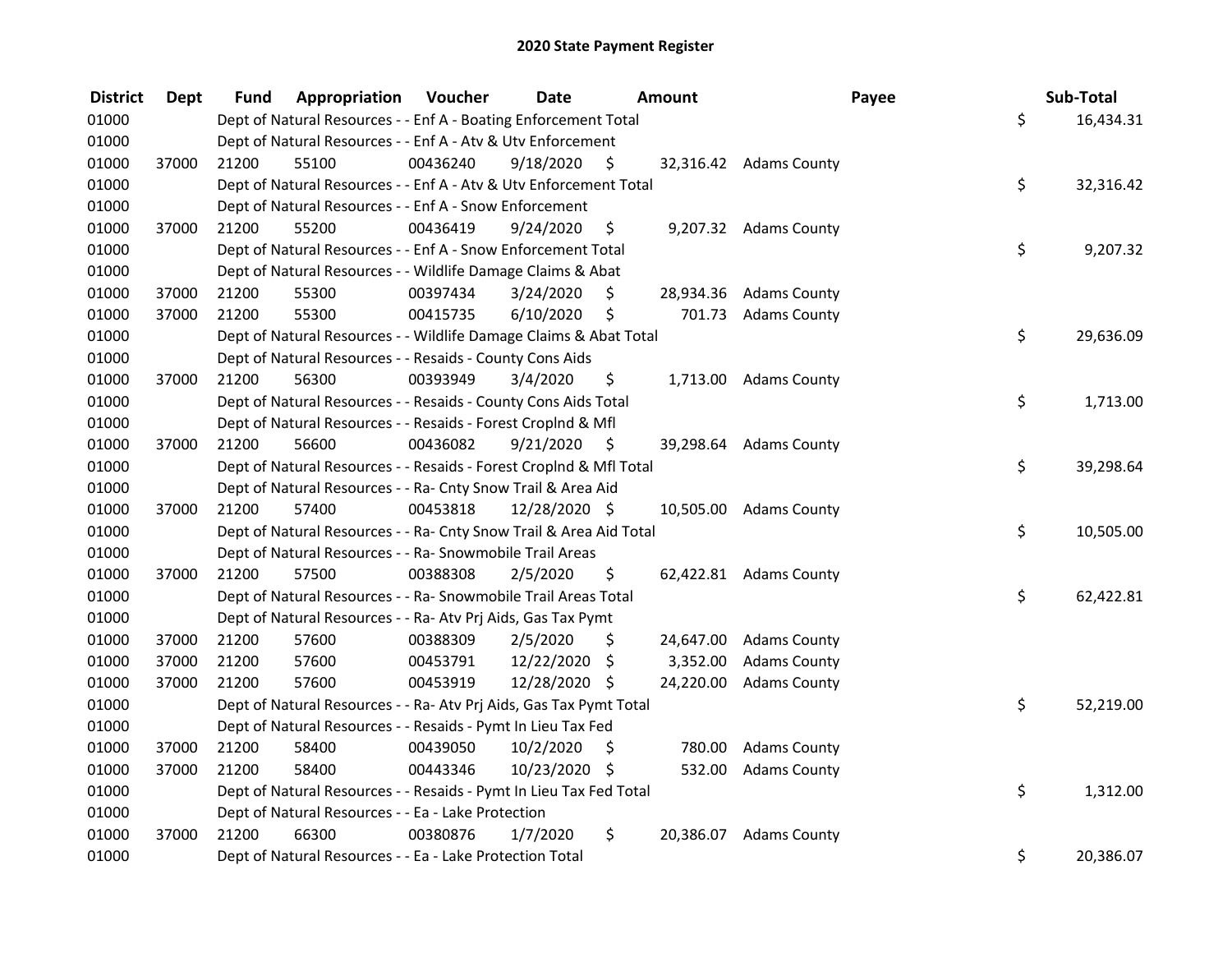| <b>District</b> | <b>Dept</b> | Fund  | Appropriation                                                      | Voucher  | <b>Date</b> |     | Amount     |                         | Payee | Sub-Total    |
|-----------------|-------------|-------|--------------------------------------------------------------------|----------|-------------|-----|------------|-------------------------|-------|--------------|
| 01000           |             |       | Dept of Natural Resources - - GPO - State Funds                    |          |             |     |            |                         |       |              |
| 01000           | 37000       | 21200 | 96100                                                              | 00446680 | 12/3/2020   | \$  | 4.00       | <b>Adams County</b>     |       |              |
| 01000           |             |       | Dept of Natural Resources - - GPO - State Funds Total              |          |             |     |            |                         | \$    | 4.00         |
| 01000           |             |       | Dept of Natural Resources - - Fin Asst For Responsible Units       |          |             |     |            |                         |       |              |
| 01000           | 37000       | 27400 | 67000                                                              | 00412639 | 5/29/2020   | \$. |            | 92,071.74 Adams County  |       |              |
| 01000           |             |       | Dept of Natural Resources - - Fin Asst For Responsible Units Total |          |             |     |            |                         | \$    | 92,071.74    |
| 01000           |             |       | Dept of Natural Resources - - Recycling Consolidation Grants       |          |             |     |            |                         |       |              |
| 01000           | 37000       | 27400 | 67300                                                              | 00412639 | 5/29/2020   | \$  |            | 4,707.54 Adams County   |       |              |
| 01000           |             |       | Dept of Natural Resources - - Recycling Consolidation Grants Total |          |             |     |            |                         | \$    | 4,707.54     |
| 01000           |             |       | WI Dept of Transportation - - Eldly&Disa Co/Aid Sf                 |          |             |     |            |                         |       |              |
| 01000           | 39500       | 21100 | 16800                                                              | 00481378 | 1/15/2020   | \$  | 93,200.00  | <b>Adams County</b>     |       |              |
| 01000           | 39500       | 21100 | 16800                                                              | 00529376 | 5/22/2020   | \$  | 432.31     | <b>Adams County</b>     |       |              |
| 01000           |             |       | WI Dept of Transportation - - Eldly&Disa Co/Aid Sf Total           |          |             |     |            |                         | \$    | 93,632.31    |
| 01000           |             |       | WI Dept of Transportation - - Disastr Damag Aid Sf                 |          |             |     |            |                         |       |              |
| 01000           | 39500       | 21100 | 17400                                                              | 00501914 | 3/12/2020   | \$. |            | 371,401.22 Adams County |       |              |
| 01000           |             |       | WI Dept of Transportation - - Disastr Damag Aid Sf Total           |          |             |     |            |                         | \$    | 371,401.22   |
| 01000           |             |       | WI Dept of Transportation - - Trans Aids To Co.-Sf                 |          |             |     |            |                         |       |              |
| 01000           | 39500       | 21100 | 19000                                                              | 00475424 | 1/6/2020    | \$  | 365,589.45 | <b>Adams County</b>     |       |              |
| 01000           | 39500       | 21100 | 19000                                                              | 00542271 | 7/6/2020    | \$  | 731,178.90 | <b>Adams County</b>     |       |              |
| 01000           | 39500       | 21100 | 19000                                                              | 00585097 | 10/5/2020   | \$  | 365,589.45 | <b>Adams County</b>     |       |              |
| 01000           |             |       | WI Dept of Transportation - - Trans Aids To Co.-Sf Total           |          |             |     |            |                         | \$    | 1,462,357.80 |
| 01000           |             |       | WI Dept of Transportation - - Loc Rd Imp Prg St Fd                 |          |             |     |            |                         |       |              |
| 01000           | 39500       | 21100 | 27800                                                              | 00555771 | 7/31/2020   | \$  |            | 4,721.92 Adams County   |       |              |
| 01000           |             |       | WI Dept of Transportation - - Loc Rd Imp Prg St Fd Total           |          |             |     |            |                         | \$    | 4,721.92     |
| 01000           |             |       | WI Dept of Transportation - - St Hwy Rehab, Sf                     |          |             |     |            |                         |       |              |
| 01000           | 39500       | 21100 | 36300                                                              | 00496469 | 2/25/2020   | \$  |            | 9,686.21 Adams County   |       |              |
| 01000           |             |       | WI Dept of Transportation - - St Hwy Rehab, Sf Total               |          |             |     |            |                         | \$    | 9,686.21     |
| 01000           |             |       | WI Dept of Transportation - - Hwy Mgmt & Opers Sf                  |          |             |     |            |                         |       |              |
| 01000           | 39500       | 21100 | 36500                                                              | 00479272 | 1/8/2020    | \$  | 2,802.87   | <b>Adams County</b>     |       |              |
| 01000           | 39500       | 21100 | 36500                                                              | 00496469 | 2/25/2020   | \$  | 810.00     | <b>Adams County</b>     |       |              |
| 01000           | 39500       | 21100 | 36500                                                              | 00514723 | 4/14/2020   | \$  | 270.00     | <b>Adams County</b>     |       |              |
| 01000           | 39500       | 21100 | 36500                                                              | 00525249 | 5/13/2020   | \$  | 270.00     | <b>Adams County</b>     |       |              |
| 01000           | 39500       | 21100 | 36500                                                              | 00534938 | 6/9/2020    | \$  | 270.00     | <b>Adams County</b>     |       |              |
| 01000           | 39500       | 21100 | 36500                                                              | 00534941 | 6/9/2020    | \$  | 321.02     | <b>Adams County</b>     |       |              |
| 01000           | 39500       | 21100 | 36500                                                              | 00550677 | 7/10/2020   | \$  | 270.00     | <b>Adams County</b>     |       |              |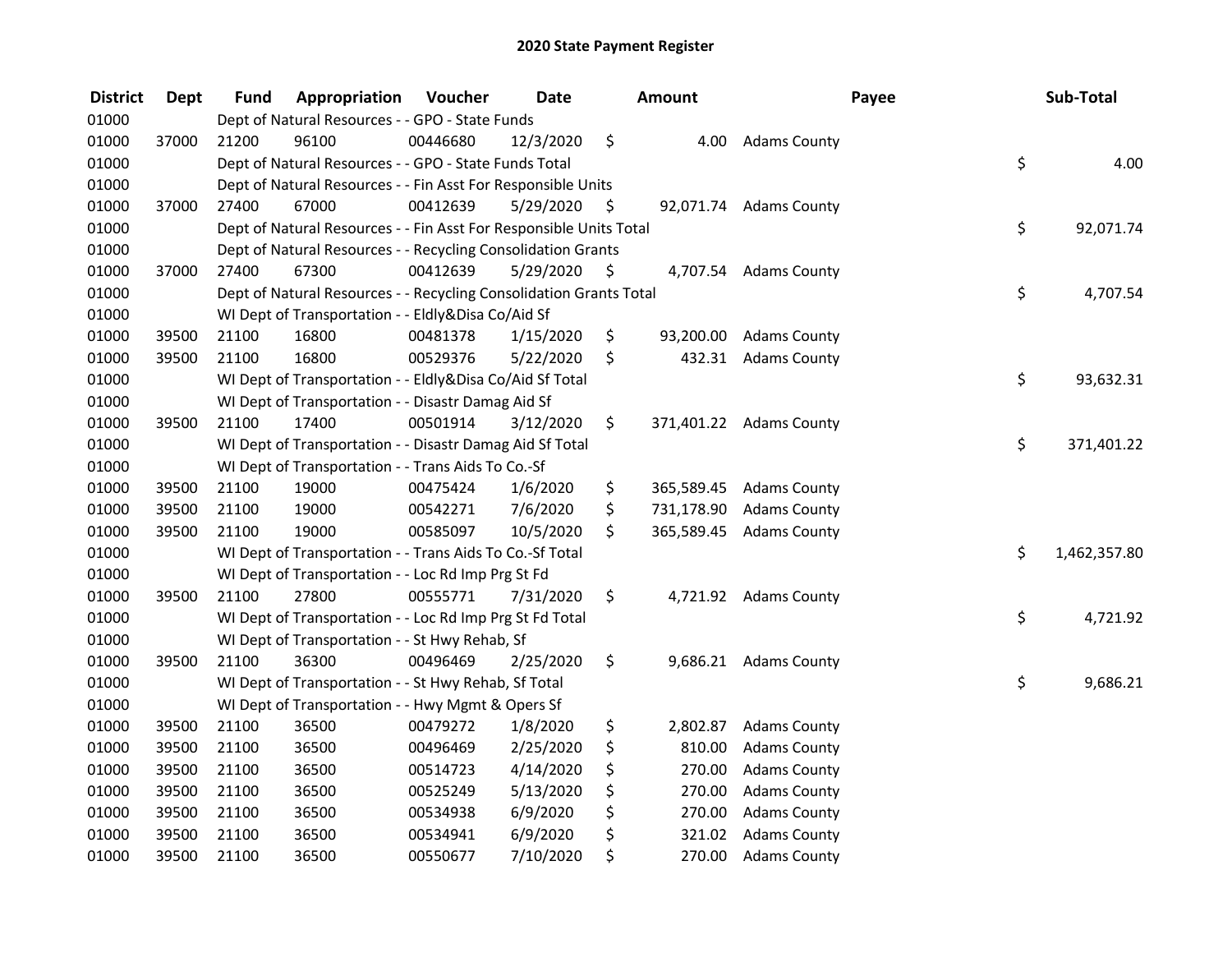| <b>District</b> | <b>Dept</b> | <b>Fund</b> | Appropriation                                           | Voucher  | <b>Date</b> | <b>Amount</b>    |                     | Payee | Sub-Total      |
|-----------------|-------------|-------------|---------------------------------------------------------|----------|-------------|------------------|---------------------|-------|----------------|
| 01000           | 39500       | 21100       | 36500                                                   | 00566258 | 8/14/2020   | \$<br>407.40     | <b>Adams County</b> |       |                |
| 01000           | 39500       | 21100       | 36500                                                   | 00583344 | 9/15/2020   | \$<br>270.00     | <b>Adams County</b> |       |                |
| 01000           | 39500       | 21100       | 36500                                                   | 00598555 | 10/14/2020  | \$<br>270.00     | <b>Adams County</b> |       |                |
| 01000           | 39500       | 21100       | 36500                                                   | 00612606 | 11/6/2020   | \$<br>270.00     | <b>Adams County</b> |       |                |
| 01000           | 39500       | 21100       | 36500                                                   | 00628555 | 12/17/2020  | \$<br>325.24     | <b>Adams County</b> |       |                |
| 01000           |             |             | WI Dept of Transportation - - Hwy Mgmt & Opers Sf Total |          |             |                  |                     |       | \$<br>6,556.53 |
| 01000           |             |             | WI Dept of Transportation - - Routine Maint Sf          |          |             |                  |                     |       |                |
| 01000           | 39500       | 21100       | 36800                                                   | 00479272 | 1/8/2020    | \$<br>68,086.89  | <b>Adams County</b> |       |                |
| 01000           | 39500       | 21100       | 36800                                                   | 00492517 | 2/20/2020   | \$<br>45,291.33  | <b>Adams County</b> |       |                |
| 01000           | 39500       | 21100       | 36800                                                   | 00492518 | 2/20/2020   | \$<br>6,194.85   | <b>Adams County</b> |       |                |
| 01000           | 39500       | 21100       | 36800                                                   | 00496469 | 2/25/2020   | \$<br>74,069.53  | <b>Adams County</b> |       |                |
| 01000           | 39500       | 21100       | 36800                                                   | 00504216 | 3/19/2020   | \$<br>46,509.84  | <b>Adams County</b> |       |                |
| 01000           | 39500       | 21100       | 36800                                                   | 00505017 | 3/23/2020   | \$<br>65,862.66  | <b>Adams County</b> |       |                |
| 01000           | 39500       | 21100       | 36800                                                   | 00509705 | 3/31/2020   | \$<br>1,552.98   | <b>Adams County</b> |       |                |
| 01000           | 39500       | 21100       | 36800                                                   | 00510199 | 4/2/2020    | \$<br>134.62     | <b>Adams County</b> |       |                |
| 01000           | 39500       | 21100       | 36800                                                   | 00510200 | 4/2/2020    | \$<br>1,510.22   | <b>Adams County</b> |       |                |
| 01000           | 39500       | 21100       | 36800                                                   | 00510254 | 4/1/2020    | \$<br>10,814.91  | <b>Adams County</b> |       |                |
| 01000           | 39500       | 21100       | 36800                                                   | 00514230 | 4/13/2020   | \$<br>356.99     | <b>Adams County</b> |       |                |
| 01000           | 39500       | 21100       | 36800                                                   | 00520694 | 4/29/2020   | \$<br>43,519.74  | <b>Adams County</b> |       |                |
| 01000           | 39500       | 21100       | 36800                                                   | 00521908 | 5/4/2020    | \$<br>15,454.50  | <b>Adams County</b> |       |                |
| 01000           | 39500       | 21100       | 36800                                                   | 00525249 | 5/13/2020   | \$<br>103.74     | <b>Adams County</b> |       |                |
| 01000           | 39500       | 21100       | 36800                                                   | 00527566 | 5/18/2020   | \$<br>51,131.81  | <b>Adams County</b> |       |                |
| 01000           | 39500       | 21100       | 36800                                                   | 00534943 | 6/9/2020    | \$<br>1,114.76   | <b>Adams County</b> |       |                |
| 01000           | 39500       | 21100       | 36800                                                   | 00537621 | 6/16/2020   | \$<br>78,405.12  | <b>Adams County</b> |       |                |
| 01000           | 39500       | 21100       | 36800                                                   | 00538383 | 6/18/2020   | \$<br>32,306.49  | <b>Adams County</b> |       |                |
| 01000           | 39500       | 21100       | 36800                                                   | 00550334 | 7/13/2020   | \$<br>77,921.52  | <b>Adams County</b> |       |                |
| 01000           | 39500       | 21100       | 36800                                                   | 00550677 | 7/10/2020   | \$<br>1,066.73   | <b>Adams County</b> |       |                |
| 01000           | 39500       | 21100       | 36800                                                   | 00553771 | 7/22/2020   | \$<br>34,770.99  | <b>Adams County</b> |       |                |
| 01000           | 39500       | 21100       | 36800                                                   | 00559315 | 7/31/2020   | \$<br>140,629.28 | <b>Adams County</b> |       |                |
| 01000           | 39500       | 21100       | 36800                                                   | 00565532 | 8/12/2020   | \$<br>110,908.43 | <b>Adams County</b> |       |                |
| 01000           | 39500       | 21100       | 36800                                                   | 00566258 | 8/14/2020   | \$<br>500.12     | <b>Adams County</b> |       |                |
| 01000           | 39500       | 21100       | 36800                                                   | 00572608 | 8/24/2020   | \$<br>54,133.97  | <b>Adams County</b> |       |                |
| 01000           | 39500       | 21100       | 36800                                                   | 00581817 | 9/14/2020   | \$<br>95,057.57  | <b>Adams County</b> |       |                |
| 01000           | 39500       | 21100       | 36800                                                   | 00582831 | 9/15/2020   | \$<br>17,275.39  | <b>Adams County</b> |       |                |
| 01000           | 39500       | 21100       | 36800                                                   | 00583344 | 9/15/2020   | \$<br>1,595.07   | <b>Adams County</b> |       |                |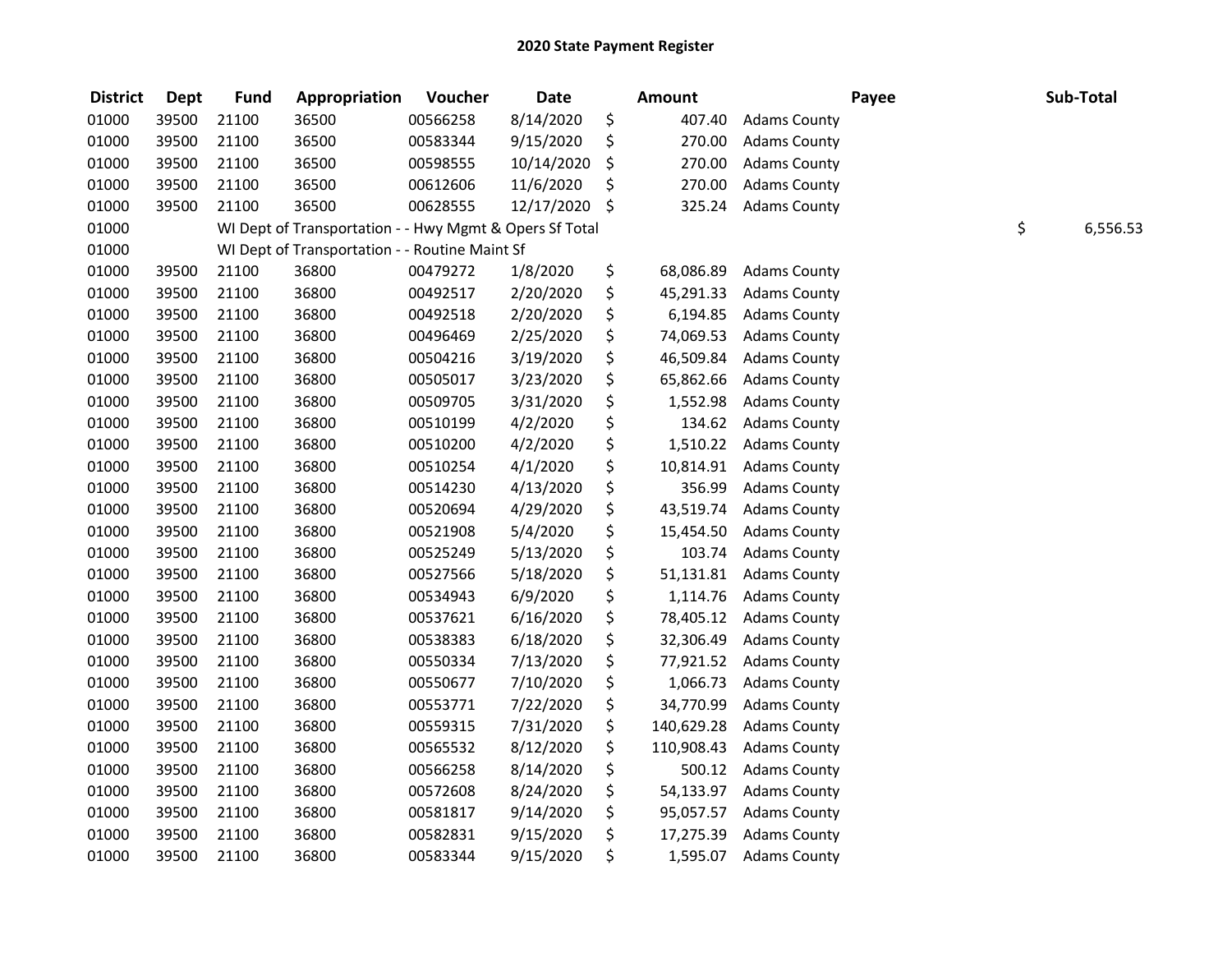| <b>District</b> | <b>Dept</b> | <b>Fund</b> | Appropriation                                                | Voucher  | <b>Date</b>   | <b>Amount</b>   |                     | Payee | Sub-Total    |
|-----------------|-------------|-------------|--------------------------------------------------------------|----------|---------------|-----------------|---------------------|-------|--------------|
| 01000           | 39500       | 21100       | 36800                                                        | 00591188 | 9/28/2020     | \$<br>1,848.60  | <b>Adams County</b> |       |              |
| 01000           | 39500       | 21100       | 36800                                                        | 00598555 | 10/14/2020    | \$<br>224.16    | <b>Adams County</b> |       |              |
| 01000           | 39500       | 21100       | 36800                                                        | 00600783 | 10/16/2020    | \$<br>72,434.72 | <b>Adams County</b> |       |              |
| 01000           | 39500       | 21100       | 36800                                                        | 00603357 | 10/21/2020    | \$<br>29,198.82 | <b>Adams County</b> |       |              |
| 01000           | 39500       | 21100       | 36800                                                        | 00612606 | 11/6/2020     | \$<br>1,860.51  | <b>Adams County</b> |       |              |
| 01000           | 39500       | 21100       | 36800                                                        | 00616618 | 11/17/2020    | \$<br>9,105.26  | <b>Adams County</b> |       |              |
| 01000           | 39500       | 21100       | 36800                                                        | 00617776 | 11/19/2020    | \$<br>41,365.34 | <b>Adams County</b> |       |              |
| 01000           | 39500       | 21100       | 36800                                                        | 00628499 | 12/16/2020    | \$<br>30,441.26 | <b>Adams County</b> |       |              |
| 01000           | 39500       | 21100       | 36800                                                        | 00628555 | 12/17/2020 \$ | 291.40          | <b>Adams County</b> |       |              |
| 01000           |             |             | WI Dept of Transportation - - Routine Maint Sf Total         |          |               |                 |                     | \$    | 1,263,050.12 |
| 01000           |             |             | WI Dept of Transportation - - Hwy Mgmt & Opers Lf            |          |               |                 |                     |       |              |
| 01000           | 39500       | 21100       | 37500                                                        | 00628555 | 12/17/2020 \$ | 70.19           | <b>Adams County</b> |       |              |
| 01000           |             |             | WI Dept of Transportation - - Hwy Mgmt & Opers Lf Total      |          |               |                 |                     | \$    | 70.19        |
| 01000           |             |             | WI Dept of Transportation - - Routine Maint Ff               |          |               |                 |                     |       |              |
| 01000           | 39500       | 21100       | 38000                                                        | 00479272 | 1/8/2020      | \$<br>13,474.77 | <b>Adams County</b> |       |              |
| 01000           |             |             | WI Dept of Transportation - - Routine Maint Ff Total         |          |               |                 |                     | \$    | 13,474.77    |
| 01000           |             |             | WI Dept of Transportation - - St Hwy Rehab Fed Fd            |          |               |                 |                     |       |              |
| 01000           | 39500       | 21100       | 38300                                                        | 00479272 | 1/8/2020      | \$<br>165.18    | <b>Adams County</b> |       |              |
| 01000           | 39500       | 21100       | 38300                                                        | 00610586 | 11/4/2020     | \$<br>472.39    | <b>Adams County</b> |       |              |
| 01000           |             |             | WI Dept of Transportation - - St Hwy Rehab Fed Fd Total      |          |               |                 |                     | \$    | 637.57       |
| 01000           |             |             | WI Dept of Transportation - - Veh Insp, Trf EnfSf            |          |               |                 |                     |       |              |
| 01000           | 39500       | 21100       | 56400                                                        | 00480702 | 1/30/2020     | \$<br>239.83    | <b>Adams County</b> |       |              |
| 01000           |             |             | WI Dept of Transportation - - Veh Insp, Trf Enf Sf Total     |          |               |                 |                     | \$    | 239.83       |
| 01000           |             |             | Department of Corrections - - Corrections Contracts And Agre |          |               |                 |                     |       |              |
| 01000           | 41000       | 10000       | 11400                                                        | 00335970 | 1/21/2020     | \$<br>2,830.30  | <b>Adams County</b> |       |              |
| 01000           | 41000       | 10000       | 11400                                                        | 00342480 | 2/19/2020     | \$<br>3,190.52  | <b>Adams County</b> |       |              |
| 01000           | 41000       | 10000       | 11400                                                        | 00348403 | 3/18/2020     | \$<br>1,543.80  | <b>Adams County</b> |       |              |
| 01000           | 41000       | 10000       | 11400                                                        | 00354003 | 4/16/2020     | \$<br>1,749.64  | <b>Adams County</b> |       |              |
| 01000           | 41000       | 10000       | 11400                                                        | 00354714 | 4/23/2020     | \$<br>1,235.04  | <b>Adams County</b> |       |              |
| 01000           | 41000       | 10000       | 11400                                                        | 00359741 | 5/22/2020     | \$<br>4,631.40  | <b>Adams County</b> |       |              |
| 01000           | 41000       | 10000       | 11400                                                        | 00360178 | 5/18/2020     | \$<br>1,389.42  | <b>Adams County</b> |       |              |
| 01000           | 41000       | 10000       | 11400                                                        | 00365243 | 6/23/2020     | \$<br>6,175.20  | <b>Adams County</b> |       |              |
| 01000           | 41000       | 10000       | 11400                                                        | 00366109 | 6/16/2020     | \$<br>5,094.54  | <b>Adams County</b> |       |              |
| 01000           | 41000       | 10000       | 11400                                                        | 00370948 | 7/17/2020     | \$<br>2,727.38  | <b>Adams County</b> |       |              |
| 01000           | 41000       | 10000       | 11400                                                        | 00371224 | 7/13/2020     | \$<br>6,947.10  | <b>Adams County</b> |       |              |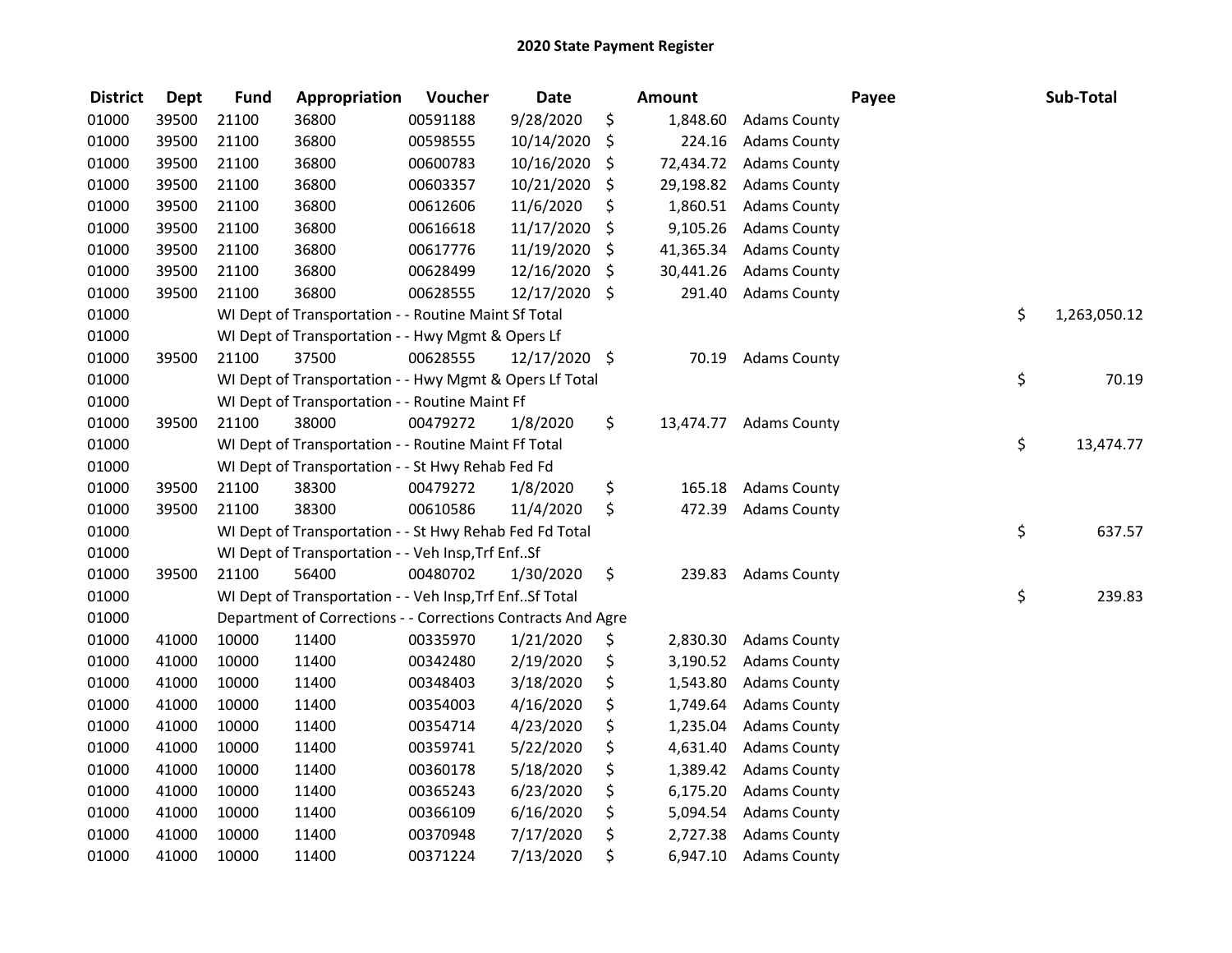| <b>District</b> | <b>Dept</b> | <b>Fund</b> | Appropriation                                                      | Voucher  | <b>Date</b>    |                     | <b>Amount</b> | Payee                                                                                                         | Sub-Total        |
|-----------------|-------------|-------------|--------------------------------------------------------------------|----------|----------------|---------------------|---------------|---------------------------------------------------------------------------------------------------------------|------------------|
| 01000           | 41000       | 10000       | 11400                                                              | 00377877 | 8/17/2020      | \$                  | 1,646.72      | <b>Adams County</b>                                                                                           |                  |
| 01000           | 41000       | 10000       | 11400                                                              | 00379134 | 8/21/2020      | \$                  | 308.76        | <b>Adams County</b>                                                                                           |                  |
| 01000           | 41000       | 10000       | 11400                                                              | 00384547 | 9/22/2020      | \$                  | 5,146.00      | <b>Adams County</b>                                                                                           |                  |
| 01000           | 41000       | 10000       | 11400                                                              | 00389650 | 10/20/2020     | \$                  | 8,799.66      | <b>Adams County</b>                                                                                           |                  |
| 01000           | 41000       | 10000       | 11400                                                              | 00395325 | 11/19/2020     | \$                  | 7,667.54      | <b>Adams County</b>                                                                                           |                  |
| 01000           | 41000       | 10000       | 11400                                                              | 00400611 | 12/21/2020     | -\$                 | 6,895.64      | <b>Adams County</b>                                                                                           |                  |
| 01000           |             |             | Department of Corrections - - Corrections Contracts And Agre Total |          |                |                     |               |                                                                                                               | \$<br>67,978.66  |
| 01000           |             |             |                                                                    |          |                |                     |               | Department of Corrections - - Reimbursing Counties For Probation, Extended Supervision And Parole Holds       |                  |
| 01000           | 41000       | 10000       | 11600                                                              | 00392694 | 11/5/2020      | $\ddot{\mathsf{S}}$ |               | 31,000.00 Adams County                                                                                        |                  |
| 01000           |             |             |                                                                    |          |                |                     |               | Department of Corrections - - Reimbursing Counties For Probation, Extended Supervision And Parole Holds Total | \$<br>31,000.00  |
| 01000           |             |             | Child Abuse & Neglect Prev Bd - - General Aids                     |          |                |                     |               |                                                                                                               |                  |
| 01000           | 43300       | 10000       | 99000                                                              | 00002347 | 4/24/2020      | \$                  | 4,432.55      | <b>Adams County</b>                                                                                           |                  |
| 01000           |             |             | Child Abuse & Neglect Prev Bd - - General Aids Total               |          |                |                     |               |                                                                                                               | \$<br>4,432.55   |
| 01000           |             |             | Department of Health Services - - State/Federal Aids               |          |                |                     |               |                                                                                                               |                  |
| 01000           | 43500       | 10000       | 00000                                                              | 92007    | $1/1/2020$ \$  |                     | 16,524.00     | <b>Adams County</b>                                                                                           |                  |
| 01000           | 43500       | 10000       | 00000                                                              | 92008    | 2/1/2020 \$    |                     | 11,737.00     | <b>Adams County</b>                                                                                           |                  |
| 01000           | 43500       | 10000       | 00000                                                              | 92009    | $3/1/2020$ \$  |                     | 61,983.00     | <b>Adams County</b>                                                                                           |                  |
| 01000           | 43500       | 10000       | 00000                                                              | 92010    | $4/1/2020$ \$  |                     | 96,881.00     | <b>Adams County</b>                                                                                           |                  |
| 01000           | 43500       | 10000       | 00000                                                              | 92011    | $5/1/2020$ \$  |                     | 521.00        | <b>Adams County</b>                                                                                           |                  |
| 01000           | 43500       | 10000       | 00000                                                              | 92012    | $6/1/2020$ \$  |                     | 1,560.00      | <b>Adams County</b>                                                                                           |                  |
| 01000           | 43500       | 10000       | 00000                                                              | 92013    | $6/1/2020$ \$  |                     | 62,390.00     | <b>Adams County</b>                                                                                           |                  |
| 01000           | 43500       | 10000       | 00000                                                              | 92100    | 7/1/2020 \$    |                     | 496,878.00    | <b>Adams County</b>                                                                                           |                  |
| 01000           | 43500       | 10000       | 00000                                                              | 92101    | 8/1/2020 \$    |                     | 48,994.00     | <b>Adams County</b>                                                                                           |                  |
| 01000           | 43500       | 10000       | 00000                                                              | 92102    | $9/1/2020$ \$  |                     | 23,918.00     | <b>Adams County</b>                                                                                           |                  |
| 01000           | 43500       | 10000       | 00000                                                              | 92103    | 10/1/2020 \$   |                     | 50,543.00     | <b>Adams County</b>                                                                                           |                  |
| 01000           | 43500       | 10000       | 00000                                                              | 92104    | $11/1/2020$ \$ |                     | 27,948.00     | <b>Adams County</b>                                                                                           |                  |
| 01000           | 43500       | 10000       | 00000                                                              | 92105    | 12/1/2020 \$   |                     | 32,294.00     | <b>Adams County</b>                                                                                           |                  |
| 01000           |             |             | Department of Health Services - - State/Federal Aids Total         |          |                |                     |               |                                                                                                               | \$<br>932,171.00 |
| 01000           |             |             | Department of Health Services - - Federal Project Aids             |          |                |                     |               |                                                                                                               |                  |
| 01000           | 43500       | 10000       | 15000                                                              | 00342730 | 2/28/2020      | \$                  | 223.48        | <b>Adams County</b>                                                                                           |                  |
| 01000           |             |             | Department of Health Services - - Federal Project Aids Total       |          |                |                     |               |                                                                                                               | \$<br>223.48     |
| 01000           |             |             | Department of Health Services - - General Program Operations       |          |                |                     |               |                                                                                                               |                  |
| 01000           | 43500       | 10000       | 40100                                                              | 00334429 | 1/8/2020       | \$                  | 1.50          | <b>Adams County</b>                                                                                           |                  |
| 01000           | 43500       | 10000       | 40100                                                              | 00356347 | 4/28/2020      | \$                  | 1.50          | <b>Adams County</b>                                                                                           |                  |
| 01000           | 43500       | 10000       | 40100                                                              | 00361074 | 6/3/2020       | \$                  | 1.50          | <b>Adams County</b>                                                                                           |                  |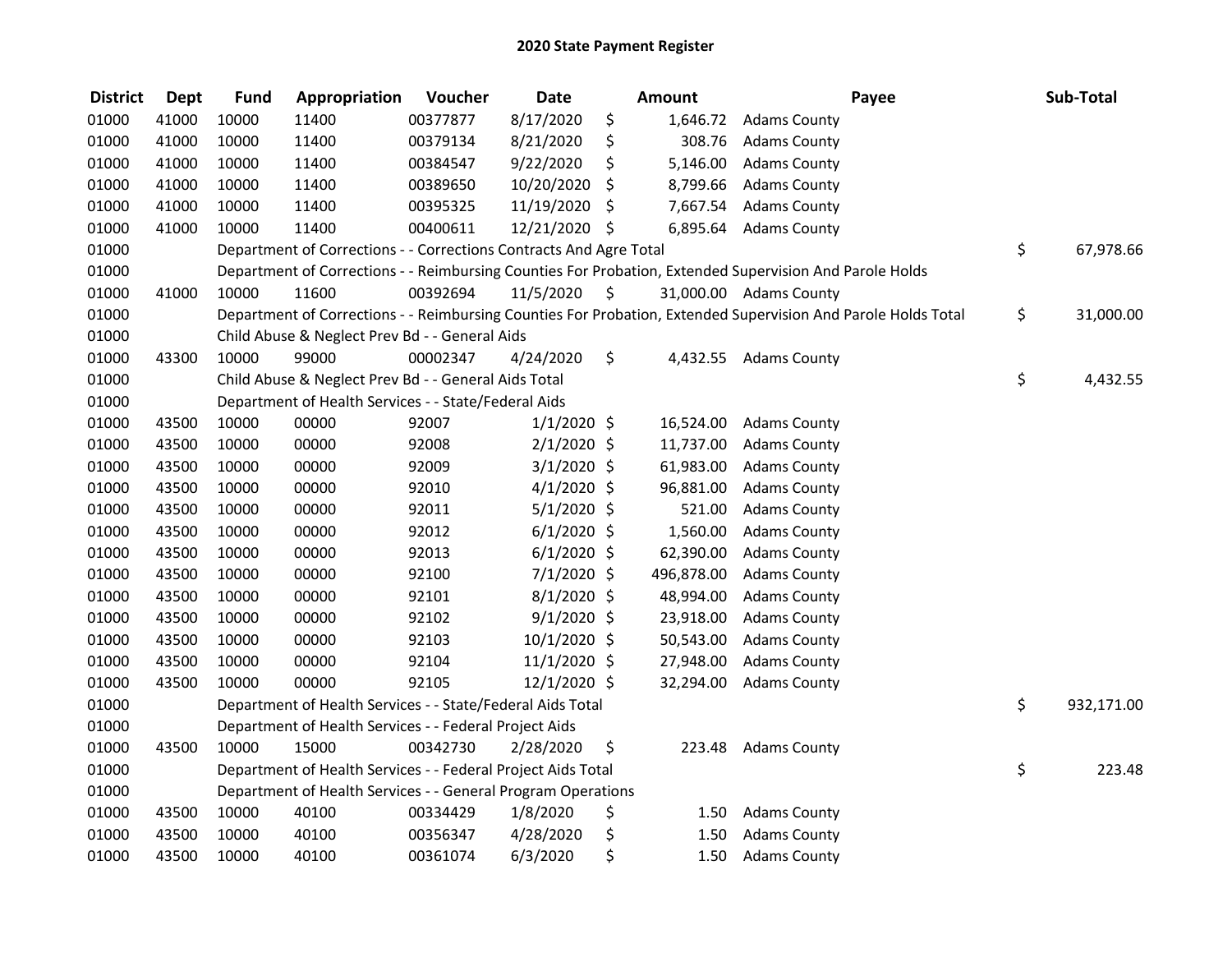| <b>District</b> | <b>Dept</b> | <b>Fund</b> | Appropriation                                                          | Voucher  | <b>Date</b> | Amount           |                     | Payee | Sub-Total   |
|-----------------|-------------|-------------|------------------------------------------------------------------------|----------|-------------|------------------|---------------------|-------|-------------|
| 01000           | 43500       | 10000       | 40100                                                                  | 00365108 | 6/30/2020   | \$<br>1.00       | <b>Adams County</b> |       |             |
| 01000           | 43500       | 10000       | 40100                                                                  | 00365109 | 6/30/2020   | \$<br>15.00      | <b>Adams County</b> |       |             |
| 01000           | 43500       | 10000       | 40100                                                                  | 00365112 | 6/30/2020   | \$<br>1.50       | <b>Adams County</b> |       |             |
| 01000           |             |             | Department of Health Services - - General Program Operations Total     |          |             |                  |                     |       | \$<br>22.00 |
| 01000           |             |             | Department of Health Services - - Medical Assistance State Admin       |          |             |                  |                     |       |             |
| 01000           | 43500       | 10000       | 44000                                                                  | 00334429 | 1/8/2020    | \$<br>1.50       | <b>Adams County</b> |       |             |
| 01000           | 43500       | 10000       | 44000                                                                  | 00356347 | 4/28/2020   | \$<br>1.50       | <b>Adams County</b> |       |             |
| 01000           | 43500       | 10000       | 44000                                                                  | 00361074 | 6/3/2020    | \$<br>1.50       | <b>Adams County</b> |       |             |
| 01000           | 43500       | 10000       | 44000                                                                  | 00365108 | 6/30/2020   | \$<br>1.00       | <b>Adams County</b> |       |             |
| 01000           | 43500       | 10000       | 44000                                                                  | 00365109 | 6/30/2020   | \$<br>15.00      | <b>Adams County</b> |       |             |
| 01000           | 43500       | 10000       | 44000                                                                  | 00365112 | 6/30/2020   | \$<br>1.50       | <b>Adams County</b> |       |             |
| 01000           |             |             | Department of Health Services - - Medical Assistance State Admin Total |          |             |                  |                     |       | \$<br>22.00 |
| 01000           |             |             | Dept of Children and Families - - Fees For Administrative Servic       |          |             |                  |                     |       |             |
| 01000           | 43700       | 10000       | 23100                                                                  | 00065077 | 1/27/2020   | \$<br>30.00      | <b>Adams County</b> |       |             |
| 01000           | 43700       | 10000       | 23100                                                                  | 00069690 | 5/1/2020    | \$<br>20.00      | <b>Adams County</b> |       |             |
| 01000           | 43700       | 10000       | 23100                                                                  | 00072986 | 7/23/2020   | \$<br>10.00      | <b>Adams County</b> |       |             |
| 01000           | 43700       | 10000       | 23100                                                                  | 00076499 | 10/22/2020  | \$<br>5.00       | <b>Adams County</b> |       |             |
| 01000           |             |             | Dept of Children and Families - - Fees For Administrative Servic Total |          |             |                  |                     |       | \$<br>65.00 |
| 01000           |             |             | Dept of Children and Families - - General Aids                         |          |             |                  |                     |       |             |
| 01000           | 43700       | 10000       | 99000                                                                  | 00064465 | 1/6/2020    | \$<br>194.00     | <b>Adams County</b> |       |             |
| 01000           | 43700       | 10000       | 99000                                                                  | 00064478 | 1/6/2020    | \$<br>22,365.65  | <b>Adams County</b> |       |             |
| 01000           | 43700       | 10000       | 99000                                                                  | 00065329 | 1/30/2020   | \$<br>52,826.86  | <b>Adams County</b> |       |             |
| 01000           | 43700       | 10000       | 99000                                                                  | 00065628 | 2/5/2020    | \$<br>30.75      | <b>Adams County</b> |       |             |
| 01000           | 43700       | 10000       | 99000                                                                  | 00065790 | 2/11/2020   | \$<br>180.00     | <b>Adams County</b> |       |             |
| 01000           | 43700       | 10000       | 99000                                                                  | 00066178 | 2/20/2020   | \$<br>28,292.66  | <b>Adams County</b> |       |             |
| 01000           | 43700       | 10000       | 99000                                                                  | 00066619 | 2/27/2020   | \$<br>93,984.00  | <b>Adams County</b> |       |             |
| 01000           | 43700       | 10000       | 99000                                                                  | 00066634 | 3/2/2020    | \$<br>90,182.00  | <b>Adams County</b> |       |             |
| 01000           | 43700       | 10000       | 99000                                                                  | 00066833 | 3/5/2020    | \$<br>79,611.89  | <b>Adams County</b> |       |             |
| 01000           | 43700       | 10000       | 99000                                                                  | 00066898 | 3/5/2020    | \$<br>123.45     | <b>Adams County</b> |       |             |
| 01000           | 43700       | 10000       | 99000                                                                  | 00067670 | 3/26/2020   | \$<br>7.10       | <b>Adams County</b> |       |             |
| 01000           | 43700       | 10000       | 99000                                                                  | 00068222 | 4/3/2020    | \$<br>40,983.66  | <b>Adams County</b> |       |             |
| 01000           | 43700       | 10000       | 99000                                                                  | 00068390 | 4/7/2020    | \$<br>174,619.03 | <b>Adams County</b> |       |             |
| 01000           | 43700       | 10000       | 99000                                                                  | 00068735 | 4/10/2020   | \$<br>5,677.00   | <b>Adams County</b> |       |             |
| 01000           | 43700       | 10000       | 99000                                                                  | 00069138 | 4/21/2020   | \$<br>39,355.00  | <b>Adams County</b> |       |             |
| 01000           | 43700       | 10000       | 99000                                                                  | 00069340 | 4/30/2020   | \$<br>57,628.32  | <b>Adams County</b> |       |             |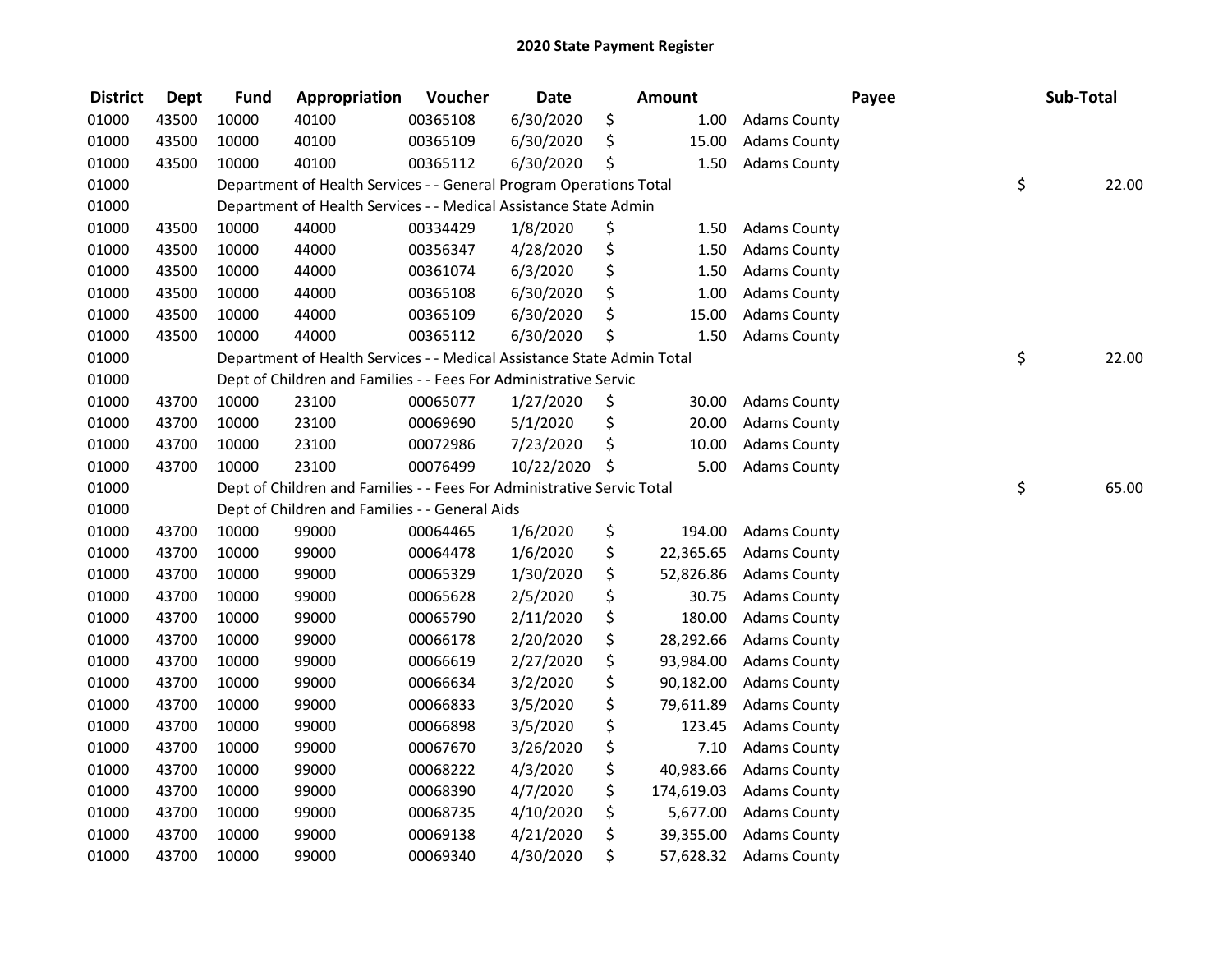| <b>District</b> | <b>Dept</b> | <b>Fund</b> | Appropriation                                              | Voucher  | <b>Date</b> | Amount           |                     | Payee | Sub-Total          |
|-----------------|-------------|-------------|------------------------------------------------------------|----------|-------------|------------------|---------------------|-------|--------------------|
| 01000           | 43700       | 10000       | 99000                                                      | 00069874 | 5/5/2020    | \$<br>12,674.84  | <b>Adams County</b> |       |                    |
| 01000           | 43700       | 10000       | 99000                                                      | 00070019 | 5/8/2020    | \$<br>3,640.00   | <b>Adams County</b> |       |                    |
| 01000           | 43700       | 10000       | 99000                                                      | 00070773 | 6/2/2020    | \$<br>137,346.00 | <b>Adams County</b> |       |                    |
| 01000           | 43700       | 10000       | 99000                                                      | 00070838 | 6/5/2020    | \$<br>16,272.92  | <b>Adams County</b> |       |                    |
| 01000           | 43700       | 10000       | 99000                                                      | 00071465 | 6/17/2020   | \$<br>6,697.00   | <b>Adams County</b> |       |                    |
| 01000           | 43700       | 10000       | 99000                                                      | 00072292 | 7/6/2020    | \$<br>36,534.81  | <b>Adams County</b> |       |                    |
| 01000           | 43700       | 10000       | 99000                                                      | 00072980 | 7/23/2020   | \$<br>94,527.00  | <b>Adams County</b> |       |                    |
| 01000           | 43700       | 10000       | 99000                                                      | 00073298 | 7/30/2020   | \$<br>70,893.00  | <b>Adams County</b> |       |                    |
| 01000           | 43700       | 10000       | 99000                                                      | 00073299 | 7/30/2020   | \$<br>54,908.49  | <b>Adams County</b> |       |                    |
| 01000           | 43700       | 10000       | 99000                                                      | 00073535 | 8/5/2020    | \$<br>2,194.06   | <b>Adams County</b> |       |                    |
| 01000           | 43700       | 10000       | 99000                                                      | 00073852 | 8/12/2020   | \$<br>13,996.00  | <b>Adams County</b> |       |                    |
| 01000           | 43700       | 10000       | 99000                                                      | 00074535 | 9/1/2020    | \$<br>11,913.00  | <b>Adams County</b> |       |                    |
| 01000           | 43700       | 10000       | 99000                                                      | 00074641 | 9/8/2020    | \$<br>13,911.36  | <b>Adams County</b> |       |                    |
| 01000           | 43700       | 10000       | 99000                                                      | 00074765 | 9/10/2020   | \$<br>261,459.00 | <b>Adams County</b> |       |                    |
| 01000           | 43700       | 10000       | 99000                                                      | 00075053 | 9/17/2020   | \$<br>28,642.00  | <b>Adams County</b> |       |                    |
| 01000           | 43700       | 10000       | 99000                                                      | 00075054 | 9/17/2020   | \$<br>2,257.00   | <b>Adams County</b> |       |                    |
| 01000           | 43700       | 10000       | 99000                                                      | 00075186 | 9/18/2020   | \$<br>14,094.70  | <b>Adams County</b> |       |                    |
| 01000           | 43700       | 10000       | 99000                                                      | 00075869 | 10/2/2020   | \$<br>69,673.00  | <b>Adams County</b> |       |                    |
| 01000           | 43700       | 10000       | 99000                                                      | 00075881 | 10/5/2020   | \$<br>48,730.92  | <b>Adams County</b> |       |                    |
| 01000           | 43700       | 10000       | 99000                                                      | 00076057 | 10/7/2020   | \$<br>54.00      | <b>Adams County</b> |       |                    |
| 01000           | 43700       | 10000       | 99000                                                      | 00076078 | 10/8/2020   | \$<br>68,519.00  | <b>Adams County</b> |       |                    |
| 01000           | 43700       | 10000       | 99000                                                      | 00076774 | 10/30/2020  | \$<br>52,802.99  | <b>Adams County</b> |       |                    |
| 01000           | 43700       | 10000       | 99000                                                      | 00077001 | 11/5/2020   | \$<br>165,974.59 | <b>Adams County</b> |       |                    |
| 01000           | 43700       | 10000       | 99000                                                      | 00077133 | 11/6/2020   | \$<br>2,666.00   | <b>Adams County</b> |       |                    |
| 01000           | 43700       | 10000       | 99000                                                      | 00077229 | 11/10/2020  | \$<br>1,519.00   | <b>Adams County</b> |       |                    |
| 01000           | 43700       | 10000       | 99000                                                      | 00078134 | 12/4/2020   | \$<br>3,720.00   | <b>Adams County</b> |       |                    |
| 01000           | 43700       | 10000       | 99000                                                      | 00078218 | 12/7/2020   | \$<br>32,790.80  | <b>Adams County</b> |       |                    |
| 01000           | 43700       | 10000       | 99000                                                      | 00078347 | 12/7/2020   | \$<br>124,294.00 | <b>Adams County</b> |       |                    |
| 01000           | 43700       | 10000       | 99000                                                      | 00078388 | 12/10/2020  | \$<br>26,748.00  | <b>Adams County</b> |       |                    |
| 01000           | 43700       | 10000       | 99000                                                      | 00078914 | 12/30/2020  | \$<br>32,459.00  | <b>Adams County</b> |       |                    |
| 01000           |             |             | Dept of Children and Families - - General Aids Total       |          |             |                  |                     |       | \$<br>2,097,973.85 |
| 01000           |             |             | Dept of Workforce Development - - Auxiliary Services       |          |             |                  |                     |       |                    |
| 01000           | 44500       | 10000       | 13000                                                      | 00304234 | 11/3/2020   | \$<br>15.00      | <b>Adams County</b> |       |                    |
| 01000           | 44500       | 10000       | 13000                                                      | 00307364 | 12/2/2020   | \$<br>15.00      | <b>Adams County</b> |       |                    |
| 01000           |             |             | Dept of Workforce Development - - Auxiliary Services Total |          |             |                  |                     |       | \$<br>30.00        |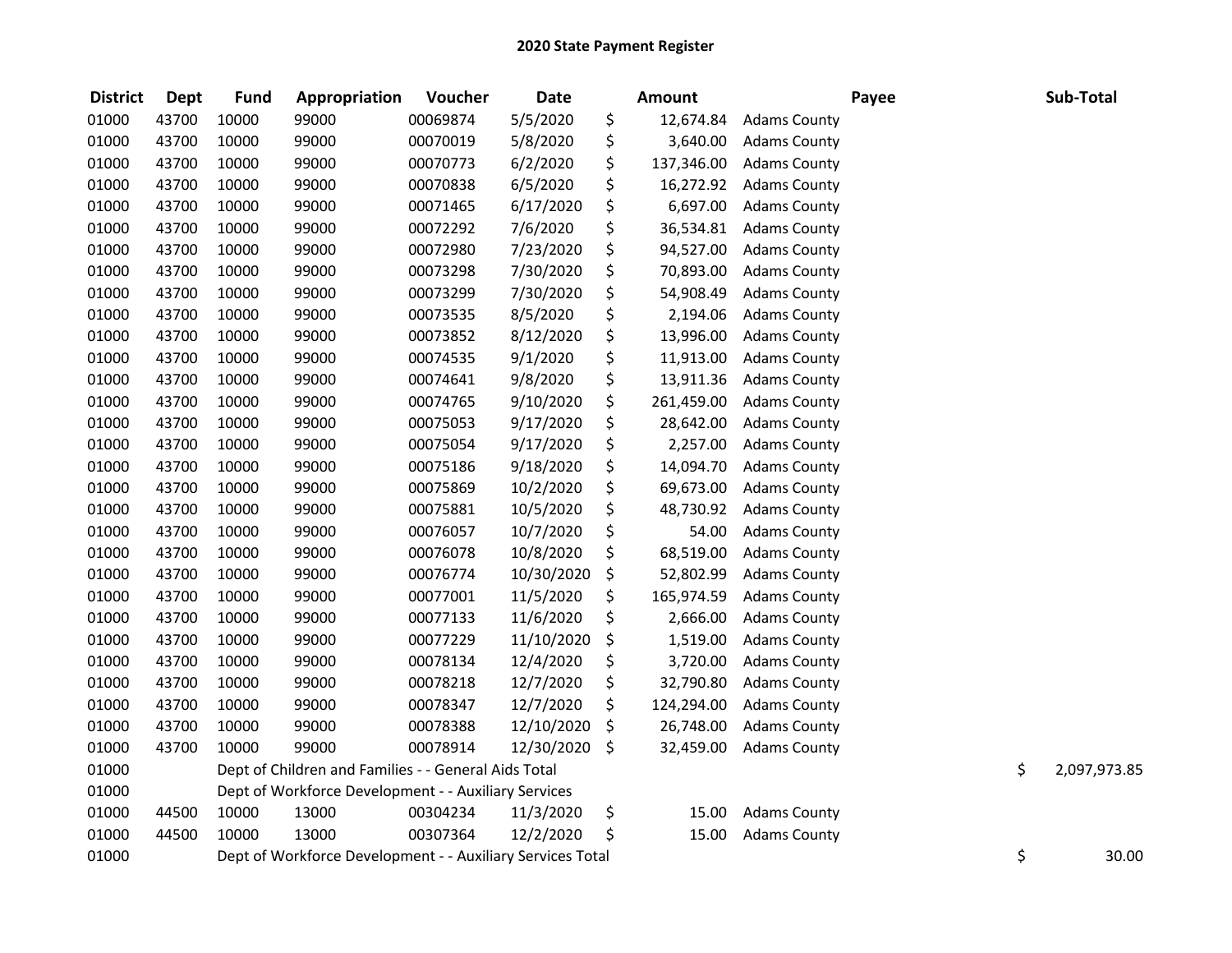| <b>District</b> | <b>Dept</b> | <b>Fund</b> | Appropriation                                                         | Voucher  | <b>Date</b>   |     | <b>Amount</b> |                     | Payee | Sub-Total       |
|-----------------|-------------|-------------|-----------------------------------------------------------------------|----------|---------------|-----|---------------|---------------------|-------|-----------------|
| 01000           |             |             | Dept of Workforce Development - - Ui Admin Fed                        |          |               |     |               |                     |       |                 |
| 01000           | 44500       | 10000       | 15100                                                                 | 00270848 | 2/4/2020      | \$  | 5.00          | <b>Adams County</b> |       |                 |
| 01000           | 44500       | 10000       | 15100                                                                 | 00275578 | 3/3/2020      | \$  | 5.00          | <b>Adams County</b> |       |                 |
| 01000           | 44500       | 10000       | 15100                                                                 | 00280562 | 4/2/2020      | \$  | 25.00         | <b>Adams County</b> |       |                 |
| 01000           | 44500       | 10000       | 15100                                                                 | 00284461 | 5/4/2020      | \$  | 15.00         | <b>Adams County</b> |       |                 |
| 01000           | 44500       | 10000       | 15100                                                                 | 00287310 | 6/2/2020      | \$  | 15.00         | <b>Adams County</b> |       |                 |
| 01000           | 44500       | 10000       | 15100                                                                 | 00290128 | 7/2/2020      | \$  | 10.00         | <b>Adams County</b> |       |                 |
| 01000           | 44500       | 10000       | 15100                                                                 | 00296601 | 9/2/2020      | \$  | 15.00         | <b>Adams County</b> |       |                 |
| 01000           | 44500       | 10000       | 15100                                                                 | 00300272 | 10/2/2020     | \$  | 25.00         | <b>Adams County</b> |       |                 |
| 01000           |             |             | Dept of Workforce Development - - Ui Admin Fed Total                  |          |               |     |               |                     | \$    | 115.00          |
| 01000           |             |             | Dept of Workforce Development - - Wc Ops Uninsured Emplyr Admin       |          |               |     |               |                     |       |                 |
| 01000           | 44500       | 22700       | 17700                                                                 | 00282378 | 4/16/2020     | \$. | 15.00         | <b>Adams County</b> |       |                 |
| 01000           | 44500       | 22700       | 17700                                                                 | 00290945 | 7/10/2020     | \$  | 10.00         | <b>Adams County</b> |       |                 |
| 01000           | 44500       | 22700       | 17700                                                                 | 00290948 | 7/10/2020     | \$  | 15.00         | <b>Adams County</b> |       |                 |
| 01000           | 44500       | 22700       | 17700                                                                 | 00296955 | 9/4/2020      | \$  | 10.00         | <b>Adams County</b> |       |                 |
| 01000           |             |             | Dept of Workforce Development - - Wc Ops Uninsured Emplyr Admin Total |          |               |     |               |                     | \$    | 50.00           |
| 01000           |             |             | Department of Justice - - Crime Laboratories, Dna                     |          |               |     |               |                     |       |                 |
| 01000           | 45500       | 10000       | 22100                                                                 | 00085796 | 7/16/2020     | \$  | 760.00        | <b>Adams County</b> |       |                 |
| 01000           |             |             | Department of Justice - - Crime Laboratories, Dna Total               |          |               |     |               |                     | \$    | 760.00          |
| 01000           |             |             | Department of Justice - - Law Enforcement Train, Local                |          |               |     |               |                     |       |                 |
| 01000           | 45500       | 10000       | 23100                                                                 | 00090792 | 11/25/2020 \$ |     | 7,040.00      | <b>Adams County</b> |       |                 |
| 01000           |             |             | Department of Justice - - Law Enforcement Train, Local Total          |          |               |     |               |                     |       | \$<br>7,040.00  |
| 01000           |             |             | Department of Justice - - Federal Aid, State Operations               |          |               |     |               |                     |       |                 |
| 01000           | 45500       | 10000       | 24100                                                                 | 00078818 | 1/23/2020     | \$  | 316.16        | <b>Adams County</b> |       |                 |
| 01000           |             |             | Department of Justice - - Federal Aid, State Operations Total         |          |               |     |               |                     | \$    | 316.16          |
| 01000           |             |             | Department of Justice - - Federal Aid, Local Assistance               |          |               |     |               |                     |       |                 |
| 01000           | 45500       | 10000       | 25100                                                                 | 00082976 | 5/5/2020      | \$  | 19,720.00     | <b>Adams County</b> |       |                 |
| 01000           | 45500       | 10000       | 25100                                                                 | 00086904 | 8/6/2020      | \$  | 3,861.00      | <b>Adams County</b> |       |                 |
| 01000           | 45500       | 10000       | 25100                                                                 | 00089457 | 10/26/2020    | \$  | 282.69        | <b>Adams County</b> |       |                 |
| 01000           |             |             | Department of Justice - - Federal Aid, Local Assistance Total         |          |               |     |               |                     |       | \$<br>23,863.69 |
| 01000           |             |             | Department of Justice - - Alt Prosecution Alcohol Drugs               |          |               |     |               |                     |       |                 |
| 01000           | 45500       | 10000       | 27100                                                                 | 00079879 | 2/25/2020     | \$  | 40,172.55     | <b>Adams County</b> |       |                 |
| 01000           | 45500       | 10000       | 27100                                                                 | 00082135 | 4/13/2020     | \$  | 10,689.14     | <b>Adams County</b> |       |                 |
| 01000           | 45500       | 10000       | 27100                                                                 | 00086560 | 8/3/2020      | \$  | 19,936.85     | <b>Adams County</b> |       |                 |
| 01000           | 45500       | 10000       | 27100                                                                 | 00089105 | 10/13/2020    | \$  | 21,106.40     | <b>Adams County</b> |       |                 |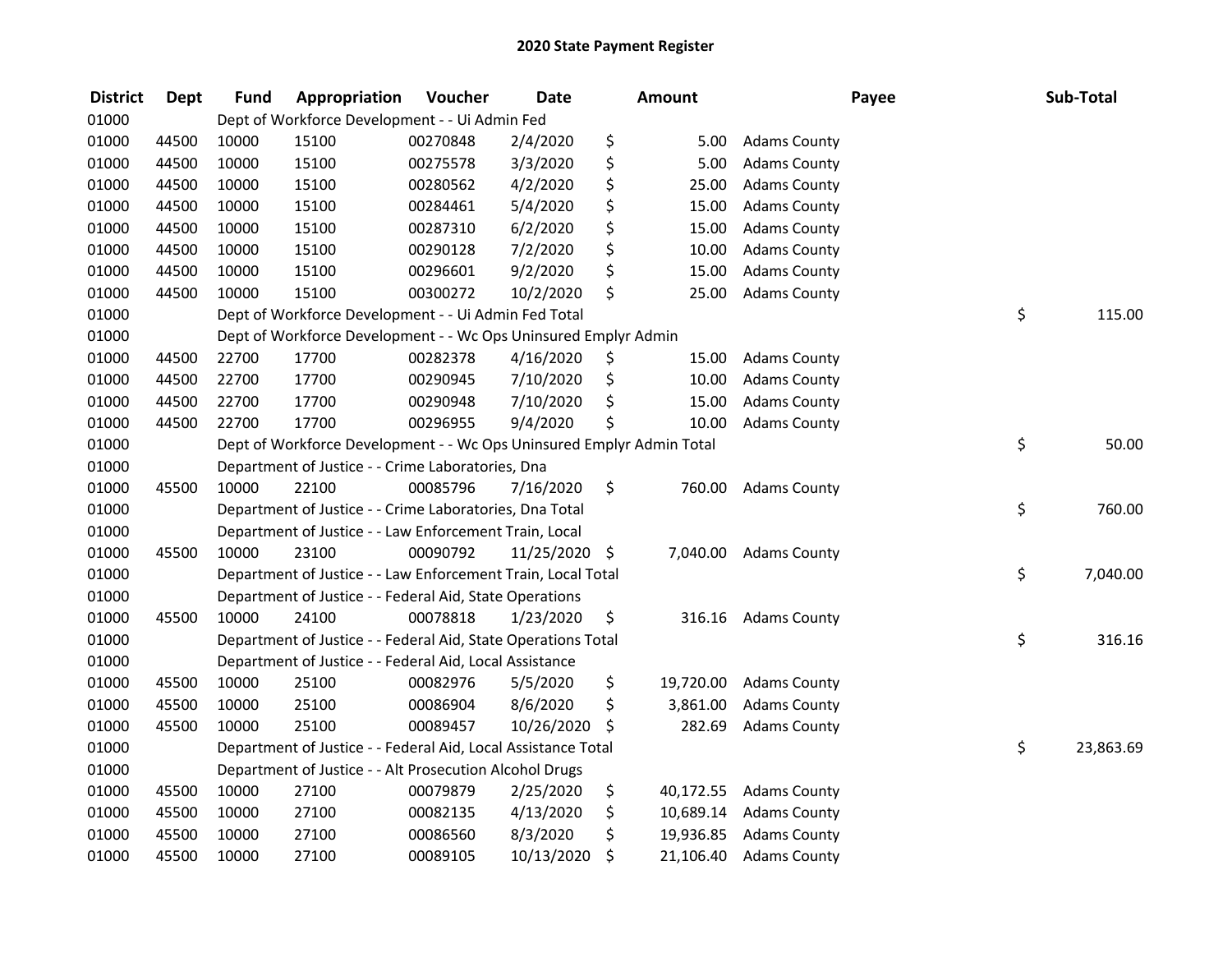| <b>District</b> | <b>Dept</b> | Fund  | Appropriation                                                          | Voucher  | <b>Date</b> | Amount           |                        | Payee | Sub-Total  |
|-----------------|-------------|-------|------------------------------------------------------------------------|----------|-------------|------------------|------------------------|-------|------------|
| 01000           |             |       | Department of Justice - - Alt Prosecution Alcohol Drugs Total          |          |             |                  |                        | \$    | 91,904.94  |
| 01000           |             |       | Department of Justice - - Crime Victim Witness Assist                  |          |             |                  |                        |       |            |
| 01000           | 45500       | 10000 | 53200                                                                  | 00086002 | 7/17/2020   | \$               | 16,715.03 Adams County |       |            |
| 01000           |             |       | Department of Justice - - Crime Victim Witness Assist Total            |          |             |                  |                        | \$    | 16,715.03  |
| 01000           |             |       | Department of Justice - - County Reimb Victim-Witness                  |          |             |                  |                        |       |            |
| 01000           | 45500       | 10000 | 53900                                                                  | 00080455 | 2/26/2020   | \$               | 16,177.83 Adams County |       |            |
| 01000           |             |       | Department of Justice - - County Reimb Victim-Witness Total            |          |             |                  |                        | \$    | 16,177.83  |
| 01000           |             |       | Department of Justice - - Federal Aid, Victim Assistance               |          |             |                  |                        |       |            |
| 01000           | 45500       | 10000 | 54200                                                                  | 00076823 | 1/10/2020   | \$               | 8,000.00 Adams County  |       |            |
| 01000           |             |       | Department of Justice - - Federal Aid, Victim Assistance Total         |          |             |                  |                        | \$    | 8,000.00   |
| 01000           |             |       | Department of Military Affairs - - Disaster Recovery Aid               |          |             |                  |                        |       |            |
| 01000           | 46500       | 10000 | 30500                                                                  | 00075226 | 3/11/2020   | \$<br>7,814.24   | <b>Adams County</b>    |       |            |
| 01000           |             |       | Department of Military Affairs - - Disaster Recovery Aid Total         |          |             |                  |                        | \$    | 7,814.24   |
| 01000           |             |       | Department of Military Affairs - - Local Emer Planning Grants          |          |             |                  |                        |       |            |
| 01000           | 46500       | 10000 | 33700                                                                  | 00073581 | 2/4/2020    | \$<br>6,120.00   | <b>Adams County</b>    |       |            |
| 01000           |             |       | Department of Military Affairs - - Local Emer Planning Grants Total    |          |             |                  |                        | \$    | 6,120.00   |
| 01000           |             |       | Department of Military Affairs - - Federal Aid, Local Assistance       |          |             |                  |                        |       |            |
| 01000           | 46500       | 10000 | 34200                                                                  | 00075226 | 3/11/2020   | \$<br>46,885.45  | <b>Adams County</b>    |       |            |
| 01000           | 46500       | 10000 | 34200                                                                  | 00080777 | 7/17/2020   | \$<br>10,000.00  | <b>Adams County</b>    |       |            |
| 01000           | 46500       | 10000 | 34200                                                                  | 00083037 | 9/18/2020   | \$<br>1,578.78   | <b>Adams County</b>    |       |            |
| 01000           | 46500       | 10000 | 34200                                                                  | 00086489 | 12/9/2020   | \$<br>30,382.89  | <b>Adams County</b>    |       |            |
| 01000           |             |       | Department of Military Affairs - - Federal Aid, Local Assistance Total |          |             |                  |                        | \$    | 88,847.12  |
| 01000           |             |       | Department of Veterans Affairs - - County Grants                       |          |             |                  |                        |       |            |
| 01000           | 48500       | 58200 | 26700                                                                  | 00077430 | 2/24/2020   | \$<br>10,000.00  | <b>Adams County</b>    |       |            |
| 01000           |             |       | Department of Veterans Affairs - - County Grants Total                 |          |             |                  |                        | \$    | 10,000.00  |
| 01000           |             |       | Department of Veterans Affairs - - Veterans Transportation Grant       |          |             |                  |                        |       |            |
| 01000           | 48500       | 58200 | 28000                                                                  | 00086973 | 12/9/2020   | \$<br>2,389.53   | <b>Adams County</b>    |       |            |
| 01000           |             |       | Department of Veterans Affairs - - Veterans Transportation Grant Total |          |             |                  |                        | \$    | 2,389.53   |
| 01000           |             |       | Department of Administration - - Federal Aid                           |          |             |                  |                        |       |            |
| 01000           | 50500       | 10000 | 14200                                                                  | 00126564 | 8/11/2020   | \$<br>114,816.64 | <b>Adams County</b>    |       |            |
| 01000           | 50500       | 10000 | 14200                                                                  | 00129681 | 10/1/2020   | \$<br>30,528.93  | <b>Adams County</b>    |       |            |
| 01000           | 50500       | 10000 | 14200                                                                  | 00132062 | 11/16/2020  | \$<br>58,213.89  | <b>Adams County</b>    |       |            |
| 01000           | 50500       | 10000 | 14200                                                                  | 00134070 | 12/9/2020   | \$<br>131,833.54 | <b>Adams County</b>    |       |            |
| 01000           | 50500       | 10000 | 14200                                                                  | 00136063 | 12/16/2020  | \$<br>35,595.96  | <b>Adams County</b>    |       |            |
| 01000           |             |       | Department of Administration - - Federal Aid Total                     |          |             |                  |                        | \$    | 370,988.96 |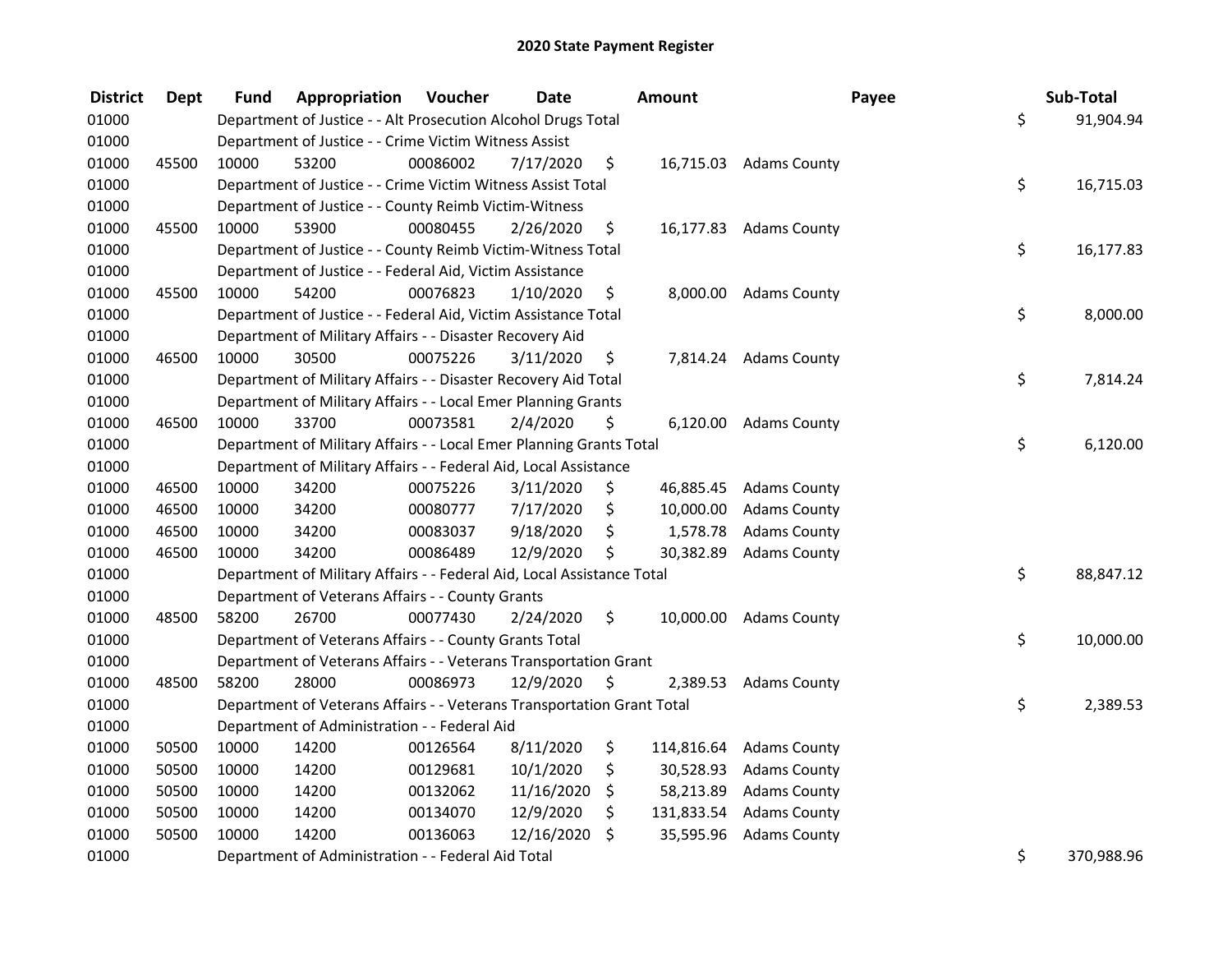| <b>District</b> | <b>Dept</b> | <b>Fund</b> | Appropriation                                                         | Voucher  | <b>Date</b> |     | <b>Amount</b> | Payee                                                                                             | Sub-Total       |
|-----------------|-------------|-------------|-----------------------------------------------------------------------|----------|-------------|-----|---------------|---------------------------------------------------------------------------------------------------|-----------------|
| 01000           |             |             | Department of Administration - - Low-Income Assistance Grants         |          |             |     |               |                                                                                                   |                 |
| 01000           | 50500       | 23500       | 37100                                                                 | 00116684 | 1/29/2020   | \$  | 12,586.51     | <b>Adams County</b>                                                                               |                 |
| 01000           | 50500       | 23500       | 37100                                                                 | 00118357 | 3/2/2020    | \$  | 4,357.62      | <b>Adams County</b>                                                                               |                 |
| 01000           | 50500       | 23500       | 37100                                                                 | 00119393 | 3/17/2020   | \$  | 9,879.23      | <b>Adams County</b>                                                                               |                 |
| 01000           | 50500       | 23500       | 37100                                                                 | 00121827 | 4/29/2020   | \$  | 3,646.34      | <b>Adams County</b>                                                                               |                 |
| 01000           | 50500       | 23500       | 37100                                                                 | 00122625 | 5/15/2020   | \$  | 5,266.60      | <b>Adams County</b>                                                                               |                 |
| 01000           | 50500       | 23500       | 37100                                                                 | 00123938 | 6/16/2020   | \$  | 9,153.73      | <b>Adams County</b>                                                                               |                 |
| 01000           | 50500       | 23500       | 37100                                                                 | 00126082 | 7/29/2020   | \$  | 9,472.92      | <b>Adams County</b>                                                                               |                 |
| 01000           | 50500       | 23500       | 37100                                                                 | 00127905 | 8/31/2020   | \$  | 5,738.61      | <b>Adams County</b>                                                                               |                 |
| 01000           | 50500       | 23500       | 37100                                                                 | 00129597 | 9/29/2020   | \$  | 11,986.54     | <b>Adams County</b>                                                                               |                 |
| 01000           | 50500       | 23500       | 37100                                                                 | 00132901 | 11/17/2020  | \$  | 7,633.84      | <b>Adams County</b>                                                                               |                 |
| 01000           | 50500       | 23500       | 37100                                                                 | 00133620 | 12/1/2020   | \$  | 0.53          | <b>Adams County</b>                                                                               |                 |
| 01000           | 50500       | 23500       | 37100                                                                 | 00133624 | 12/1/2020   | \$  | 5,682.14      | <b>Adams County</b>                                                                               |                 |
| 01000           | 50500       | 23500       | 37100                                                                 | 00137220 | 12/22/2020  | -\$ | 7,583.31      | <b>Adams County</b>                                                                               |                 |
| 01000           |             |             | Department of Administration - - Low-Income Assistance Grants Total   |          |             |     |               |                                                                                                   | \$<br>92,987.92 |
| 01000           |             |             | Department of Administration - - Telecom Access; School Dist          |          |             |     |               |                                                                                                   |                 |
| 01000           | 50500       | 25500       | 46600                                                                 | 00127382 | 9/9/2020    | \$  | 803.00        | <b>Adams County</b>                                                                               |                 |
| 01000           |             |             | Department of Administration - - Telecom Access; School Dist Total    |          |             |     |               |                                                                                                   | \$<br>803.00    |
| 01000           |             |             | Department of Administration - - Land Information Program; Loca       |          |             |     |               |                                                                                                   |                 |
| 01000           | 50500       | 26900       | 17300                                                                 | 00117275 | 2/14/2020   | \$  | 1,000.00      | <b>Adams County</b>                                                                               |                 |
| 01000           | 50500       | 26900       | 17300                                                                 | 00119336 | 4/2/2020    | \$  | 49,784.00     | <b>Adams County</b>                                                                               |                 |
| 01000           | 50500       | 26900       | 17300                                                                 | 00122432 | 5/15/2020   | \$  | 20,000.00     | <b>Adams County</b>                                                                               |                 |
| 01000           | 50500       | 26900       | 17300                                                                 | 00127846 | 9/2/2020    | \$  | 20,000.00     | <b>Adams County</b>                                                                               |                 |
| 01000           |             |             | Department of Administration - - Land Information Program; Loca Total |          |             |     |               |                                                                                                   | \$<br>90,784.00 |
| 01000           |             |             |                                                                       |          |             |     |               | Public Defender Board - - Transcript, Discovery and Records Provided to the Public Defender Board |                 |
| 01000           | 55000       | 10000       | 10600                                                                 | 00235611 | 2/21/2020   | \$  | 772.00        | <b>Adams County</b>                                                                               |                 |
| 01000           | 55000       | 10000       | 10600                                                                 | 00235612 | 2/21/2020   | \$  | 5.00          | <b>Adams County</b>                                                                               |                 |
| 01000           | 55000       | 10000       | 10600                                                                 | 00235613 | 2/21/2020   | \$  | 5.00          | <b>Adams County</b>                                                                               |                 |
| 01000           | 55000       | 10000       | 10600                                                                 | 00235614 | 2/21/2020   | \$  | 15.00         | <b>Adams County</b>                                                                               |                 |
| 01000           | 55000       | 10000       | 10600                                                                 | 00235615 | 2/21/2020   | \$  | 5.00          | <b>Adams County</b>                                                                               |                 |
| 01000           | 55000       | 10000       | 10600                                                                 | 00235616 | 2/21/2020   | \$  | 15.00         | <b>Adams County</b>                                                                               |                 |
| 01000           | 55000       | 10000       | 10600                                                                 | 00235617 | 2/21/2020   | \$  | 15.00         | <b>Adams County</b>                                                                               |                 |
| 01000           | 55000       | 10000       | 10600                                                                 | 00235618 | 2/21/2020   | \$  | 5.00          | <b>Adams County</b>                                                                               |                 |
| 01000           | 55000       | 10000       | 10600                                                                 | 00235619 | 2/21/2020   | \$  | 10.00         | <b>Adams County</b>                                                                               |                 |
| 01000           | 55000       | 10000       | 10600                                                                 | 00235620 | 2/21/2020   | \$  | 5.00          | <b>Adams County</b>                                                                               |                 |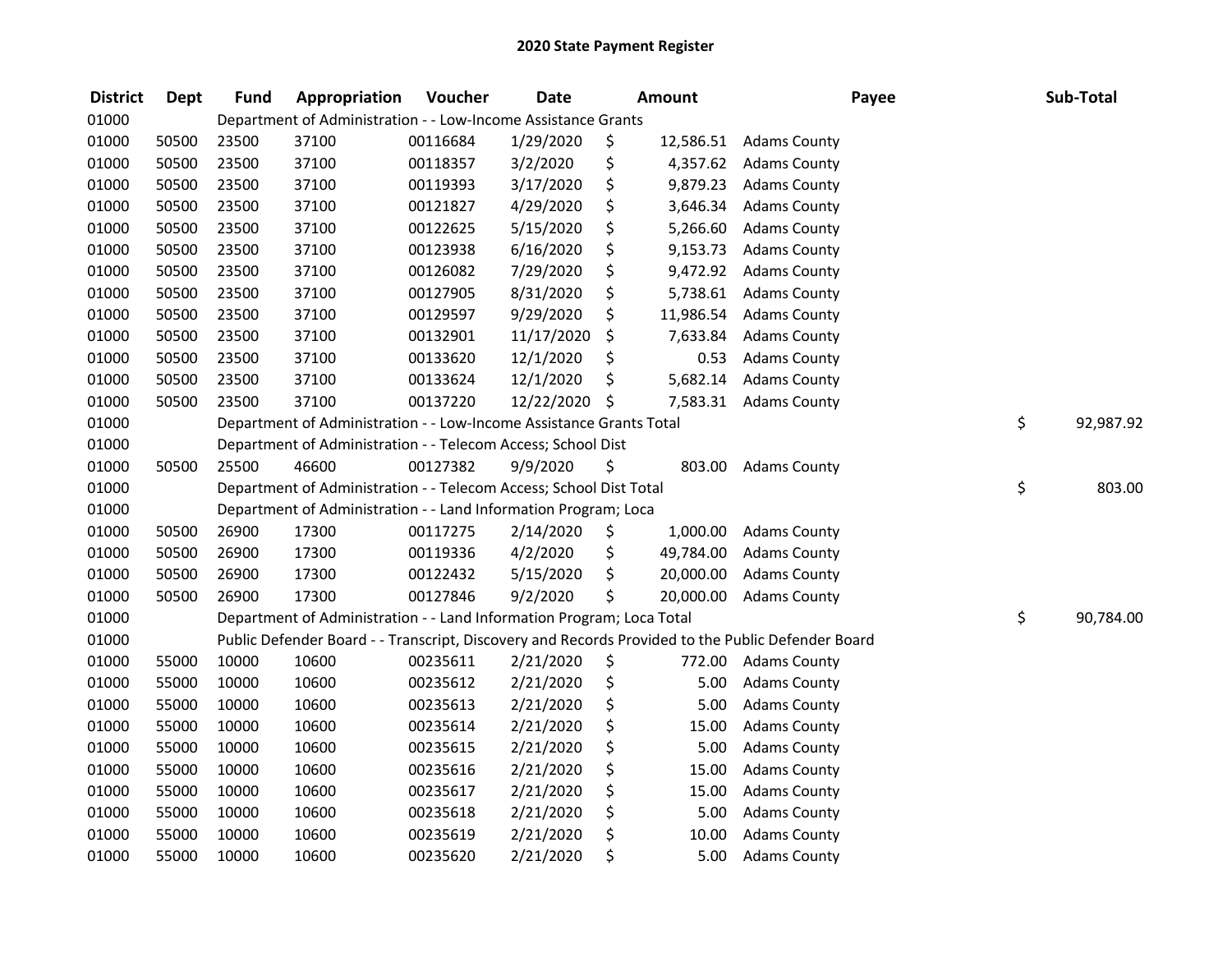| <b>District</b> | <b>Dept</b> | <b>Fund</b> | Appropriation                                                                                           | Voucher  | <b>Date</b>   |         | Amount    |                           | Payee | Sub-Total          |
|-----------------|-------------|-------------|---------------------------------------------------------------------------------------------------------|----------|---------------|---------|-----------|---------------------------|-------|--------------------|
| 01000           | 55000       | 10000       | 10600                                                                                                   | 00235621 | 2/21/2020     | \$      | 30.00     | <b>Adams County</b>       |       |                    |
| 01000           | 55000       | 10000       | 10600                                                                                                   | 00253257 | 6/26/2020     | \$      | 900.40    | <b>Adams County</b>       |       |                    |
| 01000           | 55000       | 10000       | 10600                                                                                                   | 00269510 | 12/1/2020     | \$      | 5.00      | <b>Adams County</b>       |       |                    |
| 01000           | 55000       | 10000       | 10600                                                                                                   | 00270615 | 12/11/2020    | \$      | 817.20    | <b>Adams County</b>       |       |                    |
| 01000           | 55000       | 10000       | 10600                                                                                                   | 00270616 | 12/11/2020 \$ |         | 521.80    | <b>Adams County</b>       |       |                    |
| 01000           |             |             | Public Defender Board - - Transcript, Discovery and Records Provided to the Public Defender Board Total |          |               |         |           |                           |       | \$<br>3,126.40     |
| 01000           |             |             | Department of Revenue - - Warrants and Satisfactions                                                    |          |               |         |           |                           |       |                    |
| 01000           | 56600       | 10000       | 10100                                                                                                   | 00157384 | 2/19/2020     | \$      | 355.00    | <b>Adams County</b>       |       |                    |
| 01000           | 56600       | 10000       | 10100                                                                                                   | 00178930 | 8/27/2020     | \$      | 315.00    | <b>Adams County</b>       |       |                    |
| 01000           |             |             | Department of Revenue - - Warrants and Satisfactions Total                                              |          |               |         |           |                           |       | \$<br>670.00       |
| 01000           |             |             | Circuit Courts - - Circuit Court Costs                                                                  |          |               |         |           |                           |       |                    |
| 01000           | 62500       | 10000       | 10500                                                                                                   | 00001735 | 1/17/2020     | \$      | 28,649.00 | <b>Adams County</b>       |       |                    |
| 01000           | 62500       | 10000       | 10500                                                                                                   | 00001929 | 7/17/2020     | \$      | 61,270.00 | <b>Adams County</b>       |       |                    |
| 01000           |             |             | Circuit Courts - - Circuit Court Costs Total                                                            |          |               |         |           |                           |       | \$<br>89,919.00    |
| 01000           |             |             | Shared Revenue and Tax Relief - - County And Municipal Aid                                              |          |               |         |           |                           |       |                    |
| 01000           | 83500       | 10000       | 10500                                                                                                   | 00067464 | 7/27/2020     | S       | 2,790.95  | <b>Adams County</b>       |       |                    |
| 01000           | 83500       | 10000       | 10500                                                                                                   | 00071425 | 11/16/2020 \$ |         |           | 15,815.36 Adams County    |       |                    |
| 01000           |             |             | Shared Revenue and Tax Relief - - County And Municipal Aid Total                                        |          |               |         |           |                           |       | \$<br>18,606.31    |
| 01000           |             |             | Shared Revenue and Tax Relief - - Exempt Computer Aid                                                   |          |               |         |           |                           |       |                    |
| 01000           | 83500       | 10000       | 10900                                                                                                   | 00064573 | 7/27/2020     | \$      |           | 5,690.97 Adams County     |       |                    |
| 01000           |             |             | Shared Revenue and Tax Relief - - Exempt Computer Aid Total                                             |          |               |         |           |                           |       | \$<br>5,690.97     |
| 01000           |             |             | Shared Revenue and Tax Relief - - Utility Aid                                                           |          |               |         |           |                           |       |                    |
| 01000           | 83500       | 10000       | 11000                                                                                                   | 00067464 | 7/27/2020     | \$      | 16,601.89 | <b>Adams County</b>       |       |                    |
| 01000           | 83500       | 10000       | 11000                                                                                                   | 00071425 | 11/16/2020    | $\zeta$ | 89,856.90 | <b>Adams County</b>       |       |                    |
| 01000           |             |             | Shared Revenue and Tax Relief - - Utility Aid Total                                                     |          |               |         |           |                           |       | \$<br>106,458.79   |
| 01000           |             |             | Shared Revenue and Tax Relief - - Personal Property Aid                                                 |          |               |         |           |                           |       |                    |
| 01000           | 83500       | 10000       | 11100                                                                                                   | 00059936 | 5/4/2020      | \$      |           | 32,071.71 Adams County    |       |                    |
| 01000           |             |             | Shared Revenue and Tax Relief - - Personal Property Aid Total                                           |          |               |         |           |                           |       | \$<br>32,071.71    |
| 01000           |             |             | Shared Revenue and Tax Relief - - School Lvy Tx/First Dollar Cr                                         |          |               |         |           |                           |       |                    |
| 01000           | 83500       | 10000       | 30200                                                                                                   | 00063897 | 7/27/2020     | \$      |           | 1,169,471.21 Adams County |       |                    |
| 01000           | 83500       | 10000       | 30200                                                                                                   | 00067288 | 7/27/2020     | \$      |           | 4,194,196.96 Adams County |       |                    |
| 01000           |             |             | Shared Revenue and Tax Relief - - School Lvy Tx/First Dollar Cr Total                                   |          |               |         |           |                           |       | \$<br>5,363,668.17 |
| 01000           |             |             | Shared Revenue and Tax Relief - - Lottery & Gaming Credit                                               |          |               |         |           |                           |       |                    |
| 01000           | 83500       | 52100       | 36300                                                                                                   | 00055620 | 3/23/2020     | \$      |           | 1,060,623.49 Adams County |       |                    |
| 01000           |             |             | Shared Revenue and Tax Relief - - Lottery & Gaming Credit Total                                         |          |               |         |           |                           |       | \$<br>1,060,623.49 |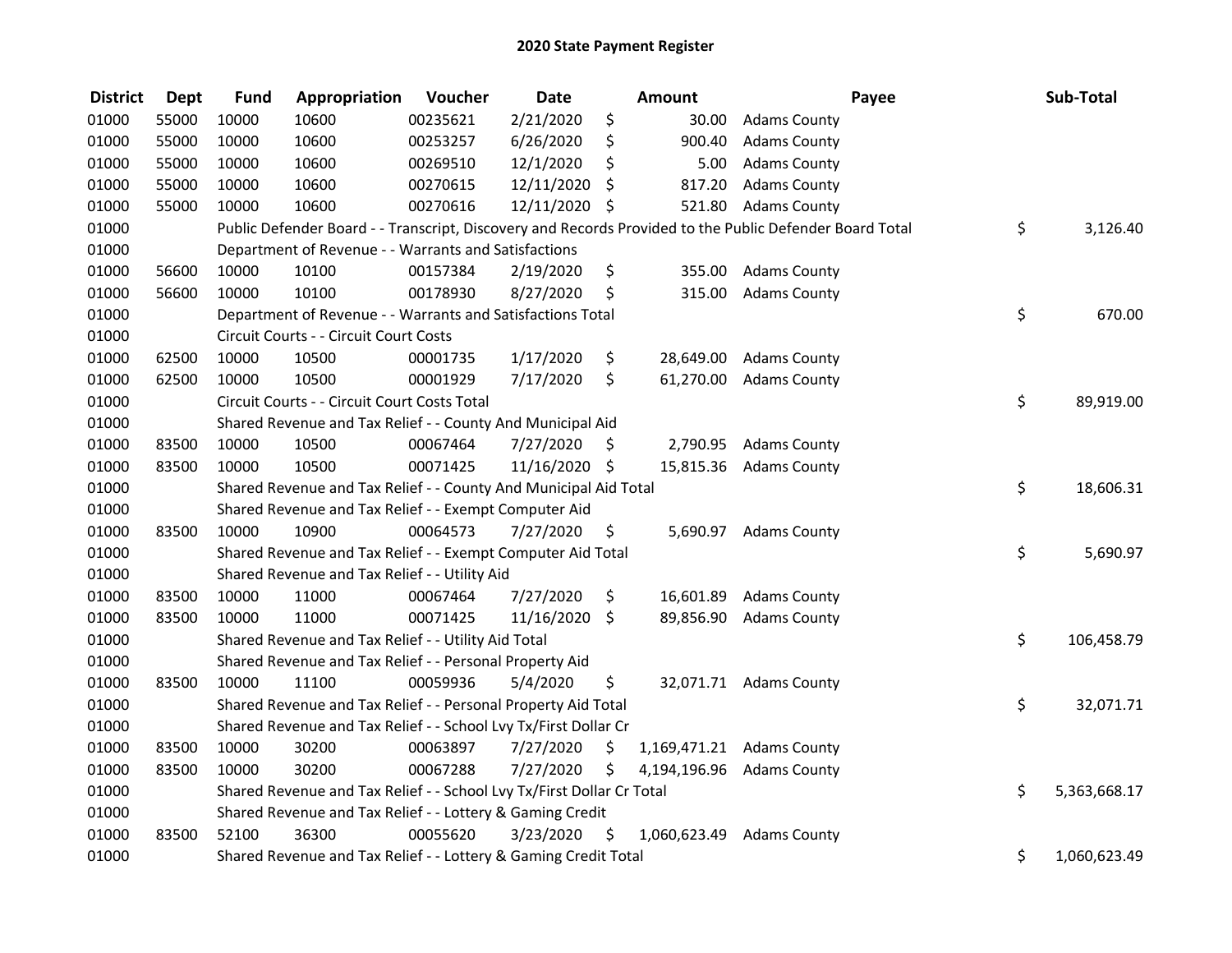| <b>District</b> | Dept | Fund | <b>Appropriation Voucher</b> | Date | Amount | Payee | Sub-Total       |
|-----------------|------|------|------------------------------|------|--------|-------|-----------------|
| 01000 Total     |      |      |                              |      |        |       | \$14,435,055.20 |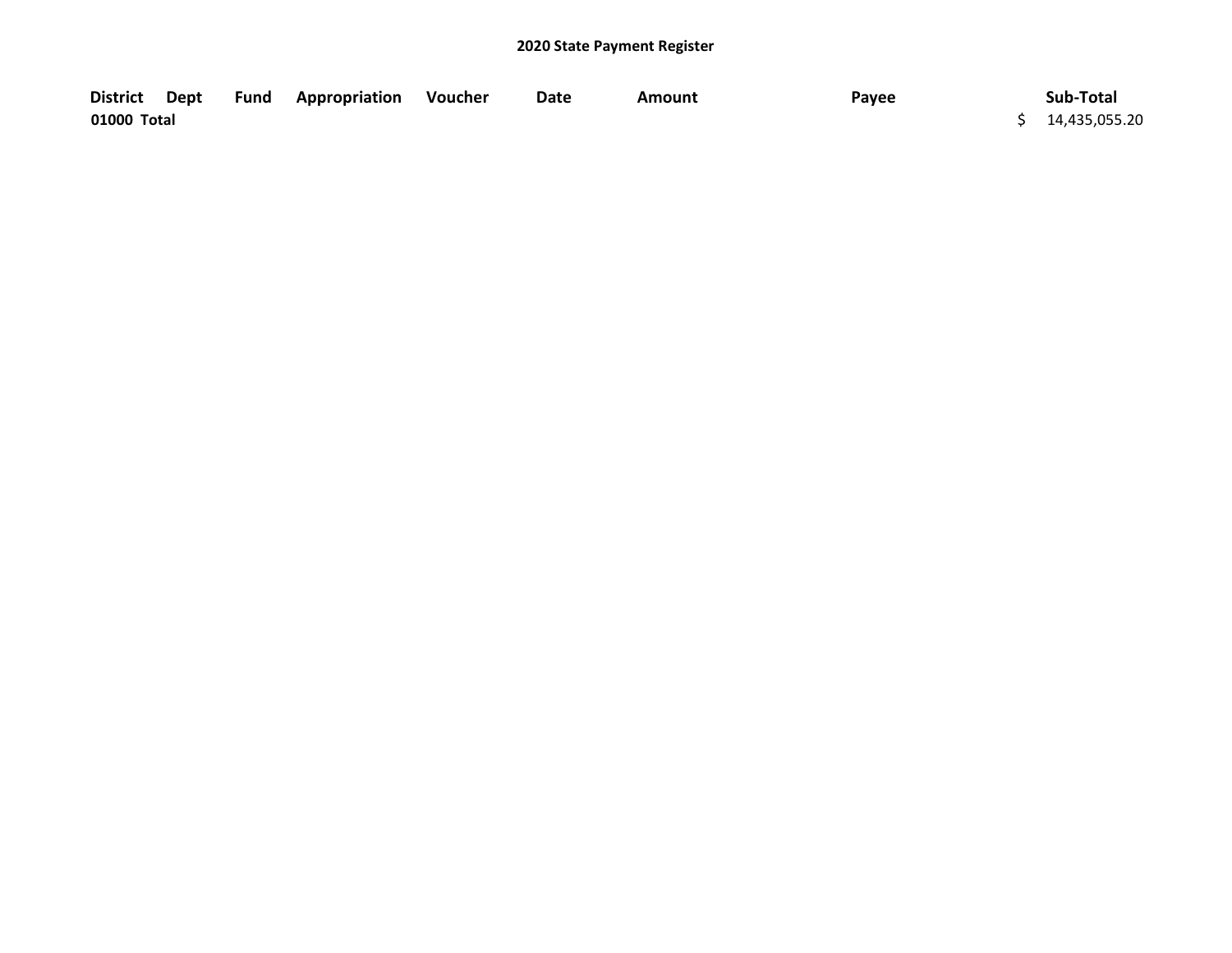| <b>District</b> | <b>Dept</b> | Fund  | Appropriation                                                        | Voucher  | <b>Date</b>   |      | <b>Amount</b> | Payee                   | Sub-Total        |
|-----------------|-------------|-------|----------------------------------------------------------------------|----------|---------------|------|---------------|-------------------------|------------------|
| 01002           |             |       | Dept of Safety & Prof Services - - Fire Dues Distribution            |          |               |      |               |                         |                  |
| 01002           | 16500       | 10000 | 22500                                                                | 00035569 | 7/20/2020     | \$   |               | 4,576.66 Town Of Adams  |                  |
| 01002           |             |       | Dept of Safety & Prof Services - - Fire Dues Distribution Total      |          |               |      |               |                         | \$<br>4,576.66   |
| 01002           |             |       | Dept of Natural Resources - - Aids In Lieu Of Taxes - Gener          |          |               |      |               |                         |                  |
| 01002           | 37000       | 10000 | 50300                                                                | 00382710 | 1/15/2020     | \$   |               | 47,110.85 Town Of Adams |                  |
| 01002           | 37000       | 10000 | 50300                                                                | 00403963 | 4/21/2020     | \$   | 49.58         | Town Of Adams           |                  |
| 01002           |             |       | Dept of Natural Resources - - Aids In Lieu Of Taxes - Gener Total    |          |               |      |               |                         | \$<br>47,160.43  |
| 01002           |             |       | Dept of Natural Resources - - Resaids - Cnty Forst, CI & Mfl         |          |               |      |               |                         |                  |
| 01002           | 37000       | 21200 | 57100                                                                | 00416664 | 6/18/2020     | - \$ |               | 1,699.59 Town Of Adams  |                  |
| 01002           |             |       | Dept of Natural Resources - - Resaids - Cnty Forst, Cl & Mfl Total   |          |               |      |               |                         | \$<br>1,699.59   |
| 01002           |             |       | WI Dept of Transportation - - Trns Aids To Mnc.-Sf                   |          |               |      |               |                         |                  |
| 01002           | 39500       | 21100 | 19100                                                                | 00475496 | 1/6/2020      | \$   |               | 38,079.85 Town Of Adams |                  |
| 01002           | 39500       | 21100 | 19100                                                                | 00505351 | 4/6/2020      | \$   |               | 38,079.85 Town Of Adams |                  |
| 01002           | 39500       | 21100 | 19100                                                                | 00542343 | 7/6/2020      | \$   |               | 38,079.85 Town Of Adams |                  |
| 01002           | 39500       | 21100 | 19100                                                                | 00585169 | 10/5/2020     | \$   |               | 38,079.88 Town Of Adams |                  |
| 01002           |             |       | WI Dept of Transportation - - Trns Aids To Mnc.-Sf Total             |          |               |      |               |                         | \$<br>152,319.43 |
| 01002           |             |       | WI Dept of Transportation - - Supplemental Transportation Aids       |          |               |      |               |                         |                  |
| 01002           | 39500       | 21100 | 19600                                                                | 00477463 | 1/6/2020      | \$   |               | 23,185.19 Town Of Adams |                  |
| 01002           |             |       | WI Dept of Transportation - - Supplemental Transportation Aids Total |          |               |      |               |                         | \$<br>23,185.19  |
| 01002           |             |       | Department of Administration - - Federal Aid                         |          |               |      |               |                         |                  |
| 01002           | 50500       | 10000 | 14200                                                                | 00132063 | 11/13/2020 \$ |      |               | 11,661.63 Town Of Adams |                  |
| 01002           | 50500       | 10000 | 14200                                                                | 00134072 | 12/10/2020 \$ |      |               | 10,722.68 Town Of Adams |                  |
| 01002           |             |       | Department of Administration - - Federal Aid Total                   |          |               |      |               |                         | \$<br>22,384.31  |
| 01002           |             |       | Elections Commission - - 2018 Hava Election Security                 |          |               |      |               |                         |                  |
| 01002           | 51000       | 22000 | 18200                                                                | 00004120 | 8/6/2020      | \$   |               | 1,003.00 Town Of Adams  |                  |
| 01002           |             |       | Elections Commission - - 2018 Hava Election Security Total           |          |               |      |               |                         | \$<br>1,003.00   |
| 01002           |             |       | Shared Revenue and Tax Relief - - County And Municipal Aid           |          |               |      |               |                         |                  |
| 01002           | 83500       | 10000 | 10500                                                                | 00067445 | 7/27/2020     | \$   |               | 4,196.17 Town Of Adams  |                  |
| 01002           | 83500       | 10000 | 10500                                                                | 00071406 | 11/16/2020 \$ |      |               | 23,778.27 Town Of Adams |                  |
| 01002           |             |       | Shared Revenue and Tax Relief - - County And Municipal Aid Total     |          |               |      |               |                         | \$<br>27,974.44  |
| 01002           |             |       | Shared Revenue and Tax Relief - - Exempt Computer Aid                |          |               |      |               |                         |                  |
| 01002           | 83500       | 10000 | 10900                                                                | 00064645 | 7/27/2020     | \$   |               | 30.14 Town Of Adams     |                  |
| 01002           |             |       | Shared Revenue and Tax Relief - - Exempt Computer Aid Total          |          |               |      |               |                         | \$<br>30.14      |
| 01002           |             |       | Shared Revenue and Tax Relief - - Utility Aid                        |          |               |      |               |                         |                  |
| 01002           | 83500       | 10000 | 11000                                                                | 00067445 | 7/27/2020     | \$   |               | 1,180.14 Town Of Adams  |                  |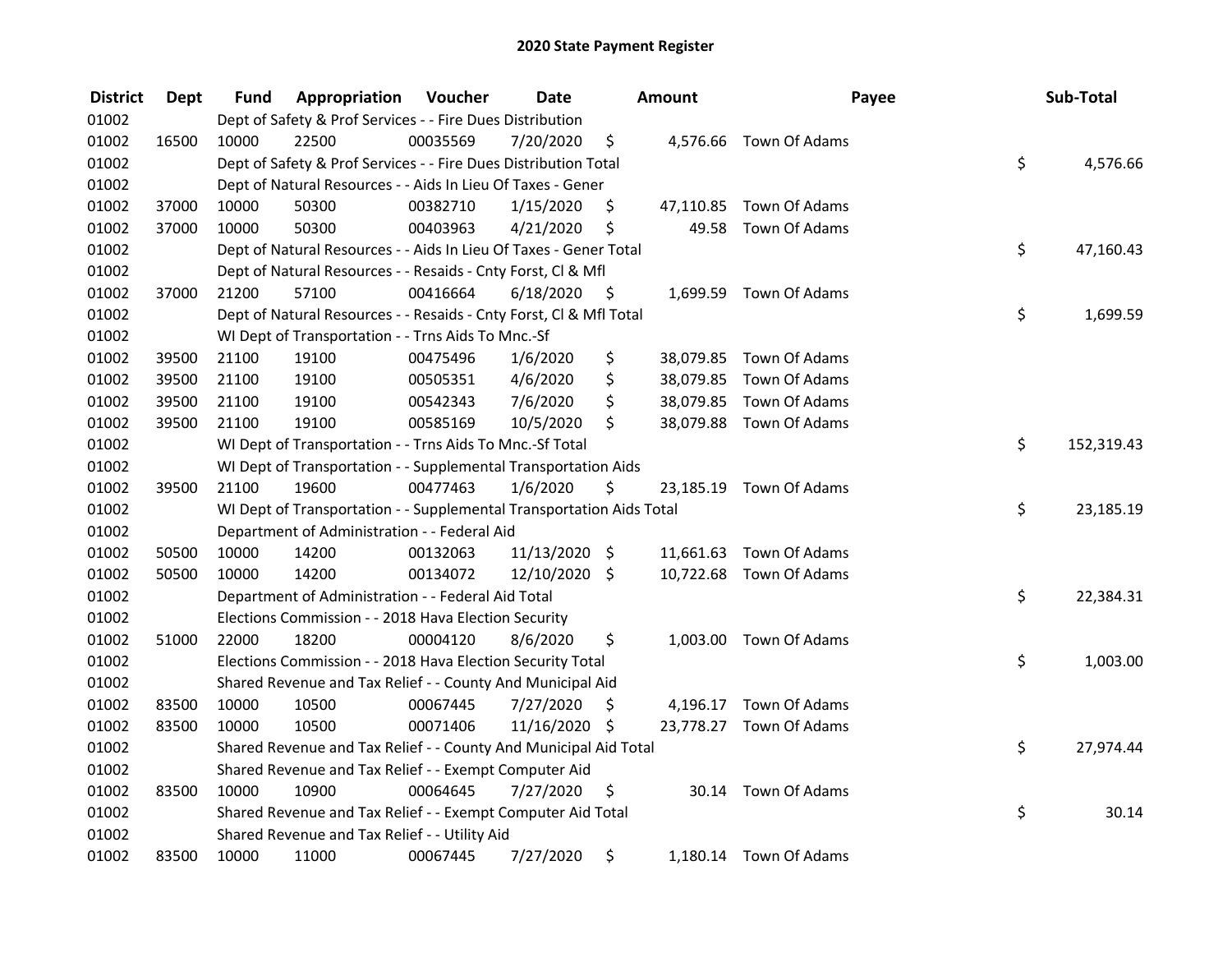| <b>District</b> | <b>Dept</b> | <b>Fund</b> | Appropriation                                                 | <b>Voucher</b> | <b>Date</b> | Amount   | Pavee         | Sub-Total  |
|-----------------|-------------|-------------|---------------------------------------------------------------|----------------|-------------|----------|---------------|------------|
| 01002           | 83500       | 10000       | 11000                                                         | 00071406       | 11/16/2020  | 4.484.09 | Town Of Adams |            |
| 01002           |             |             | Shared Revenue and Tax Relief - - Utility Aid Total           |                |             |          |               | 5,664.23   |
| 01002           |             |             | Shared Revenue and Tax Relief - - Personal Property Aid       |                |             |          |               |            |
| 01002           | 83500       | 10000       | 11100                                                         | 00060008       | 5/4/2020    | 207.02   | Town Of Adams |            |
| 01002           |             |             | Shared Revenue and Tax Relief - - Personal Property Aid Total |                |             |          |               | 207.02     |
| 01002 Total     |             |             |                                                               |                |             |          |               | 286,204.44 |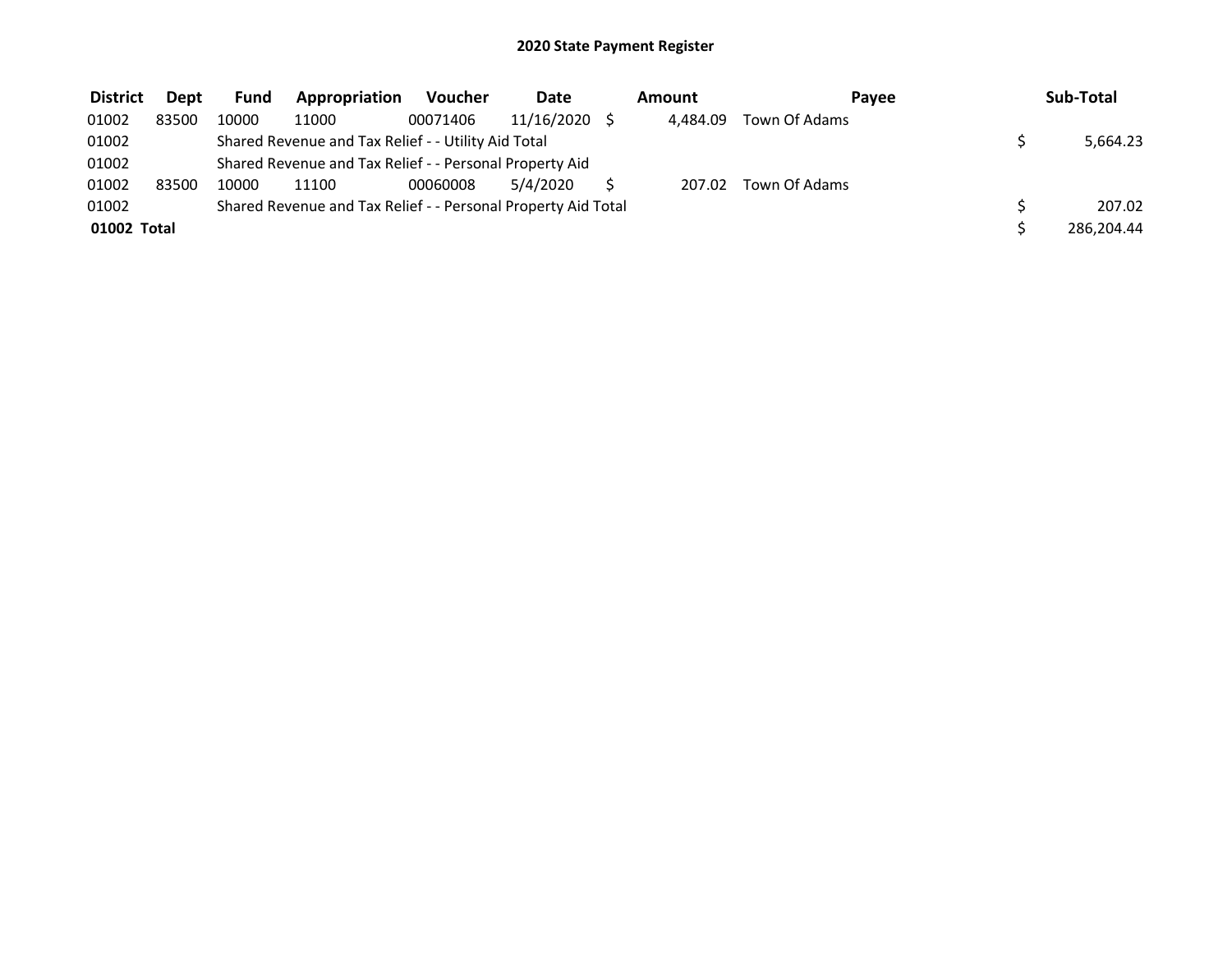| <b>District</b> | Dept  | <b>Fund</b> | Appropriation                                                      | Voucher  | <b>Date</b>   |     | Amount    | Payee                       | Sub-Total        |
|-----------------|-------|-------------|--------------------------------------------------------------------|----------|---------------|-----|-----------|-----------------------------|------------------|
| 01004           |       |             | Dept of Safety & Prof Services - - Fire Dues Distribution          |          |               |     |           |                             |                  |
| 01004           | 16500 | 10000       | 22500                                                              | 00035570 | 7/20/2020     | \$  |           | 2,908.29 Town Of Big Flats  |                  |
| 01004           |       |             | Dept of Safety & Prof Services - - Fire Dues Distribution Total    |          |               |     |           |                             | \$<br>2,908.29   |
| 01004           |       |             | Dept of Natural Resources - - Aids In Lieu Of Taxes - Gener        |          |               |     |           |                             |                  |
| 01004           | 37000 | 10000       | 50300                                                              | 00382705 | 1/15/2020     | \$  |           | 3,839.06 Town Of Big Flats  |                  |
| 01004           | 37000 | 10000       | 50300                                                              | 00382706 | 1/15/2020     | \$  |           | 5,167.19 Town Of Big Flats  |                  |
| 01004           |       |             | Dept of Natural Resources - - Aids In Lieu Of Taxes - Gener Total  |          |               |     |           |                             | \$<br>9,006.25   |
| 01004           |       |             | Dept of Natural Resources - - Resaids - Cnty Forst, Cl & Mfl       |          |               |     |           |                             |                  |
| 01004           | 37000 | 21200       | 57100                                                              | 00416665 | 6/18/2020     | \$. |           | 3,097.33 Town Of Big Flats  |                  |
| 01004           |       |             | Dept of Natural Resources - - Resaids - Cnty Forst, Cl & Mfl Total |          |               |     |           |                             | \$<br>3,097.33   |
| 01004           |       |             | WI Dept of Transportation - - Trns Aids To Mnc.-Sf                 |          |               |     |           |                             |                  |
| 01004           | 39500 | 21100       | 19100                                                              | 00475497 | 1/6/2020      | \$  | 59,156.28 | Town Of Big Flats           |                  |
| 01004           | 39500 | 21100       | 19100                                                              | 00505352 | 4/6/2020      | \$  | 59,156.28 | Town Of Big Flats           |                  |
| 01004           | 39500 | 21100       | 19100                                                              | 00542344 | 7/6/2020      | \$  | 59,156.28 | Town Of Big Flats           |                  |
| 01004           | 39500 | 21100       | 19100                                                              | 00585170 | 10/5/2020     | \$  |           | 59,156.28 Town Of Big Flats |                  |
| 01004           |       |             | WI Dept of Transportation - - Trns Aids To Mnc.-Sf Total           |          |               |     |           |                             | \$<br>236,625.12 |
| 01004           |       |             | Department of Administration - - Federal Aid                       |          |               |     |           |                             |                  |
| 01004           | 50500 | 10000       | 14200                                                              | 00134073 | 12/10/2020 \$ |     |           | 16,859.00 Town Of Big Flats |                  |
| 01004           | 50500 | 10000       | 14200                                                              | 00136065 | 12/17/2020 \$ |     |           | 1,789.28 Town Of Big Flats  |                  |
| 01004           |       |             | Department of Administration - - Federal Aid Total                 |          |               |     |           |                             | \$<br>18,648.28  |
| 01004           |       |             | Elections Commission - - 2018 Hava Election Security               |          |               |     |           |                             |                  |
| 01004           | 51000 | 22000       | 18200                                                              | 00004775 | 10/14/2020 \$ |     |           | 808.30 Town Of Big Flats    |                  |
| 01004           |       |             | Elections Commission - - 2018 Hava Election Security Total         |          |               |     |           |                             | \$<br>808.30     |
| 01004           |       |             | Shared Revenue and Tax Relief - - County And Municipal Aid         |          |               |     |           |                             |                  |
| 01004           | 83500 | 10000       | 10500                                                              | 00067446 | 7/27/2020     | \$  |           | 1,811.39 Town Of Big Flats  |                  |
| 01004           | 83500 | 10000       | 10500                                                              | 00071407 | 11/16/2020 \$ |     |           | 10,264.54 Town Of Big Flats |                  |
| 01004           |       |             | Shared Revenue and Tax Relief - - County And Municipal Aid Total   |          |               |     |           |                             | \$<br>12,075.93  |
| 01004           |       |             | Shared Revenue and Tax Relief - - Exempt Computer Aid              |          |               |     |           |                             |                  |
| 01004           | 83500 | 10000       | 10900                                                              | 00064646 | 7/27/2020     | \$  |           | 31.18 Town Of Big Flats     |                  |
| 01004           |       |             | Shared Revenue and Tax Relief - - Exempt Computer Aid Total        |          |               |     |           |                             | \$<br>31.18      |
| 01004           |       |             | Shared Revenue and Tax Relief - - Personal Property Aid            |          |               |     |           |                             |                  |
| 01004           | 83500 | 10000       | 11100                                                              | 00060009 | 5/4/2020      | \$  |           | 290.15 Town Of Big Flats    |                  |
| 01004           |       |             | Shared Revenue and Tax Relief - - Personal Property Aid Total      |          |               |     |           |                             | \$<br>290.15     |
| 01004 Total     |       |             |                                                                    |          |               |     |           |                             | \$<br>283,490.83 |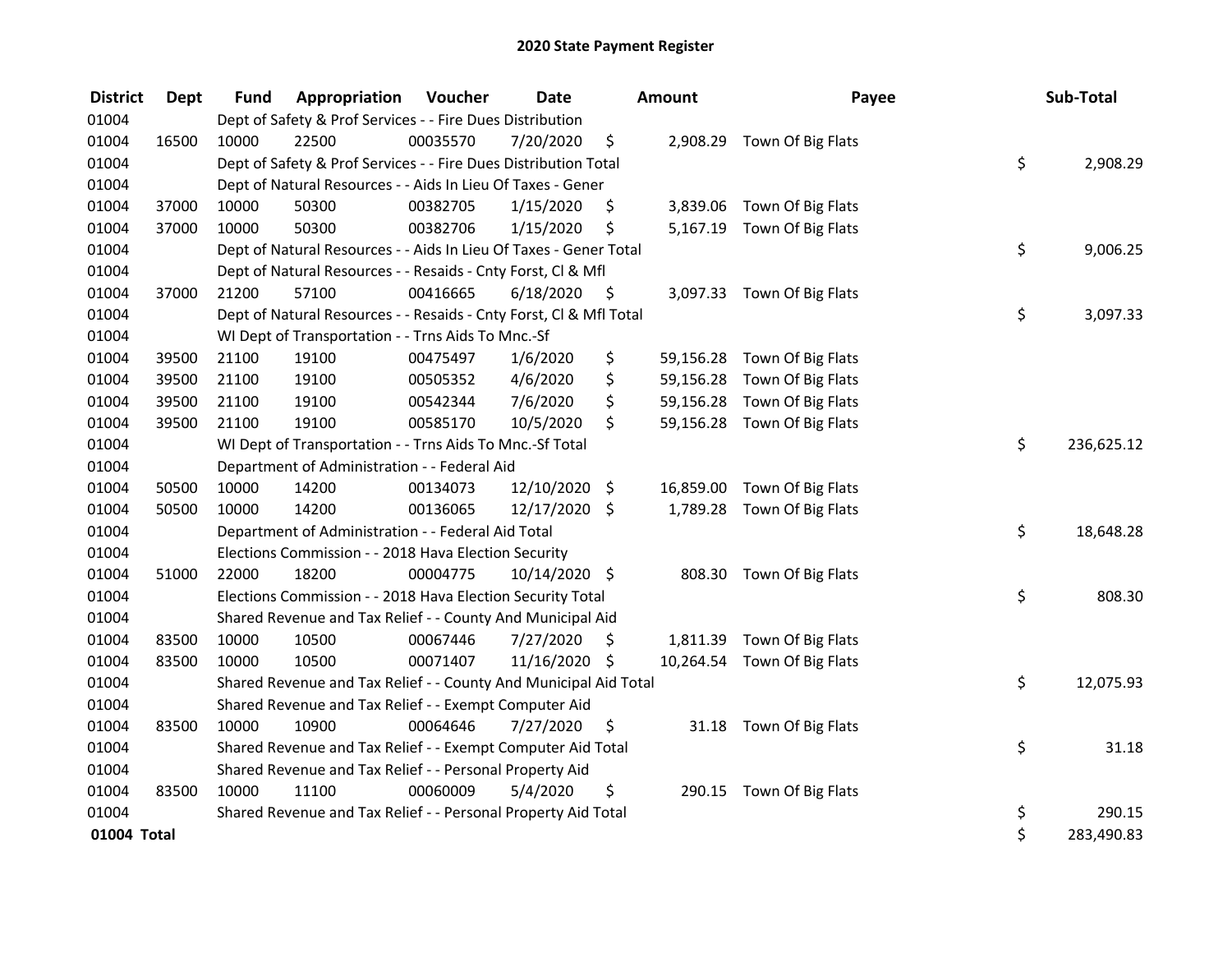| <b>District</b> | Dept  | <b>Fund</b> | Appropriation                                                      | Voucher  | <b>Date</b>   |      | <b>Amount</b> | Payee                     | Sub-Total        |
|-----------------|-------|-------------|--------------------------------------------------------------------|----------|---------------|------|---------------|---------------------------|------------------|
| 01006           |       |             | Dept of Safety & Prof Services - - Fire Dues Distribution          |          |               |      |               |                           |                  |
| 01006           | 16500 | 10000       | 22500                                                              | 00035571 | 7/20/2020     | \$   |               | 2,090.05 Town Of Colburn  |                  |
| 01006           |       |             | Dept of Safety & Prof Services - - Fire Dues Distribution Total    |          |               |      |               |                           | \$<br>2,090.05   |
| 01006           |       |             | Dept of Natural Resources - - Aids In Lieu Of Taxes - Gener        |          |               |      |               |                           |                  |
| 01006           | 37000 | 10000       | 50300                                                              | 00382759 | 1/15/2020     | \$.  |               | 1,524.74 Town Of Colburn  |                  |
| 01006           | 37000 | 10000       | 50300                                                              | 00404684 | 4/21/2020     | \$   | 70.16         | Town Of Colburn           |                  |
| 01006           |       |             | Dept of Natural Resources - - Aids In Lieu Of Taxes - Gener Total  |          |               |      |               |                           | \$<br>1,594.90   |
| 01006           |       |             | Dept of Natural Resources - - Resaids - Cnty Forst, Cl & Mfl       |          |               |      |               |                           |                  |
| 01006           | 37000 | 21200       | 57100                                                              | 00416666 | 6/18/2020     | - \$ |               | 697.96 Town Of Colburn    |                  |
| 01006           |       |             | Dept of Natural Resources - - Resaids - Cnty Forst, Cl & Mfl Total |          |               |      |               |                           | \$<br>697.96     |
| 01006           |       |             | Dept of Natural Resources - - Aids In Lieu Of Taxes - Sum S        |          |               |      |               |                           |                  |
| 01006           | 37000 | 21200       | 57900                                                              | 00404685 | 4/21/2020     | - \$ |               | 4,267.12 Town Of Colburn  |                  |
| 01006           |       |             | Dept of Natural Resources - - Aids In Lieu Of Taxes - Sum S Total  |          |               |      |               |                           | \$<br>4,267.12   |
| 01006           |       |             | WI Dept of Transportation - - Trns Aids To Mnc.-Sf                 |          |               |      |               |                           |                  |
| 01006           | 39500 | 21100       | 19100                                                              | 00475498 | 1/6/2020      | \$   |               | 26,161.74 Town Of Colburn |                  |
| 01006           | 39500 | 21100       | 19100                                                              | 00505353 | 4/6/2020      | \$   |               | 26,161.74 Town Of Colburn |                  |
| 01006           | 39500 | 21100       | 19100                                                              | 00542345 | 7/6/2020      | \$   |               | 26,161.74 Town Of Colburn |                  |
| 01006           | 39500 | 21100       | 19100                                                              | 00585171 | 10/5/2020     | \$   |               | 26,161.74 Town Of Colburn |                  |
| 01006           |       |             | WI Dept of Transportation - - Trns Aids To Mnc.-Sf Total           |          |               |      |               |                           | \$<br>104,646.96 |
| 01006           |       |             | Department of Administration - - Federal Aid                       |          |               |      |               |                           |                  |
| 01006           | 50500 | 10000       | 14200                                                              | 00134074 | 12/10/2020 \$ |      |               | 4,999.46 Town Of Colburn  |                  |
| 01006           |       |             | Department of Administration - - Federal Aid Total                 |          |               |      |               |                           | \$<br>4,999.46   |
| 01006           |       |             | Shared Revenue and Tax Relief - - County And Municipal Aid         |          |               |      |               |                           |                  |
| 01006           | 83500 | 10000       | 10500                                                              | 00067447 | 7/27/2020     | \$   |               | 885.72 Town Of Colburn    |                  |
| 01006           | 83500 | 10000       | 10500                                                              | 00071408 | 11/16/2020 \$ |      |               | 5,019.10 Town Of Colburn  |                  |
| 01006           |       |             | Shared Revenue and Tax Relief - - County And Municipal Aid Total   |          |               |      |               |                           | \$<br>5,904.82   |
| 01006           |       |             | Shared Revenue and Tax Relief - - Exempt Computer Aid              |          |               |      |               |                           |                  |
| 01006           | 83500 | 10000       | 10900                                                              | 00064647 | 7/27/2020     | \$   |               | 193.30 Town Of Colburn    |                  |
| 01006           |       |             | Shared Revenue and Tax Relief - - Exempt Computer Aid Total        |          |               |      |               |                           | \$<br>193.30     |
| 01006           |       |             | Shared Revenue and Tax Relief - - Personal Property Aid            |          |               |      |               |                           |                  |
| 01006           | 83500 | 10000       | 11100                                                              | 00060010 | 5/4/2020      | \$   |               | 1.62 Town Of Colburn      |                  |
| 01006           |       |             | Shared Revenue and Tax Relief - - Personal Property Aid Total      |          |               |      |               |                           | \$<br>1.62       |
| 01006 Total     |       |             |                                                                    |          |               |      |               |                           | \$<br>124,396.19 |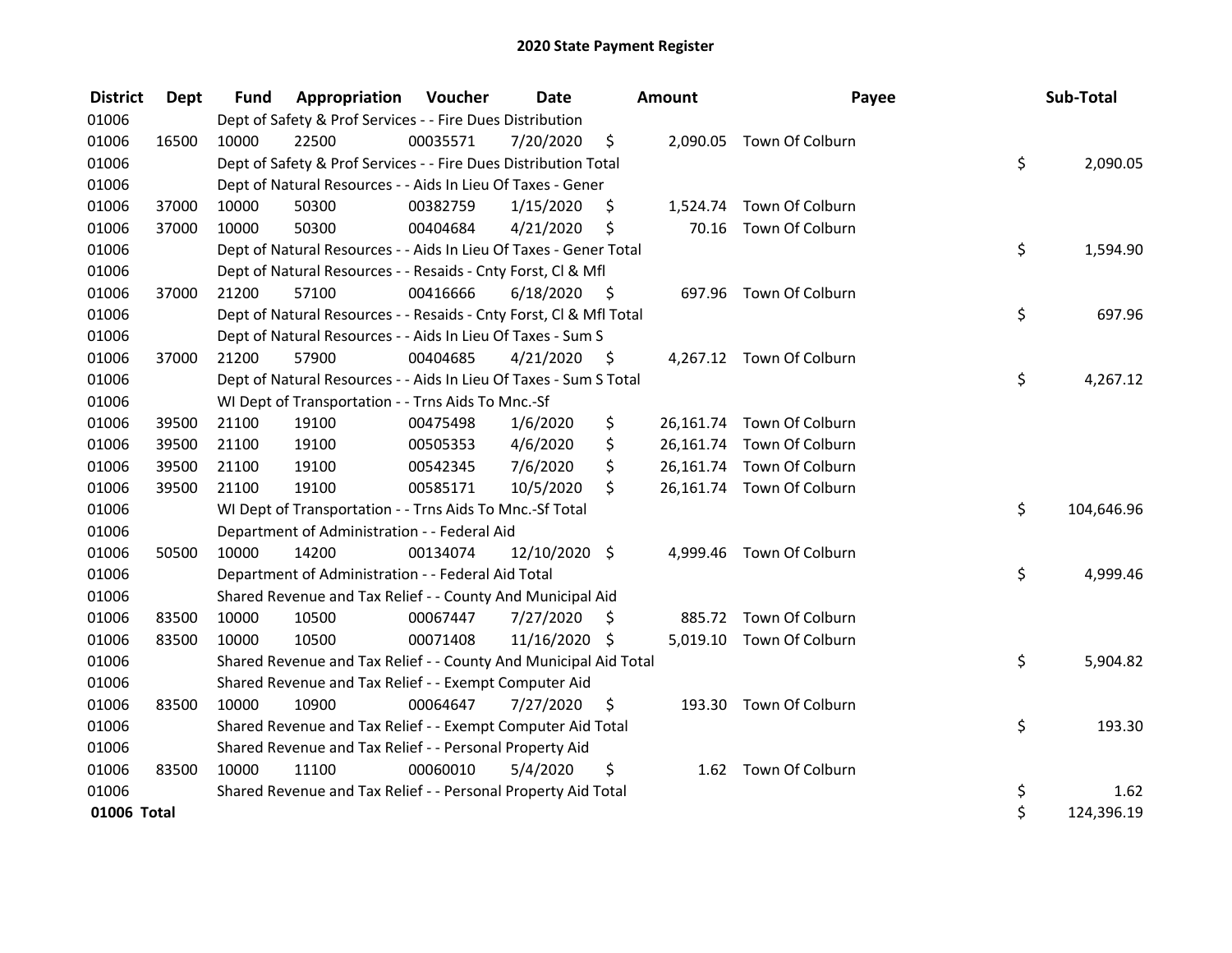| <b>District</b> | <b>Dept</b> | Fund  | Appropriation                                                      | Voucher  | <b>Date</b>   |      | <b>Amount</b> | Payee                          | Sub-Total        |
|-----------------|-------------|-------|--------------------------------------------------------------------|----------|---------------|------|---------------|--------------------------------|------------------|
| 01008           |             |       | Dept of Safety & Prof Services - - Fire Dues Distribution          |          |               |      |               |                                |                  |
| 01008           | 16500       | 10000 | 22500                                                              | 00035572 | 7/20/2020     | \$   |               | 6,552.12 Town Of Dell Prairie  |                  |
| 01008           |             |       | Dept of Safety & Prof Services - - Fire Dues Distribution Total    |          |               |      |               |                                | \$<br>6,552.12   |
| 01008           |             |       | Dept of Natural Resources - - Aids In Lieu Of Taxes - Gener        |          |               |      |               |                                |                  |
| 01008           | 37000       | 10000 | 50300                                                              | 00382744 | 1/15/2020     | \$   |               | 56,414.79 Town Of Dell Prairie |                  |
| 01008           |             |       | Dept of Natural Resources - - Aids In Lieu Of Taxes - Gener Total  |          |               |      |               |                                | \$<br>56,414.79  |
| 01008           |             |       | Dept of Natural Resources - - Resaids - Cnty Forst, Cl & Mfl       |          |               |      |               |                                |                  |
| 01008           | 37000       | 21200 | 57100                                                              | 00416667 | 6/18/2020     | - \$ |               | 596.72 Town Of Dell Prairie    |                  |
| 01008           |             |       | Dept of Natural Resources - - Resaids - Cnty Forst, Cl & Mfl Total |          |               |      |               |                                | \$<br>596.72     |
| 01008           |             |       | WI Dept of Transportation - - Trns Aids To Mnc.-Sf                 |          |               |      |               |                                |                  |
| 01008           | 39500       | 21100 | 19100                                                              | 00475499 | 1/6/2020      | \$   |               | 32,974.83 Town Of Dell Prairie |                  |
| 01008           | 39500       | 21100 | 19100                                                              | 00505354 | 4/6/2020      | \$   |               | 32,974.83 Town Of Dell Prairie |                  |
| 01008           | 39500       | 21100 | 19100                                                              | 00542346 | 7/6/2020      | \$   |               | 32,974.83 Town Of Dell Prairie |                  |
| 01008           | 39500       | 21100 | 19100                                                              | 00585172 | 10/5/2020     | \$   |               | 32,974.83 Town Of Dell Prairie |                  |
| 01008           |             |       | WI Dept of Transportation - - Trns Aids To Mnc.-Sf Total           |          |               |      |               |                                | \$<br>131,899.32 |
| 01008           |             |       | WI Dept of Transportation - - Local Rds, Grants Sf                 |          |               |      |               |                                |                  |
| 01008           | 39500       | 21100 | 27000                                                              | 00570514 | 8/19/2020     | \$   |               | 64,895.66 Town Of Dell Prairie |                  |
| 01008           |             |       | WI Dept of Transportation - - Local Rds, Grants Sf Total           |          |               |      |               |                                | \$<br>64,895.66  |
| 01008           |             |       | Department of Administration - - Federal Aid                       |          |               |      |               |                                |                  |
| 01008           | 50500       | 10000 | 14200                                                              | 00132064 | 11/13/2020 \$ |      |               | 5,194.00 Town Of Dell Prairie  |                  |
| 01008           |             |       | Department of Administration - - Federal Aid Total                 |          |               |      |               |                                | \$<br>5,194.00   |
| 01008           |             |       | Shared Revenue and Tax Relief - - County And Municipal Aid         |          |               |      |               |                                |                  |
| 01008           | 83500       | 10000 | 10500                                                              | 00067448 | 7/27/2020     | \$   |               | 2,397.15 Town Of Dell Prairie  |                  |
| 01008           | 83500       | 10000 | 10500                                                              | 00071409 | 11/16/2020 \$ |      |               | 13,680.38 Town Of Dell Prairie |                  |
| 01008           |             |       | Shared Revenue and Tax Relief - - County And Municipal Aid Total   |          |               |      |               |                                | \$<br>16,077.53  |
| 01008           |             |       | Shared Revenue and Tax Relief - - Exempt Computer Aid              |          |               |      |               |                                |                  |
| 01008           | 83500       | 10000 | 10900                                                              | 00064648 | 7/27/2020     | \$   |               | 38.45 Town Of Dell Prairie     |                  |
| 01008           |             |       | Shared Revenue and Tax Relief - - Exempt Computer Aid Total        |          |               |      |               |                                | \$<br>38.45      |
| 01008           |             |       | Shared Revenue and Tax Relief - - Personal Property Aid            |          |               |      |               |                                |                  |
| 01008           | 83500       | 10000 | 11100                                                              | 00060011 | 5/4/2020      | \$   |               | 833.21 Town Of Dell Prairie    |                  |
| 01008           |             |       | Shared Revenue and Tax Relief - - Personal Property Aid Total      |          |               |      |               |                                | \$<br>833.21     |
| 01008           |             |       | Shared Revenue and Tax Relief - - Lottery & Gaming Credit          |          |               |      |               |                                |                  |
| 01008           | 83500       | 52100 | 36300                                                              | 00055152 | 3/23/2020     | \$   |               | 4,054.85 Town Of Dell Prairie  |                  |
| 01008           |             |       | Shared Revenue and Tax Relief - - Lottery & Gaming Credit Total    |          |               |      |               |                                | \$<br>4,054.85   |
| 01008 Total     |             |       |                                                                    |          |               |      |               |                                | \$<br>286,556.65 |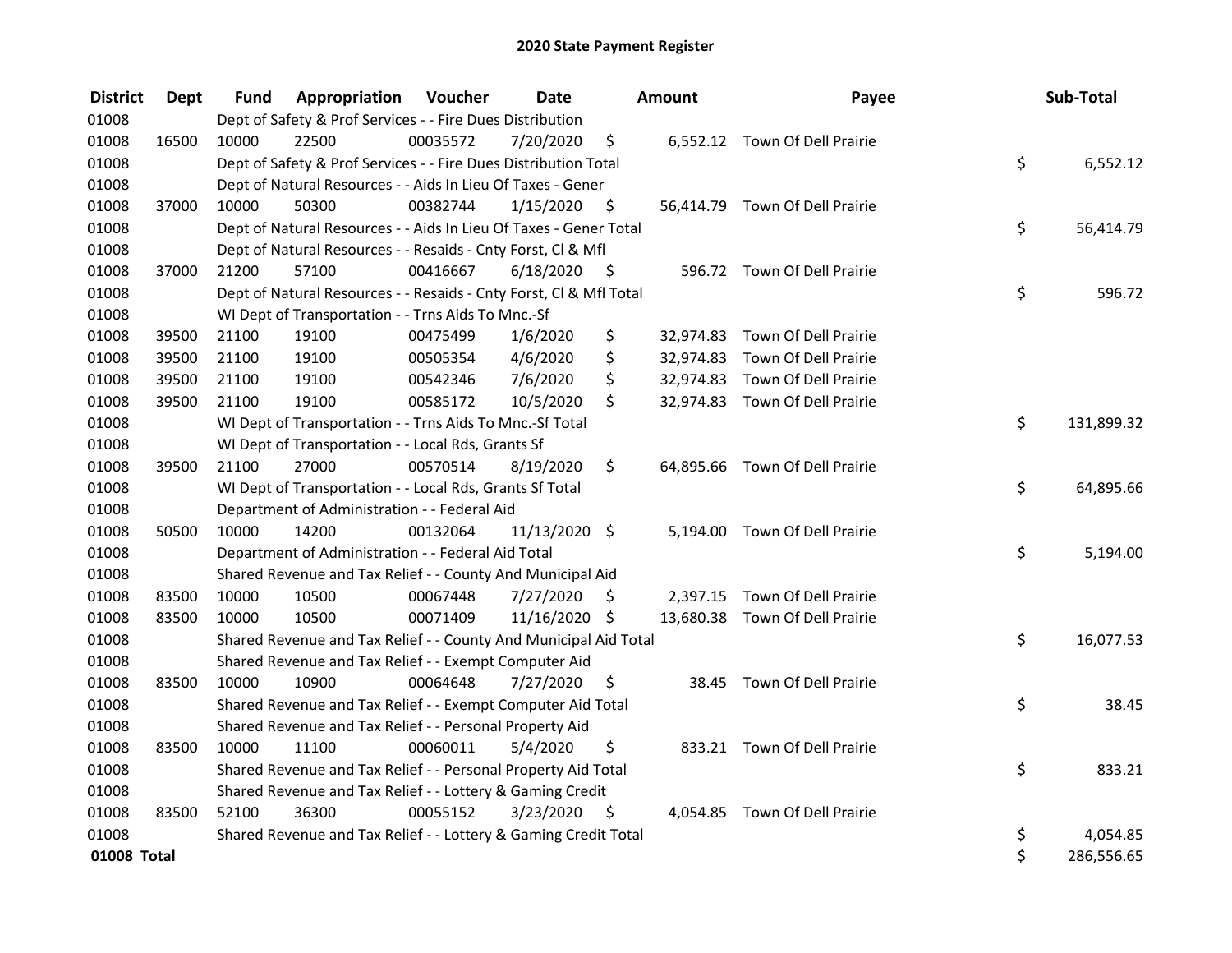| <b>District</b> | <b>Dept</b> | Fund  | Appropriation                                                        | Voucher  | <b>Date</b> |      | Amount    | Payee                     | Sub-Total        |
|-----------------|-------------|-------|----------------------------------------------------------------------|----------|-------------|------|-----------|---------------------------|------------------|
| 01010           |             |       | Dept of Safety & Prof Services - - Fire Dues Distribution            |          |             |      |           |                           |                  |
| 01010           | 16500       | 10000 | 22500                                                                | 00035573 | 7/20/2020   | \$   |           | 2,848.09 Easton, Town of  |                  |
| 01010           |             |       | Dept of Safety & Prof Services - - Fire Dues Distribution Total      |          |             |      |           |                           | \$<br>2,848.09   |
| 01010           |             |       | Dept of Natural Resources - - Aids In Lieu Of Taxes - Gener          |          |             |      |           |                           |                  |
| 01010           | 37000       | 10000 | 50300                                                                | 00382743 | 1/15/2020   | \$   | 13,023.93 | Easton, Town of           |                  |
| 01010           | 37000       | 10000 | 50300                                                                | 00404324 | 4/21/2020   | \$   | 14.16     | Easton, Town of           |                  |
| 01010           |             |       | Dept of Natural Resources - - Aids In Lieu Of Taxes - Gener Total    |          |             |      |           |                           | \$<br>13,038.09  |
| 01010           |             |       | Dept of Natural Resources - - Resaids - Cnty Forst, Cl & Mfl         |          |             |      |           |                           |                  |
| 01010           | 37000       | 21200 | 57100                                                                | 00416668 | 6/18/2020   | - \$ |           | 656.17 Easton, Town of    |                  |
| 01010           |             |       | Dept of Natural Resources - - Resaids - Cnty Forst, Cl & Mfl Total   |          |             |      |           |                           | \$<br>656.17     |
| 01010           |             |       | Dept of Natural Resources - - Aids In Lieu Of Taxes - Sum S          |          |             |      |           |                           |                  |
| 01010           | 37000       | 21200 | 57900                                                                | 00404325 | 4/21/2020   | \$   | 8.94      | Easton, Town of           |                  |
| 01010           |             |       | Dept of Natural Resources - - Aids In Lieu Of Taxes - Sum S Total    |          |             |      |           |                           | \$<br>8.94       |
| 01010           |             |       | WI Dept of Transportation - - Disastr Damag Aid Sf                   |          |             |      |           |                           |                  |
| 01010           | 39500       | 21100 | 17400                                                                | 00552851 | 7/15/2020   | \$   |           | 13,674.10 Easton, Town of |                  |
| 01010           |             |       | WI Dept of Transportation - - Disastr Damag Aid Sf Total             |          |             |      |           |                           | \$<br>13,674.10  |
| 01010           |             |       | WI Dept of Transportation - - Trns Aids To Mnc.-Sf                   |          |             |      |           |                           |                  |
| 01010           | 39500       | 21100 | 19100                                                                | 00475500 | 1/6/2020    | \$   | 38,675.78 | Easton, Town of           |                  |
| 01010           | 39500       | 21100 | 19100                                                                | 00505355 | 4/6/2020    | \$   | 38,675.78 | Easton, Town of           |                  |
| 01010           | 39500       | 21100 | 19100                                                                | 00542347 | 7/6/2020    | \$   | 38,675.78 | Easton, Town of           |                  |
| 01010           | 39500       | 21100 | 19100                                                                | 00585173 | 10/5/2020   | \$   |           | 38,675.78 Easton, Town of |                  |
| 01010           |             |       | WI Dept of Transportation - - Trns Aids To Mnc.-Sf Total             |          |             |      |           |                           | \$<br>154,703.12 |
| 01010           |             |       | WI Dept of Transportation - - Supplemental Transportation Aids       |          |             |      |           |                           |                  |
| 01010           | 39500       | 21100 | 19600                                                                | 00477464 | 1/6/2020    | \$   |           | 27,300.55 Easton, Town of |                  |
| 01010           |             |       | WI Dept of Transportation - - Supplemental Transportation Aids Total |          |             |      |           |                           | \$<br>27,300.55  |
| 01010           |             |       | Department of Military Affairs - - Major Disaster Assist; Pif        |          |             |      |           |                           |                  |
| 01010           | 46500       | 27200 | 36500                                                                | 00083932 | 10/8/2020   | - \$ |           | 24,082.02 Easton, Town of |                  |
| 01010           |             |       | Department of Military Affairs - - Major Disaster Assist; Pif Total  |          |             |      |           |                           | \$<br>24,082.02  |
| 01010           |             |       | Elections Commission - - 2018 Hava Election Security                 |          |             |      |           |                           |                  |
| 01010           | 51000       | 22000 | 18200                                                                | 00004529 | 9/9/2020    | \$   | 864.40    | Easton, Town of           |                  |
| 01010           |             |       | Elections Commission - - 2018 Hava Election Security Total           |          |             |      |           |                           | \$<br>864.40     |
| 01010           |             |       | Shared Revenue and Tax Relief - - County And Municipal Aid           |          |             |      |           |                           |                  |
| 01010           | 83500       | 10000 | 10500                                                                | 00067449 | 7/27/2020   | \$   | 2,345.03  | Easton, Town of           |                  |
| 01010           | 83500       | 10000 | 10500                                                                | 00071410 | 11/16/2020  | \$   | 13,288.48 | Easton, Town of           |                  |
| 01010           |             |       | Shared Revenue and Tax Relief - - County And Municipal Aid Total     |          |             |      |           |                           | \$<br>15,633.51  |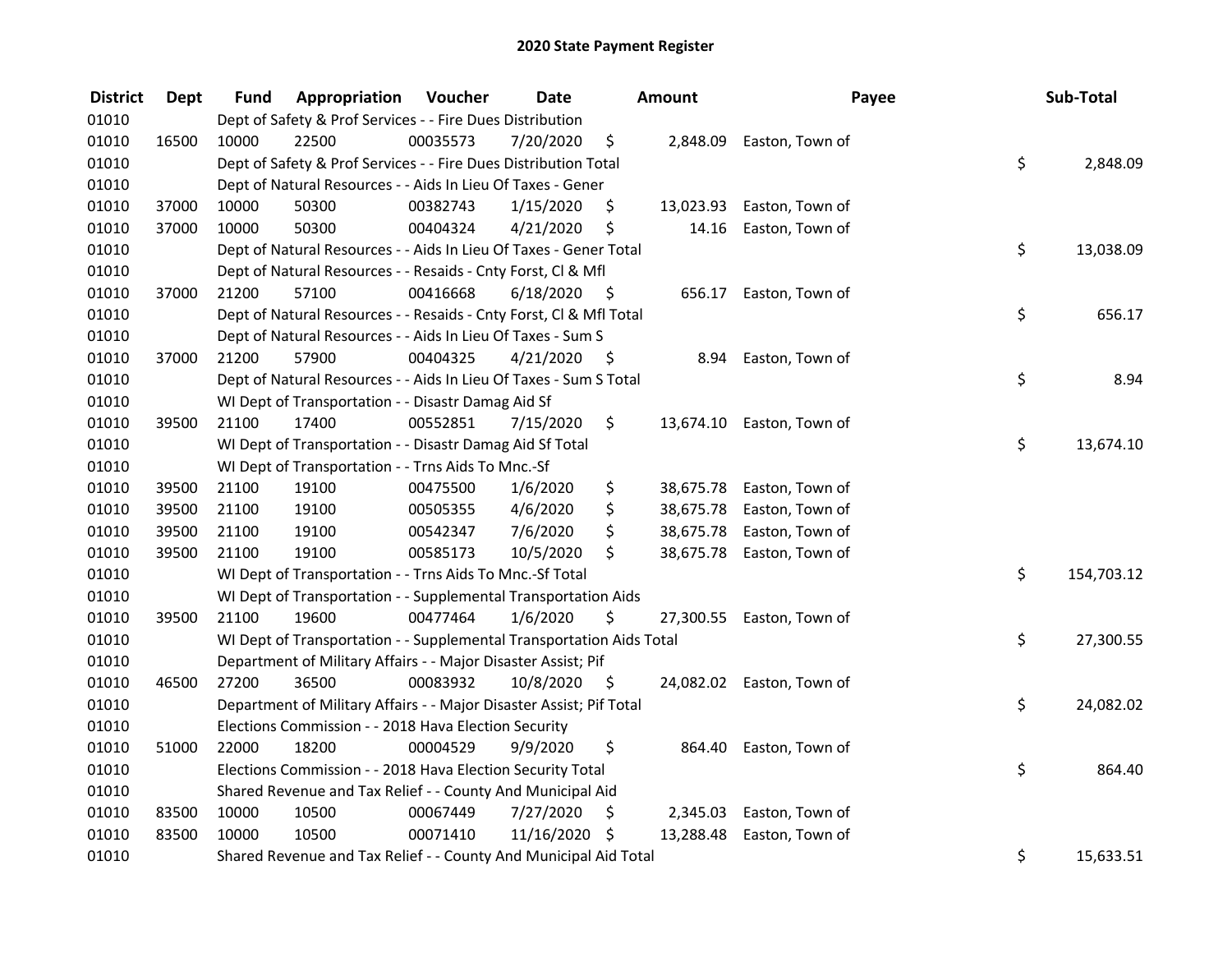| <b>District</b> | <b>Dept</b> | Fund  | Appropriation                                                   | <b>Voucher</b> | Date      | Amount   | Payee           |   | Sub-Total  |
|-----------------|-------------|-------|-----------------------------------------------------------------|----------------|-----------|----------|-----------------|---|------------|
| 01010           |             |       | Shared Revenue and Tax Relief - - Exempt Computer Aid           |                |           |          |                 |   |            |
| 01010           | 83500       | 10000 | 10900                                                           | 00064649       | 7/27/2020 | 3.11     | Easton, Town of |   |            |
| 01010           |             |       | Shared Revenue and Tax Relief - - Exempt Computer Aid Total     |                |           |          |                 |   | 3.11       |
| 01010           |             |       | Shared Revenue and Tax Relief - - Personal Property Aid         |                |           |          |                 |   |            |
| 01010           | 83500       | 10000 | 11100                                                           | 00060012       | 5/4/2020  | 348.85   | Easton, Town of |   |            |
| 01010           |             |       | Shared Revenue and Tax Relief - - Personal Property Aid Total   |                |           |          |                 | Ś | 348.85     |
| 01010           |             |       | Shared Revenue and Tax Relief - - Lottery & Gaming Credit       |                |           |          |                 |   |            |
| 01010           | 83500       | 52100 | 36300                                                           | 00055153       | 3/23/2020 | 3.143.42 | Easton, Town of |   |            |
| 01010           |             |       | Shared Revenue and Tax Relief - - Lottery & Gaming Credit Total |                |           |          |                 | Ś | 3.143.42   |
| 01010 Total     |             |       |                                                                 |                |           |          |                 |   | 256,304.37 |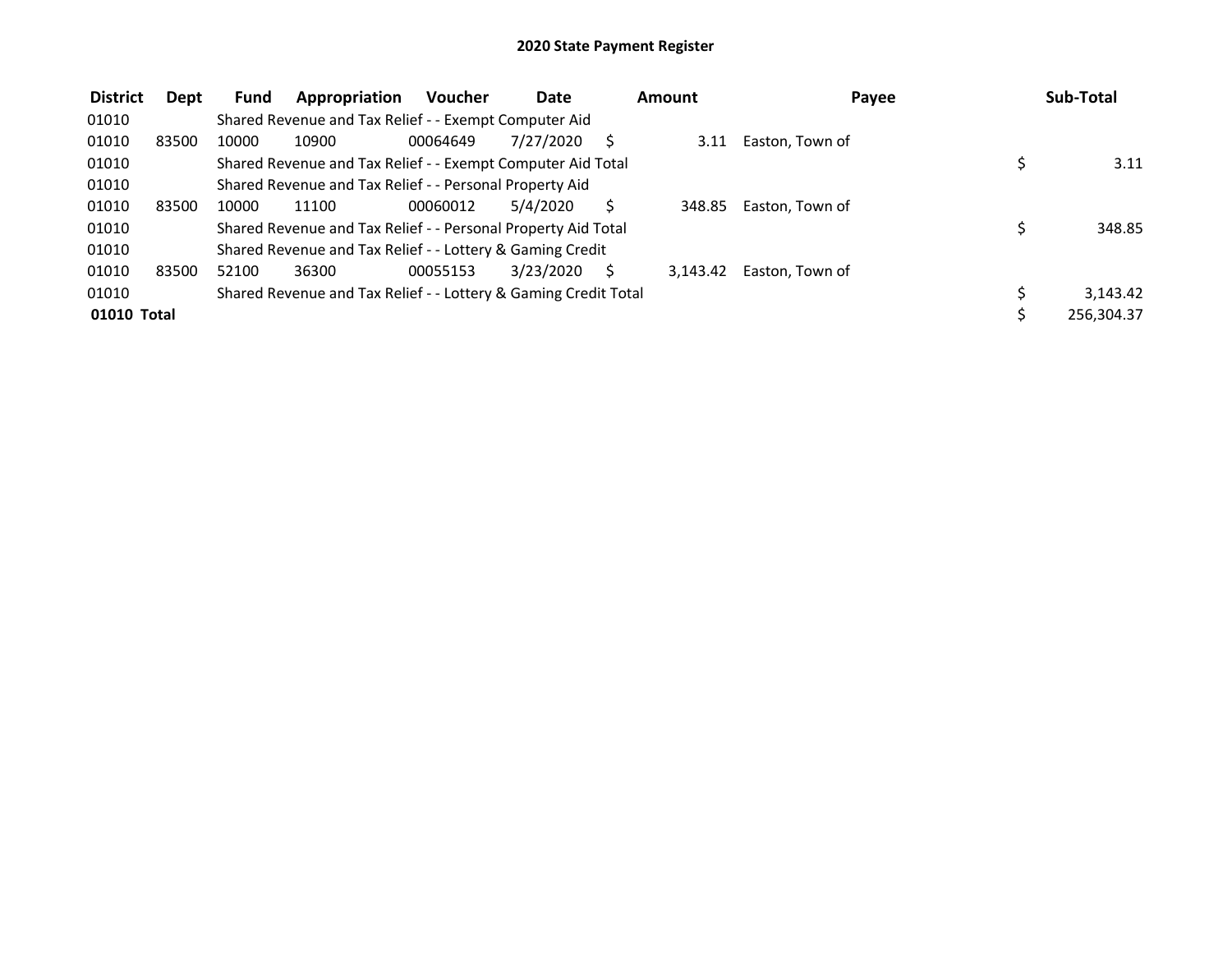| <b>District</b> | <b>Dept</b> | Fund  | Appropriation                                                      | Voucher  | <b>Date</b>   |      | <b>Amount</b> | Payee                     | Sub-Total        |
|-----------------|-------------|-------|--------------------------------------------------------------------|----------|---------------|------|---------------|---------------------------|------------------|
| 01012           |             |       | Dept of Safety & Prof Services - - Fire Dues Distribution          |          |               |      |               |                           |                  |
| 01012           | 16500       | 10000 | 22500                                                              | 00035574 | 7/20/2020     | \$   |               | 6,154.14 Town Of Jackson  |                  |
| 01012           |             |       | Dept of Safety & Prof Services - - Fire Dues Distribution Total    |          |               |      |               |                           | \$<br>6,154.14   |
| 01012           |             |       | Dept of Natural Resources - - Aids In Lieu Of Taxes - Gener        |          |               |      |               |                           |                  |
| 01012           | 37000       | 10000 | 50300                                                              | 00382715 | 1/15/2020     | \$   |               | 1,349.38 Town Of Jackson  |                  |
| 01012           | 37000       | 10000 | 50300                                                              | 00404024 | 4/21/2020     | \$   |               | 368.21 Town Of Jackson    |                  |
| 01012           |             |       | Dept of Natural Resources - - Aids In Lieu Of Taxes - Gener Total  |          |               |      |               |                           | \$<br>1,717.59   |
| 01012           |             |       | Dept of Natural Resources - - Resaids - Cnty Forst, Cl & Mfl       |          |               |      |               |                           |                  |
| 01012           | 37000       | 21200 | 57100                                                              | 00416669 | 6/18/2020     | - \$ |               | 680.44 Town Of Jackson    |                  |
| 01012           |             |       | Dept of Natural Resources - - Resaids - Cnty Forst, Cl & Mfl Total |          |               |      |               |                           | \$<br>680.44     |
| 01012           |             |       | Dept of Natural Resources - - Aids In Lieu Of Taxes - Sum S        |          |               |      |               |                           |                  |
| 01012           | 37000       | 21200 | 57900                                                              | 00404025 | 4/21/2020     | -\$  | 74.49         | Town Of Jackson           |                  |
| 01012           |             |       | Dept of Natural Resources - - Aids In Lieu Of Taxes - Sum S Total  |          |               |      |               |                           | \$<br>74.49      |
| 01012           |             |       | WI Dept of Transportation - - Trns Aids To Mnc.-Sf                 |          |               |      |               |                           |                  |
| 01012           | 39500       | 21100 | 19100                                                              | 00475501 | 1/6/2020      | \$   |               | 41,088.78 Town Of Jackson |                  |
| 01012           | 39500       | 21100 | 19100                                                              | 00505356 | 4/6/2020      | \$   |               | 41,088.78 Town Of Jackson |                  |
| 01012           | 39500       | 21100 | 19100                                                              | 00542348 | 7/6/2020      | \$   |               | 41,088.78 Town Of Jackson |                  |
| 01012           | 39500       | 21100 | 19100                                                              | 00585174 | 10/5/2020     | \$   |               | 41,088.78 Town Of Jackson |                  |
| 01012           |             |       | WI Dept of Transportation - - Trns Aids To Mnc.-Sf Total           |          |               |      |               |                           | \$<br>164,355.12 |
| 01012           |             |       | WI Dept of Transportation - - Loc Rd Imp Prg St Fd                 |          |               |      |               |                           |                  |
| 01012           | 39500       | 21100 | 27800                                                              | 00504177 | 3/19/2020     | \$   |               | 37,710.35 Town Of Jackson |                  |
| 01012           |             |       | WI Dept of Transportation - - Loc Rd Imp Prg St Fd Total           |          |               |      |               |                           | \$<br>37,710.35  |
| 01012           |             |       | Elections Commission - - 2018 Hava Election Security               |          |               |      |               |                           |                  |
| 01012           | 51000       | 22000 | 18200                                                              | 00004162 | 8/11/2020     | \$   |               | 920.50 Town Of Jackson    |                  |
| 01012           |             |       | Elections Commission - - 2018 Hava Election Security Total         |          |               |      |               |                           | \$<br>920.50     |
| 01012           |             |       | Shared Revenue and Tax Relief - - County And Municipal Aid         |          |               |      |               |                           |                  |
| 01012           | 83500       | 10000 | 10500                                                              | 00067450 | 7/27/2020     | S.   |               | 1,439.10 Town Of Jackson  |                  |
| 01012           | 83500       | 10000 | 10500                                                              | 00071411 | 11/16/2020 \$ |      |               | 8,154.91 Town Of Jackson  |                  |
| 01012           |             |       | Shared Revenue and Tax Relief - - County And Municipal Aid Total   |          |               |      |               |                           | \$<br>9,594.01   |
| 01012           |             |       | Shared Revenue and Tax Relief - - Exempt Computer Aid              |          |               |      |               |                           |                  |
| 01012           | 83500       | 10000 | 10900                                                              | 00064650 | 7/27/2020     | \$   | 9.35          | Town Of Jackson           |                  |
| 01012           |             |       | Shared Revenue and Tax Relief - - Exempt Computer Aid Total        |          |               |      |               |                           | \$<br>9.35       |
| 01012           |             |       | Shared Revenue and Tax Relief - - Utility Aid                      |          |               |      |               |                           |                  |
| 01012           | 83500       | 10000 | 11000                                                              | 00067450 | 7/27/2020     | \$   | 164.50        | Town Of Jackson           |                  |
| 01012           | 83500       | 10000 | 11000                                                              | 00071411 | 11/16/2020    | -\$  |               | 923.77 Town Of Jackson    |                  |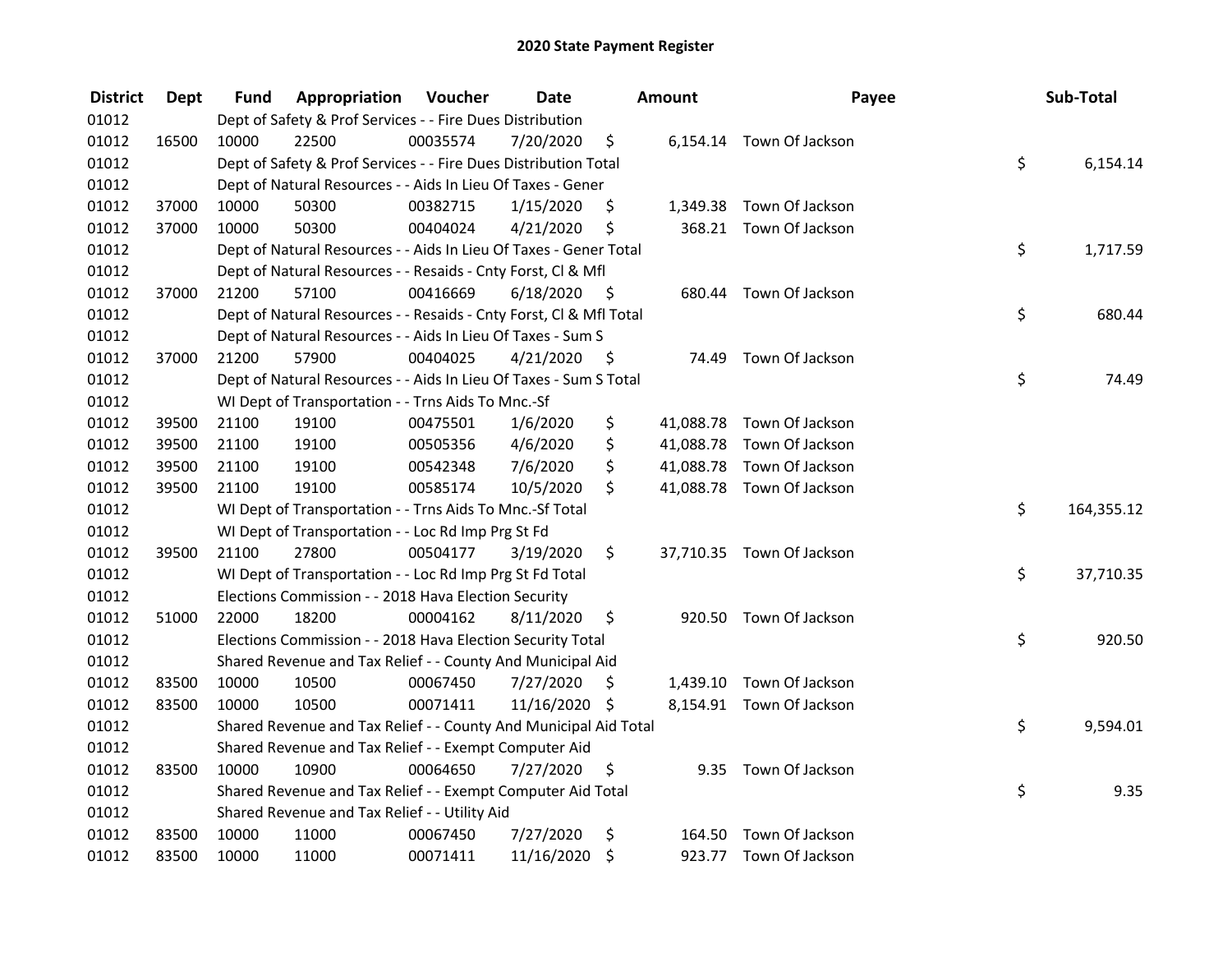| <b>District</b> | <b>Dept</b> | <b>Fund</b> | Appropriation                                                 | Voucher  | Date     | Amount | Payee           | Sub-Total  |
|-----------------|-------------|-------------|---------------------------------------------------------------|----------|----------|--------|-----------------|------------|
| 01012           |             |             | Shared Revenue and Tax Relief - - Utility Aid Total           |          |          |        |                 | 1,088.27   |
| 01012           |             |             | Shared Revenue and Tax Relief - - Personal Property Aid       |          |          |        |                 |            |
| 01012           | 83500       | 10000       | 11100                                                         | 00060013 | 5/4/2020 | 110.67 | Town Of Jackson |            |
| 01012           |             |             | Shared Revenue and Tax Relief - - Personal Property Aid Total |          |          |        |                 | 110.67     |
| 01012 Total     |             |             |                                                               |          |          |        |                 | 222,414.93 |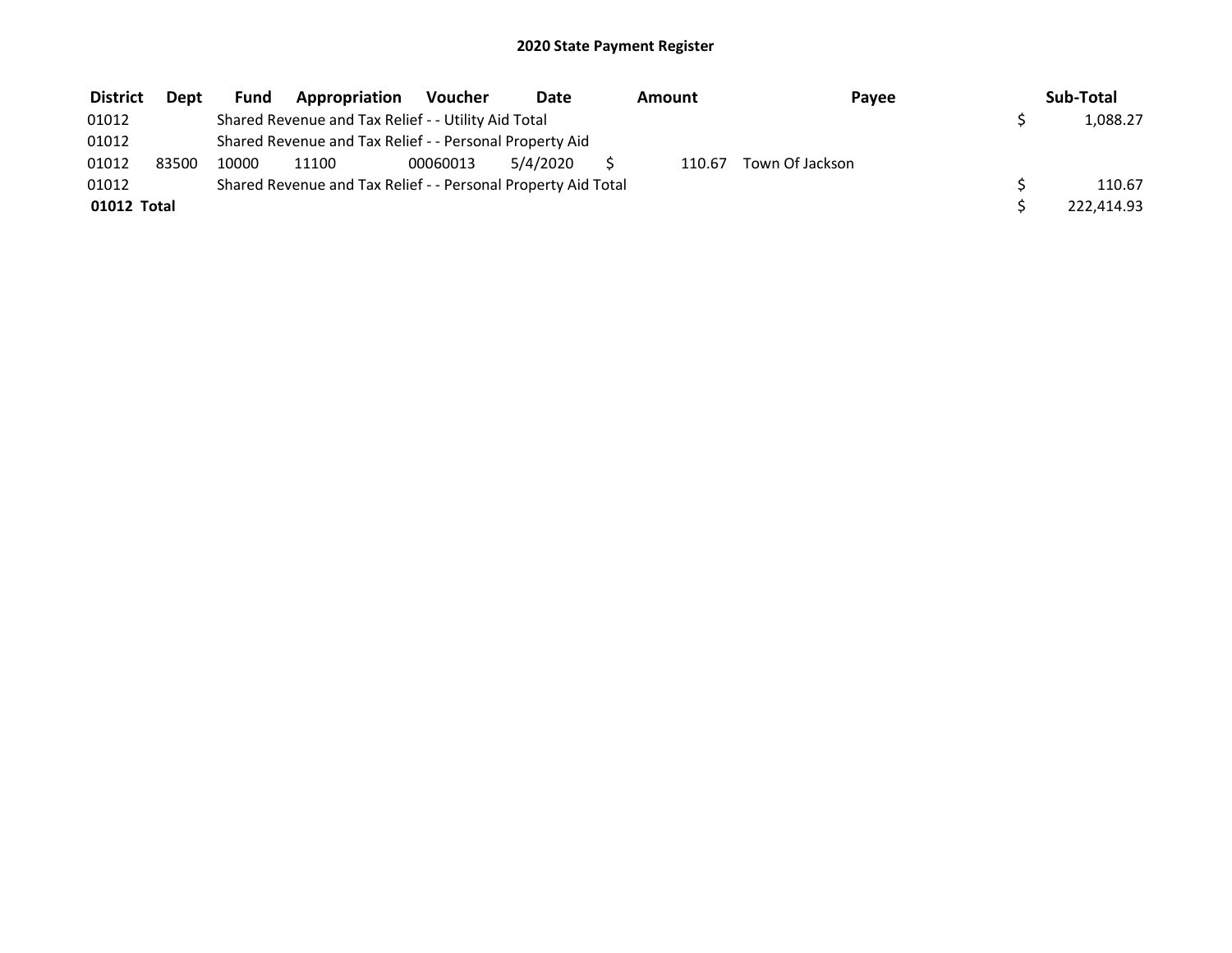| <b>District</b> | <b>Dept</b> | Fund  | Appropriation                                                        | Voucher  | <b>Date</b>   |      | <b>Amount</b> |                         | Payee | Sub-Total  |
|-----------------|-------------|-------|----------------------------------------------------------------------|----------|---------------|------|---------------|-------------------------|-------|------------|
| 01014           |             |       | Dept of Safety & Prof Services - - Fire Dues Distribution            |          |               |      |               |                         |       |            |
| 01014           | 16500       | 10000 | 22500                                                                | 00035575 | 7/20/2020     | \$   |               | 1,320.62 Town Of Leola  |       |            |
| 01014           |             |       | Dept of Safety & Prof Services - - Fire Dues Distribution Total      |          |               |      |               |                         | \$    | 1,320.62   |
| 01014           |             |       | Dept of Natural Resources - - Aids In Lieu Of Taxes - Gener          |          |               |      |               |                         |       |            |
| 01014           | 37000       | 10000 | 50300                                                                | 00382739 | 1/15/2020     | \$   | 5,055.90      | Town Of Leola           |       |            |
| 01014           | 37000       | 10000 | 50300                                                                | 00382740 | 1/15/2020     | \$   | 13,042.58     | Town Of Leola           |       |            |
| 01014           | 37000       | 10000 | 50300                                                                | 00404270 | 4/21/2020     | \$   | 255.45        | Town Of Leola           |       |            |
| 01014           | 37000       | 10000 | 50300                                                                | 00404273 | 4/21/2020     | \$   |               | 514.41 Town Of Leola    |       |            |
| 01014           |             |       | Dept of Natural Resources - - Aids In Lieu Of Taxes - Gener Total    |          |               |      |               |                         | \$    | 18,868.34  |
| 01014           |             |       | Dept of Natural Resources - - Resaids - Cnty Forst, Cl & Mfl         |          |               |      |               |                         |       |            |
| 01014           | 37000       | 21200 | 57100                                                                | 00416670 | 6/18/2020     | - \$ |               | 400.07 Town Of Leola    |       |            |
| 01014           |             |       | Dept of Natural Resources - - Resaids - Cnty Forst, CI & Mfl Total   |          |               |      |               |                         | \$    | 400.07     |
| 01014           |             |       | Dept of Natural Resources - - Aids In Lieu Of Taxes - Sum S          |          |               |      |               |                         |       |            |
| 01014           | 37000       | 21200 | 57900                                                                | 00404271 | 4/21/2020     | \$.  | 36.80         | Town Of Leola           |       |            |
| 01014           | 37000       | 21200 | 57900                                                                | 00404272 | 4/21/2020     | \$   | 492.80        | Town Of Leola           |       |            |
| 01014           |             |       | Dept of Natural Resources - - Aids In Lieu Of Taxes - Sum S Total    |          |               |      |               |                         | \$    | 529.60     |
| 01014           |             |       | WI Dept of Transportation - - Trns Aids To Mnc.-Sf                   |          |               |      |               |                         |       |            |
| 01014           | 39500       | 21100 | 19100                                                                | 00475502 | 1/6/2020      | \$   | 28,903.96     | Town Of Leola           |       |            |
| 01014           | 39500       | 21100 | 19100                                                                | 00505357 | 4/6/2020      | \$   | 28,903.96     | Town Of Leola           |       |            |
| 01014           | 39500       | 21100 | 19100                                                                | 00542349 | 7/6/2020      | \$   | 28,903.96     | Town Of Leola           |       |            |
| 01014           | 39500       | 21100 | 19100                                                                | 00585175 | 10/5/2020     | \$   |               | 28,903.99 Town Of Leola |       |            |
| 01014           |             |       | WI Dept of Transportation - - Trns Aids To Mnc.-Sf Total             |          |               |      |               |                         | \$    | 115,615.87 |
| 01014           |             |       | WI Dept of Transportation - - Supplemental Transportation Aids       |          |               |      |               |                         |       |            |
| 01014           | 39500       | 21100 | 19600                                                                | 00477465 | 1/6/2020      | \$   |               | 18,489.75 Town Of Leola |       |            |
| 01014           |             |       | WI Dept of Transportation - - Supplemental Transportation Aids Total |          |               |      |               |                         | \$    | 18,489.75  |
| 01014           |             |       | Department of Administration - - Federal Aid                         |          |               |      |               |                         |       |            |
| 01014           | 50500       | 10000 | 14200                                                                | 00134075 | 12/10/2020 \$ |      |               | 4,347.25 Town Of Leola  |       |            |
| 01014           |             |       | Department of Administration - - Federal Aid Total                   |          |               |      |               |                         | \$    | 4,347.25   |
| 01014           |             |       | Shared Revenue and Tax Relief - - County And Municipal Aid           |          |               |      |               |                         |       |            |
| 01014           | 83500       | 10000 | 10500                                                                | 00067451 | 7/27/2020     | -\$  | 1,333.42      | Town Of Leola           |       |            |
| 01014           | 83500       | 10000 | 10500                                                                | 00071412 | 11/16/2020 \$ |      |               | 7,556.02 Town Of Leola  |       |            |
| 01014           |             |       | Shared Revenue and Tax Relief - - County And Municipal Aid Total     |          |               |      |               |                         | \$    | 8,889.44   |
| 01014           |             |       | Shared Revenue and Tax Relief - - Exempt Computer Aid                |          |               |      |               |                         |       |            |
| 01014           | 83500       | 10000 | 10900                                                                | 00064651 | 7/27/2020     | \$.  | 2.08          | Town Of Leola           |       |            |
| 01014           |             |       | Shared Revenue and Tax Relief - - Exempt Computer Aid Total          |          |               |      |               |                         | \$    | 2.08       |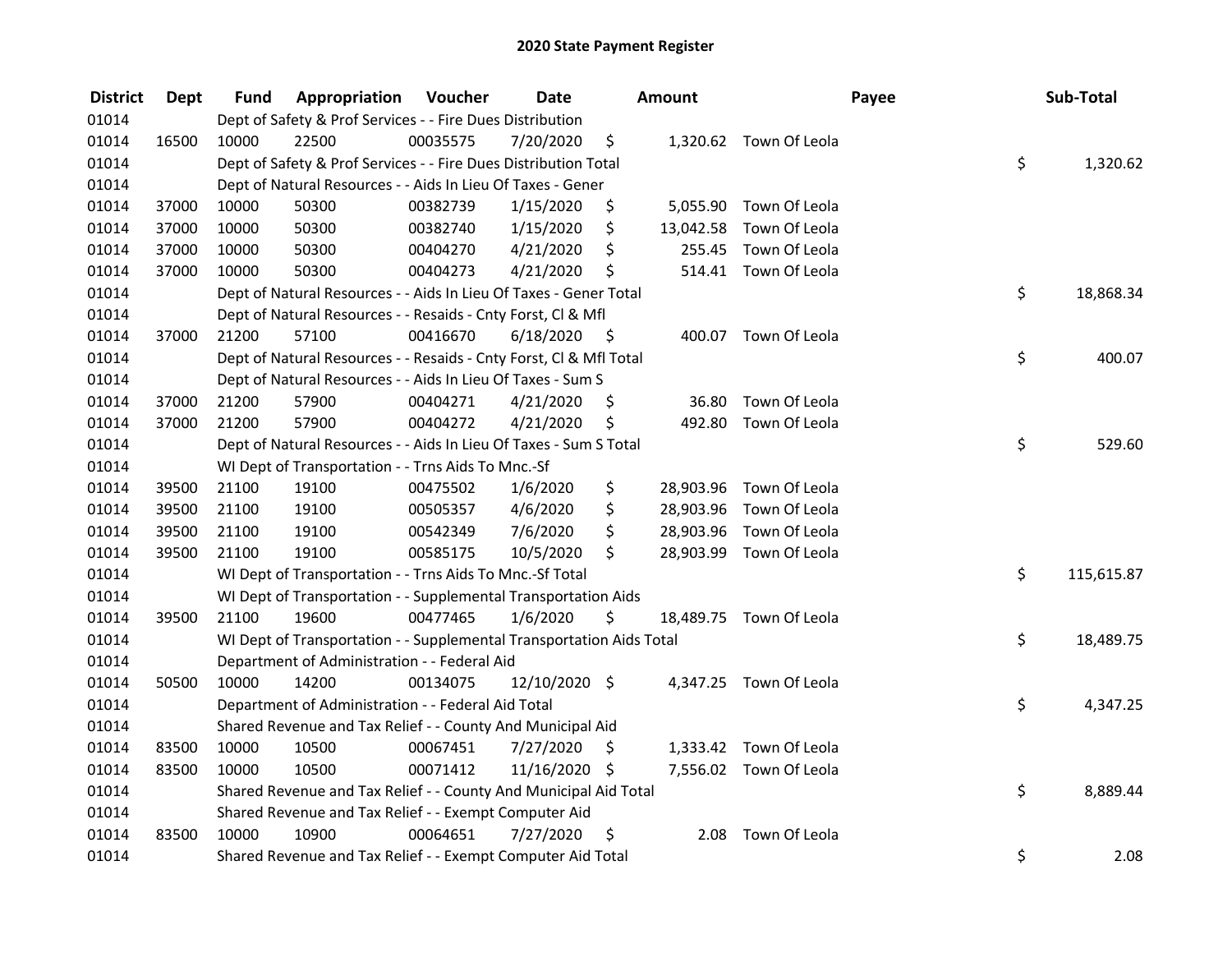| <b>District</b> | <b>Dept</b> | <b>Fund</b> | Appropriation                                                       | <b>Voucher</b> | <b>Date</b> | Amount |        |               | Payee | Sub-Total  |
|-----------------|-------------|-------------|---------------------------------------------------------------------|----------------|-------------|--------|--------|---------------|-------|------------|
| 01014           |             |             | Shared Revenue and Tax Relief - - Personal Property Aid             |                |             |        |        |               |       |            |
| 01014           | 83500       | 10000       | 11100                                                               | 00060014       | 5/4/2020    |        | 318.09 | Town Of Leola |       |            |
| 01014           |             |             | Shared Revenue and Tax Relief - - Personal Property Aid Total       |                |             |        |        |               |       | 318.09     |
| 01014           |             |             | Shared Revenue and Tax Relief - - Payments For Municipal Svcs       |                |             |        |        |               |       |            |
| 01014           | 83500       | 10000       | 50100                                                               | 00054713       | 2/3/2020    |        | 345.64 | Town Of Leola |       |            |
| 01014           |             |             | Shared Revenue and Tax Relief - - Payments For Municipal Svcs Total |                |             |        |        |               |       | 345.64     |
| 01014 Total     |             |             |                                                                     |                |             |        |        |               |       | 169.126.75 |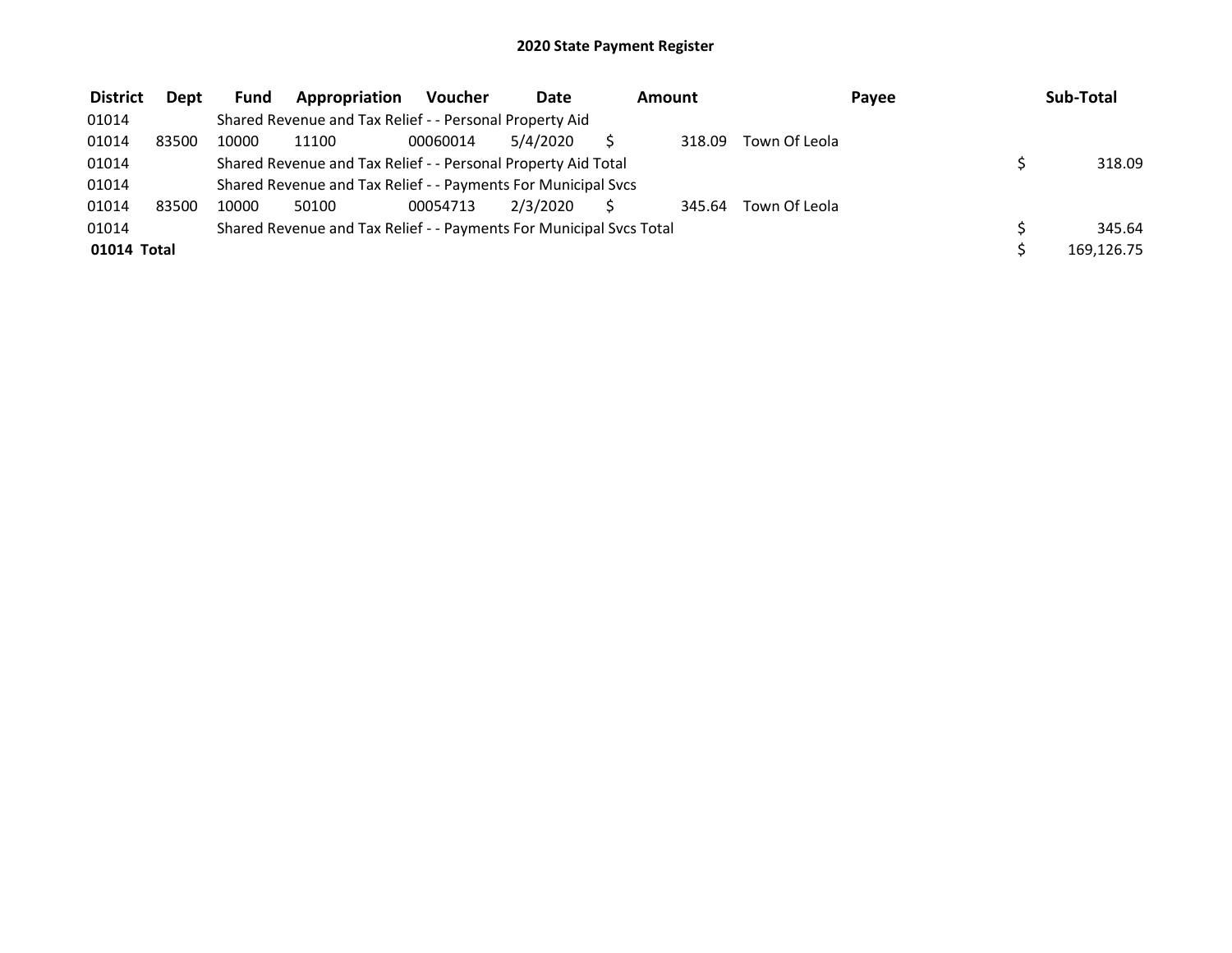| <b>District</b> | Dept  | Fund  | Appropriation                                                        | Voucher  | <b>Date</b>   |      | <b>Amount</b> | Payee                     | Sub-Total        |
|-----------------|-------|-------|----------------------------------------------------------------------|----------|---------------|------|---------------|---------------------------|------------------|
| 01016           |       |       | Dept of Safety & Prof Services - - Fire Dues Distribution            |          |               |      |               |                           |                  |
| 01016           | 16500 | 10000 | 22500                                                                | 00035576 | 7/20/2020     | \$   |               | 1,192.64 Town Of Lincoln  |                  |
| 01016           |       |       | Dept of Safety & Prof Services - - Fire Dues Distribution Total      |          |               |      |               |                           | \$<br>1,192.64   |
| 01016           |       |       | Dept of Natural Resources - - Aids In Lieu Of Taxes - Gener          |          |               |      |               |                           |                  |
| 01016           | 37000 | 10000 | 50300                                                                | 00404245 | 4/21/2020     | - \$ |               | 40.00 Town Of Lincoln     |                  |
| 01016           |       |       | Dept of Natural Resources - - Aids In Lieu Of Taxes - Gener Total    |          |               |      |               |                           | \$<br>40.00      |
| 01016           |       |       | Dept of Natural Resources - - Resaids - Cnty Forst, Cl & Mfl         |          |               |      |               |                           |                  |
| 01016           | 37000 | 21200 | 57100                                                                | 00416671 | 6/18/2020     | - \$ |               | 793.83 Town Of Lincoln    |                  |
| 01016           |       |       | Dept of Natural Resources - - Resaids - Cnty Forst, Cl & Mfl Total   |          |               |      |               |                           | \$<br>793.83     |
| 01016           |       |       | Dept of Natural Resources - - Aids In Lieu Of Taxes - Sum S          |          |               |      |               |                           |                  |
| 01016           | 37000 | 21200 | 57900                                                                | 00404244 | 4/21/2020     | - S  |               | 158.40 Town Of Lincoln    |                  |
| 01016           |       |       | Dept of Natural Resources - - Aids In Lieu Of Taxes - Sum S Total    |          |               |      |               |                           | \$<br>158.40     |
| 01016           |       |       | WI Dept of Transportation - - Trns Aids To Mnc.-Sf                   |          |               |      |               |                           |                  |
| 01016           | 39500 | 21100 | 19100                                                                | 00475503 | 1/6/2020      | \$   | 26,295.53     | Town Of Lincoln           |                  |
| 01016           | 39500 | 21100 | 19100                                                                | 00505358 | 4/6/2020      | \$   |               | 26,295.53 Town Of Lincoln |                  |
| 01016           | 39500 | 21100 | 19100                                                                | 00542350 | 7/6/2020      | \$   | 26,295.53     | Town Of Lincoln           |                  |
| 01016           | 39500 | 21100 | 19100                                                                | 00585176 | 10/5/2020     | \$   |               | 26,295.53 Town Of Lincoln |                  |
| 01016           |       |       | WI Dept of Transportation - - Trns Aids To Mnc.-Sf Total             |          |               |      |               |                           | \$<br>105,182.12 |
| 01016           |       |       | WI Dept of Transportation - - Supplemental Transportation Aids       |          |               |      |               |                           |                  |
| 01016           | 39500 | 21100 | 19600                                                                | 00477466 | 1/6/2020      | \$   |               | 18,561.55 Town Of Lincoln |                  |
| 01016           |       |       | WI Dept of Transportation - - Supplemental Transportation Aids Total |          |               |      |               |                           | \$<br>18,561.55  |
| 01016           |       |       | Department of Administration - - Federal Aid                         |          |               |      |               |                           |                  |
| 01016           | 50500 | 10000 | 14200                                                                | 00134076 | 12/10/2020 \$ |      |               | 5,000.00 Town Of Lincoln  |                  |
| 01016           | 50500 | 10000 | 14200                                                                | 00136066 | 12/17/2020 \$ |      | 325.43        | Town Of Lincoln           |                  |
| 01016           |       |       | Department of Administration - - Federal Aid Total                   |          |               |      |               |                           | \$<br>5,325.43   |
| 01016           |       |       | Elections Commission - - 2018 Hava Election Security                 |          |               |      |               |                           |                  |
| 01016           | 51000 | 22000 | 18200                                                                | 00004665 | 9/18/2020     | \$   |               | 431.00 Town Of Lincoln    |                  |
| 01016           |       |       | Elections Commission - - 2018 Hava Election Security Total           |          |               |      |               |                           | \$<br>431.00     |
| 01016           |       |       | Shared Revenue and Tax Relief - - County And Municipal Aid           |          |               |      |               |                           |                  |
| 01016           | 83500 | 10000 | 10500                                                                | 00067452 | 7/27/2020     | \$.  |               | 1,654.82 Town Of Lincoln  |                  |
| 01016           | 83500 | 10000 | 10500                                                                | 00071413 | 11/16/2020 \$ |      |               | 9,377.30 Town Of Lincoln  |                  |
| 01016           |       |       | Shared Revenue and Tax Relief - - County And Municipal Aid Total     |          |               |      |               |                           | \$<br>11,032.12  |
| 01016           |       |       | Shared Revenue and Tax Relief - - Utility Aid                        |          |               |      |               |                           |                  |
| 01016           | 83500 | 10000 | 11000                                                                | 00067452 | 7/27/2020     | \$   | 395.48        | Town Of Lincoln           |                  |
| 01016           | 83500 | 10000 | 11000                                                                | 00071413 | 11/16/2020    | \$   |               | 2,266.68 Town Of Lincoln  |                  |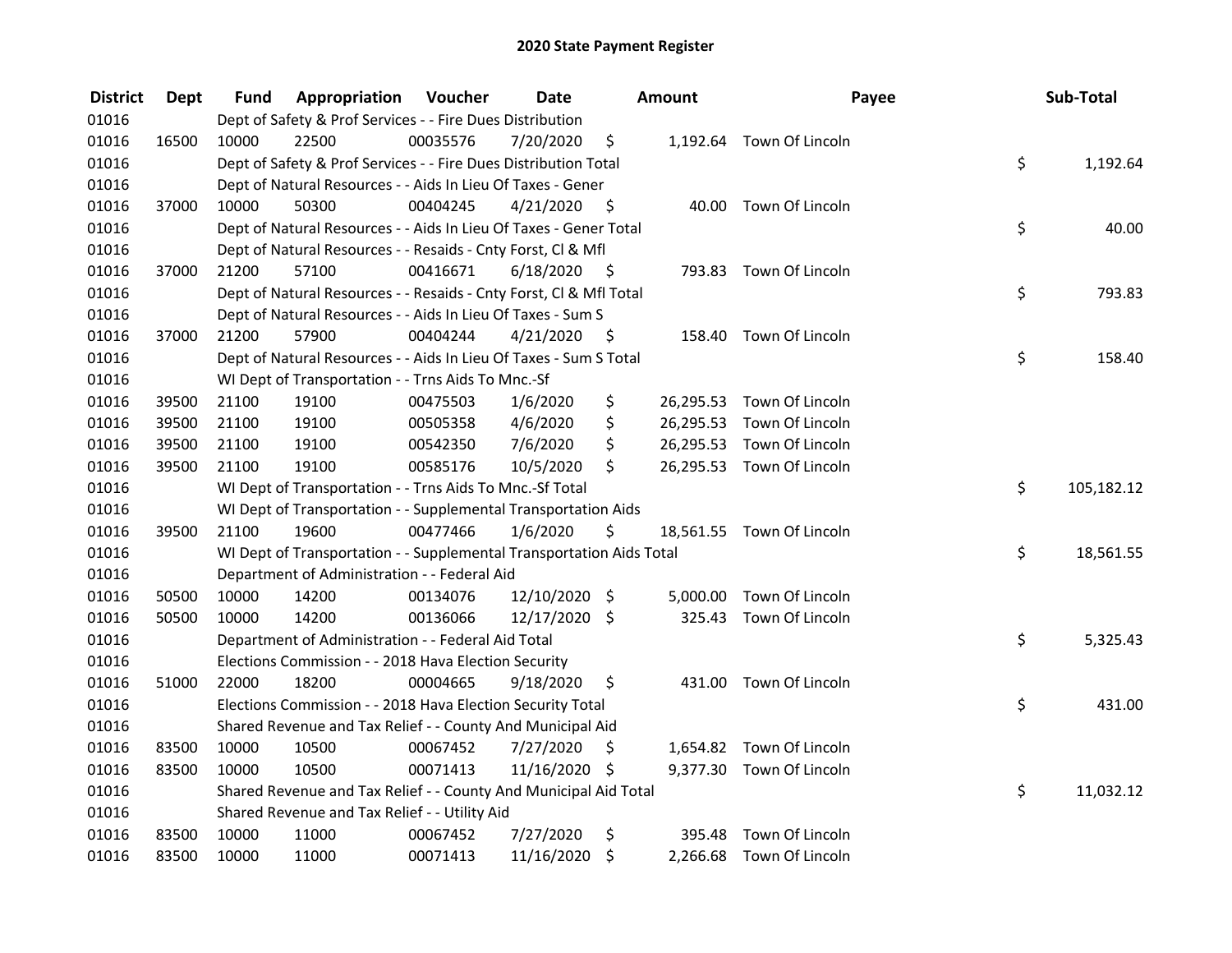| District    | Dept | <b>Fund Appropriation</b>                           | Voucher | Date | Amount | Payee | Sub-Total  |
|-------------|------|-----------------------------------------------------|---------|------|--------|-------|------------|
| 01016       |      | Shared Revenue and Tax Relief - - Utility Aid Total |         |      |        |       | 2,662.16   |
| 01016 Total |      |                                                     |         |      |        |       | 145,379.25 |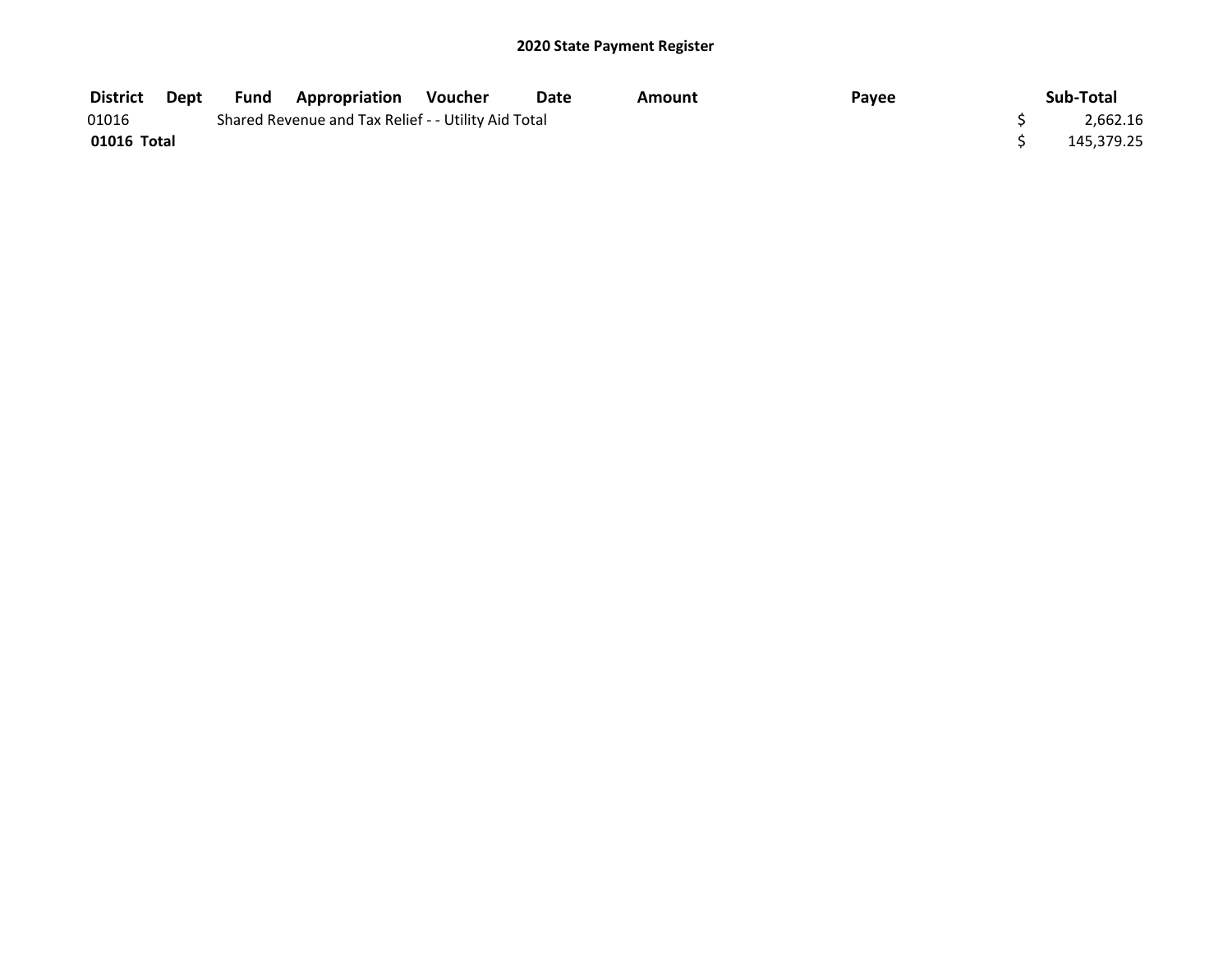| <b>District</b> | Dept  | <b>Fund</b> | Appropriation                                                       | <b>Voucher</b> | <b>Date</b>   |      | <b>Amount</b> | Payee                    | Sub-Total        |
|-----------------|-------|-------------|---------------------------------------------------------------------|----------------|---------------|------|---------------|--------------------------|------------------|
| 01018           |       |             | Dept of Safety & Prof Services - - Fire Dues Distribution           |                |               |      |               |                          |                  |
| 01018           | 16500 | 10000       | 22500                                                               | 00035577       | 7/20/2020     | \$   |               | 3,551.33 Town Of Monroe  |                  |
| 01018           |       |             | Dept of Safety & Prof Services - - Fire Dues Distribution Total     |                |               |      |               |                          | \$<br>3,551.33   |
| 01018           |       |             | Dept of Natural Resources - - Resaids - Cnty Forst, CI & Mfl        |                |               |      |               |                          |                  |
| 01018           | 37000 | 21200       | 57100                                                               | 00416672       | 6/18/2020     | - \$ |               | 1,139.33 Town Of Monroe  |                  |
| 01018           |       |             | Dept of Natural Resources - - Resaids - Cnty Forst, Cl & Mfl Total  |                |               |      |               |                          | \$<br>1,139.33   |
| 01018           |       |             | WI Dept of Transportation - - Trns Aids To Mnc.-Sf                  |                |               |      |               |                          |                  |
| 01018           | 39500 | 21100       | 19100                                                               | 00475504       | 1/6/2020      | \$   | 29,157.66     | Town Of Monroe           |                  |
| 01018           | 39500 | 21100       | 19100                                                               | 00505359       | 4/6/2020      | \$   | 29,157.66     | Town Of Monroe           |                  |
| 01018           | 39500 | 21100       | 19100                                                               | 00542351       | 7/6/2020      | \$   |               | 29,157.66 Town Of Monroe |                  |
| 01018           | 39500 | 21100       | 19100                                                               | 00585177       | 10/5/2020     | \$   |               | 29,157.66 Town Of Monroe |                  |
| 01018           |       |             | WI Dept of Transportation - - Trns Aids To Mnc.-Sf Total            |                |               |      |               |                          | \$<br>116,630.64 |
| 01018           |       |             | Department of Military Affairs - - Major Disaster Assist; Pif       |                |               |      |               |                          |                  |
| 01018           | 46500 | 27200       | 36500                                                               | 00076395       | 4/13/2020     | S    |               | 92,031.00 Town Of Monroe |                  |
| 01018           |       |             | Department of Military Affairs - - Major Disaster Assist; Pif Total |                |               |      |               |                          | \$<br>92,031.00  |
| 01018           |       |             | Shared Revenue and Tax Relief - - County And Municipal Aid          |                |               |      |               |                          |                  |
| 01018           | 83500 | 10000       | 10500                                                               | 00067453       | 7/27/2020     | \$   | 748.56        | Town Of Monroe           |                  |
| 01018           | 83500 | 10000       | 10500                                                               | 00071414       | 11/16/2020 \$ |      |               | 4,241.82 Town Of Monroe  |                  |
| 01018           |       |             | Shared Revenue and Tax Relief - - County And Municipal Aid Total    |                |               |      |               |                          | \$<br>4,990.38   |
| 01018           |       |             | Shared Revenue and Tax Relief - - Exempt Computer Aid               |                |               |      |               |                          |                  |
| 01018           | 83500 | 10000       | 10900                                                               | 00064652       | 7/27/2020     | \$.  | 24.94         | Town Of Monroe           |                  |
| 01018           |       |             | Shared Revenue and Tax Relief - - Exempt Computer Aid Total         |                |               |      |               |                          | \$<br>24.94      |
| 01018           |       |             | Shared Revenue and Tax Relief - - Utility Aid                       |                |               |      |               |                          |                  |
| 01018           | 83500 | 10000       | 11000                                                               | 00067453       | 7/27/2020     | \$   | 430.91        | Town Of Monroe           |                  |
| 01018           | 83500 | 10000       | 11000                                                               | 00071414       | 11/16/2020    | \$   | 2,448.17      | Town Of Monroe           |                  |
| 01018           |       |             | Shared Revenue and Tax Relief - - Utility Aid Total                 |                |               |      |               |                          | \$<br>2,879.08   |
| 01018           |       |             | Shared Revenue and Tax Relief - - Personal Property Aid             |                |               |      |               |                          |                  |
| 01018           | 83500 | 10000       | 11100                                                               | 00060015       | 5/4/2020      | \$   | 4.77          | Town Of Monroe           |                  |
| 01018           |       |             | Shared Revenue and Tax Relief - - Personal Property Aid Total       |                |               |      |               |                          | \$<br>4.77       |
| 01018 Total     |       |             |                                                                     |                |               |      |               |                          | \$<br>221,251.47 |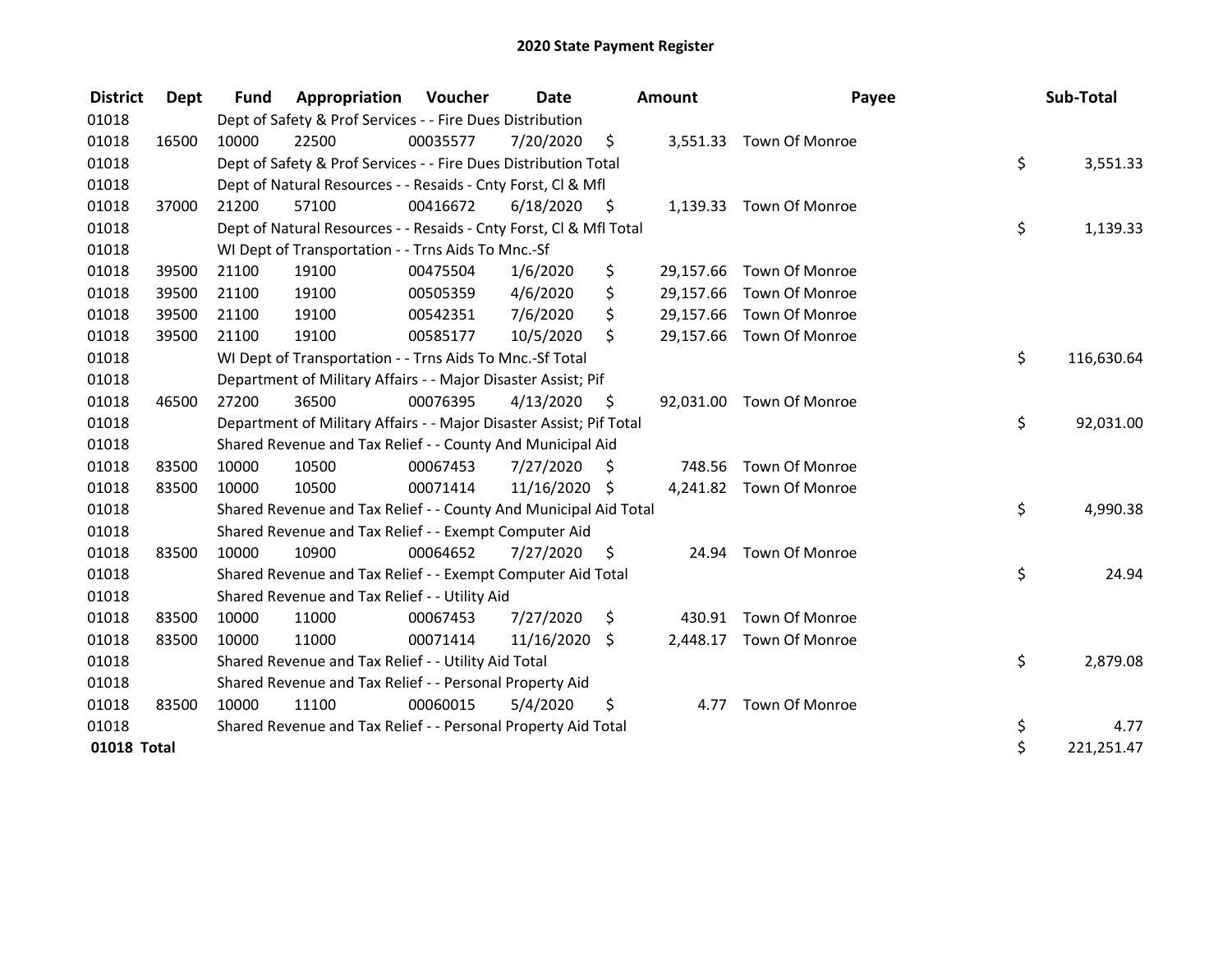| <b>District</b> | Dept  | Fund  | Appropriation                                                      | Voucher  | <b>Date</b>   |      | Amount   | Payee                         | Sub-Total        |
|-----------------|-------|-------|--------------------------------------------------------------------|----------|---------------|------|----------|-------------------------------|------------------|
| 01020           |       |       | Dept of Safety & Prof Services - - Fire Dues Distribution          |          |               |      |          |                               |                  |
| 01020           | 16500 | 10000 | 22500                                                              | 00035578 | 7/20/2020     | \$   |          | 3,458.44 Town Of New Chester  |                  |
| 01020           |       |       | Dept of Safety & Prof Services - - Fire Dues Distribution Total    |          |               |      |          |                               | \$<br>3,458.44   |
| 01020           |       |       | Dept of Natural Resources - - Aids In Lieu Of Taxes - Gener        |          |               |      |          |                               |                  |
| 01020           | 37000 | 10000 | 50300                                                              | 00382738 | 1/15/2020     | \$   | 2,809.25 | Town Of New Chester           |                  |
| 01020           | 37000 | 10000 | 50300                                                              | 00404263 | 4/21/2020     | \$   | 49.25    | Town Of New Chester           |                  |
| 01020           | 37000 | 10000 | 50300                                                              | 00404264 | 4/21/2020     | \$   | 52.48    | Town Of New Chester           |                  |
| 01020           | 37000 | 10000 | 50300                                                              | 00404266 | 4/21/2020     | \$   | 22.23    | Town Of New Chester           |                  |
| 01020           |       |       | Dept of Natural Resources - - Aids In Lieu Of Taxes - Gener Total  |          |               |      |          |                               | \$<br>2,933.21   |
| 01020           |       |       | Dept of Natural Resources - - Resaids - Cnty Forst, Cl & Mfl       |          |               |      |          |                               |                  |
| 01020           | 37000 | 21200 | 57100                                                              | 00416673 | 6/18/2020     | - \$ |          | 655.88 Town Of New Chester    |                  |
| 01020           |       |       | Dept of Natural Resources - - Resaids - Cnty Forst, CI & Mfl Total |          |               |      |          |                               | \$<br>655.88     |
| 01020           |       |       | Dept of Natural Resources - - Aids In Lieu Of Taxes - Sum S        |          |               |      |          |                               |                  |
| 01020           | 37000 | 21200 | 57900                                                              | 00404265 | 4/21/2020     | -S   |          | 111.62 Town Of New Chester    |                  |
| 01020           |       |       | Dept of Natural Resources - - Aids In Lieu Of Taxes - Sum S Total  |          |               |      |          |                               | \$<br>111.62     |
| 01020           |       |       | WI Dept of Transportation - - Trns Aids To Mnc.-Sf                 |          |               |      |          |                               |                  |
| 01020           | 39500 | 21100 | 19100                                                              | 00475505 | 1/6/2020      | \$   |          | 37,245.33 Town Of New Chester |                  |
| 01020           | 39500 | 21100 | 19100                                                              | 00505360 | 4/6/2020      | \$   |          | 37,245.33 Town Of New Chester |                  |
| 01020           | 39500 | 21100 | 19100                                                              | 00542352 | 7/6/2020      | \$   |          | 37,245.33 Town Of New Chester |                  |
| 01020           | 39500 | 21100 | 19100                                                              | 00585178 | 10/5/2020     | \$   |          | 37,245.33 Town Of New Chester |                  |
| 01020           |       |       | WI Dept of Transportation - - Trns Aids To Mnc.-Sf Total           |          |               |      |          |                               | \$<br>148,981.32 |
| 01020           |       |       | Shared Revenue and Tax Relief - - County And Municipal Aid         |          |               |      |          |                               |                  |
| 01020           | 83500 | 10000 | 10500                                                              | 00067454 | 7/27/2020     | \$.  |          | 12,336.75 Town Of New Chester |                  |
| 01020           | 83500 | 10000 | 10500                                                              | 00071415 | 11/16/2020 \$ |      |          | 69,908.23 Town Of New Chester |                  |
| 01020           |       |       | Shared Revenue and Tax Relief - - County And Municipal Aid Total   |          |               |      |          |                               | \$<br>82,244.98  |
| 01020           |       |       | Shared Revenue and Tax Relief - - Exempt Computer Aid              |          |               |      |          |                               |                  |
| 01020           | 83500 | 10000 | 10900                                                              | 00064653 | 7/27/2020     | \$   |          | 33.26 Town Of New Chester     |                  |
| 01020           |       |       | Shared Revenue and Tax Relief - - Exempt Computer Aid Total        |          |               |      |          |                               | \$<br>33.26      |
| 01020           |       |       | Shared Revenue and Tax Relief - - Utility Aid                      |          |               |      |          |                               |                  |
| 01020           | 83500 | 10000 | 11000                                                              | 00067454 | 7/27/2020     | \$   | 389.05   | Town Of New Chester           |                  |
| 01020           | 83500 | 10000 | 11000                                                              | 00071415 | 11/16/2020    | \$   |          | 2,125.67 Town Of New Chester  |                  |
| 01020           |       |       | Shared Revenue and Tax Relief - - Utility Aid Total                |          |               |      |          |                               | \$<br>2,514.72   |
| 01020           |       |       | Shared Revenue and Tax Relief - - Personal Property Aid            |          |               |      |          |                               |                  |
| 01020           | 83500 | 10000 | 11100                                                              | 00060016 | 5/4/2020      | \$   | 206.09   | Town Of New Chester           |                  |
| 01020           |       |       | Shared Revenue and Tax Relief - - Personal Property Aid Total      |          |               |      |          |                               | \$<br>206.09     |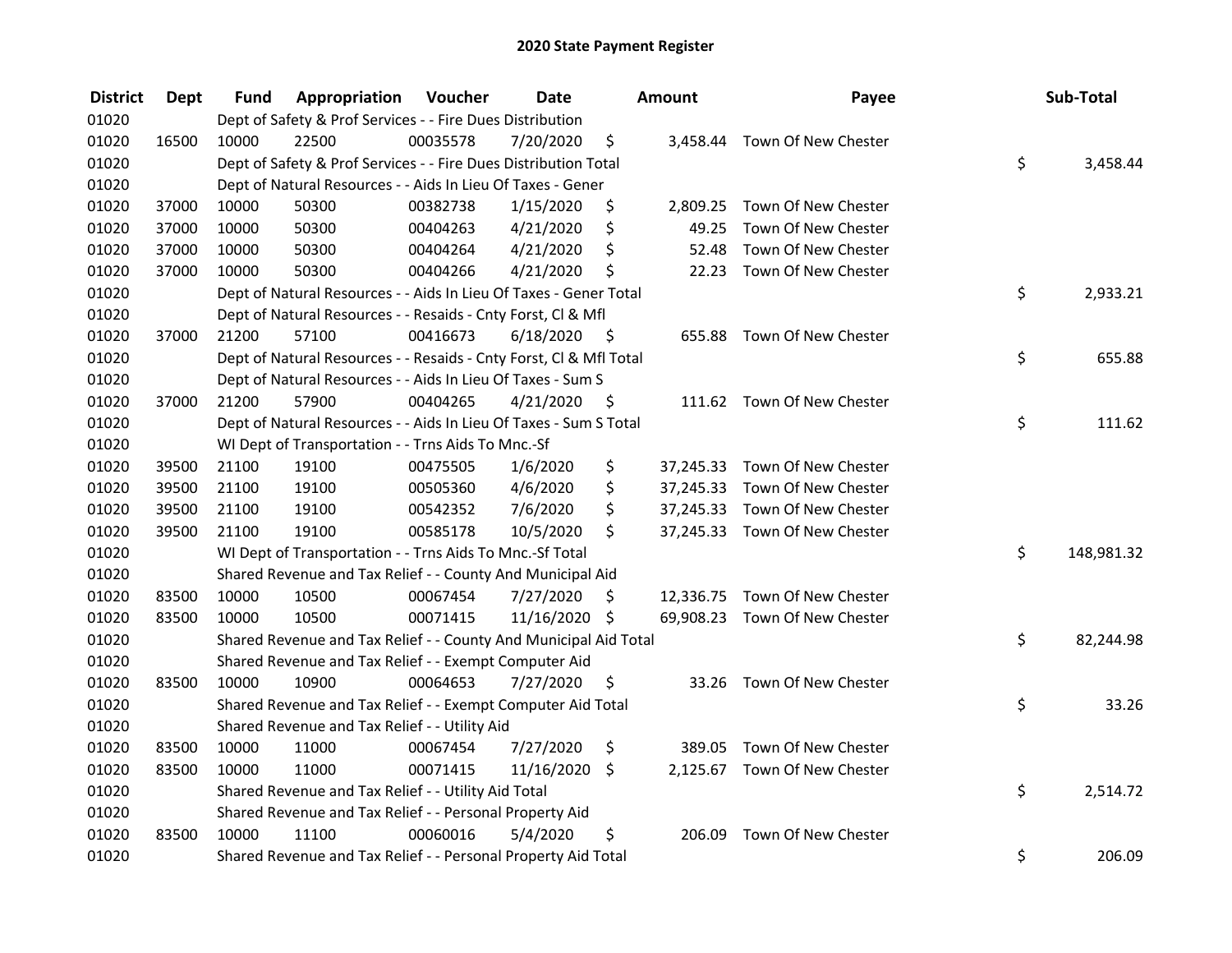| <b>District</b> | <b>Dept</b>                                                         | Fund  | <b>Appropriation</b>                                          | Voucher  | Date     | Amount    |  | Payee                     | Sub-Total |            |
|-----------------|---------------------------------------------------------------------|-------|---------------------------------------------------------------|----------|----------|-----------|--|---------------------------|-----------|------------|
| 01020           |                                                                     |       | Shared Revenue and Tax Relief - - Payments For Municipal Svcs |          |          |           |  |                           |           |            |
| 01020           | 83500                                                               | 10000 | 50100                                                         | 00054712 | 2/3/2020 | $S_{\rm}$ |  | 69.73 Town Of New Chester |           |            |
| 01020           | Shared Revenue and Tax Relief - - Payments For Municipal Svcs Total |       |                                                               |          |          |           |  |                           |           |            |
| 01020 Total     |                                                                     |       |                                                               |          |          |           |  |                           |           | 241,209.25 |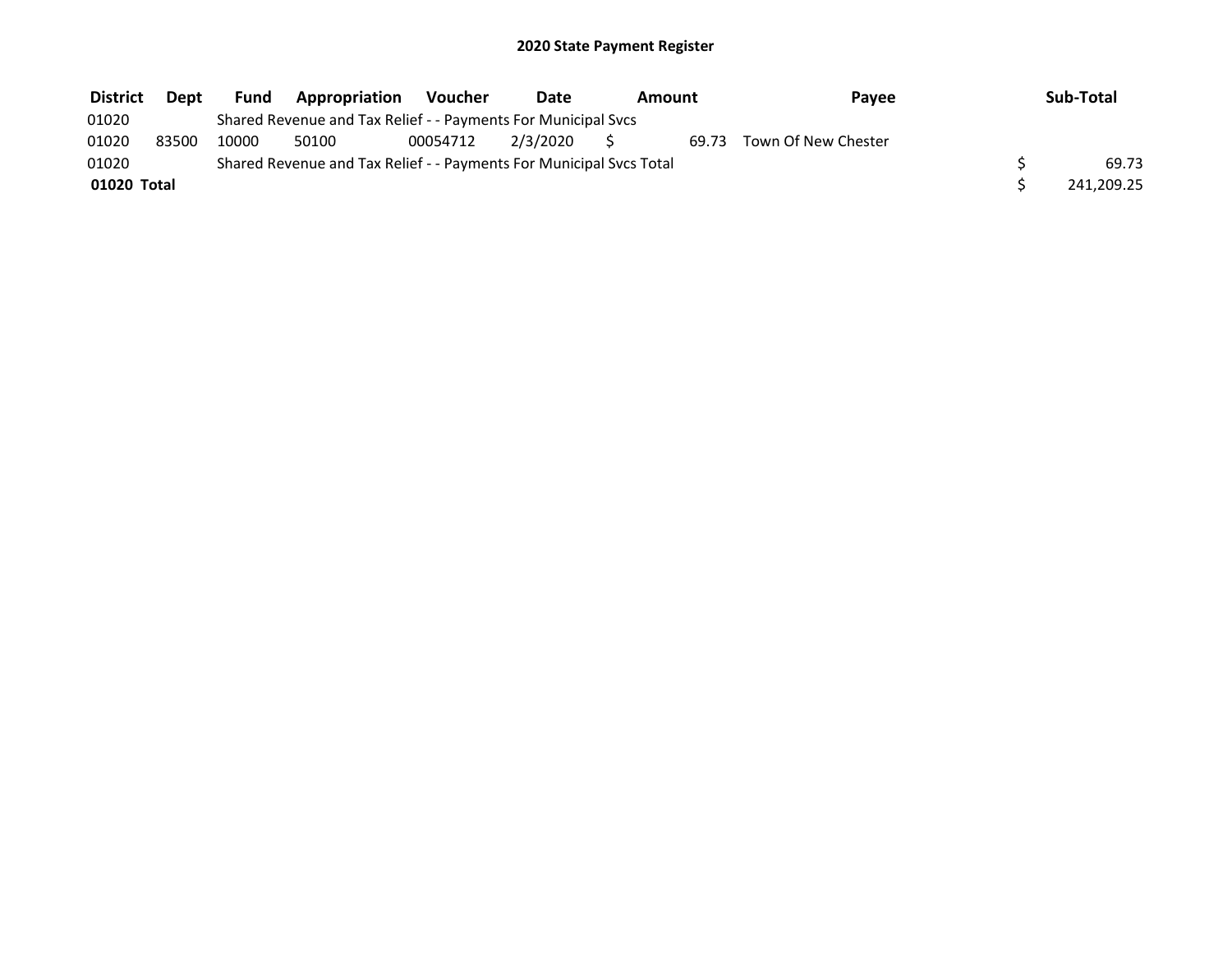| <b>District</b> | <b>Dept</b> | Fund  | Appropriation                                                      | Voucher  | <b>Date</b>   |      | Amount | Payee                       | Sub-Total       |
|-----------------|-------------|-------|--------------------------------------------------------------------|----------|---------------|------|--------|-----------------------------|-----------------|
| 01022           |             |       | Dept of Safety & Prof Services - - Fire Dues Distribution          |          |               |      |        |                             |                 |
| 01022           | 16500       | 10000 | 22500                                                              | 00035579 | 7/20/2020     | \$   |        | 1,995.08 Town Of New Haven  |                 |
| 01022           |             |       | Dept of Safety & Prof Services - - Fire Dues Distribution Total    |          |               |      |        |                             | \$<br>1,995.08  |
| 01022           |             |       | Dept of Natural Resources - - Aids In Lieu Of Taxes - Gener        |          |               |      |        |                             |                 |
| 01022           | 37000       | 10000 | 50300                                                              | 00382742 | 1/15/2020     | \$   |        | 79.01 Town Of New Haven     |                 |
| 01022           | 37000       | 10000 | 50300                                                              | 00404309 | 4/21/2020     | \$   | 243.50 | Town Of New Haven           |                 |
| 01022           |             |       | Dept of Natural Resources - - Aids In Lieu Of Taxes - Gener Total  |          |               |      |        |                             | \$<br>322.51    |
| 01022           |             |       | Dept of Natural Resources - - Resaids - Cnty Forst, Cl & Mfl       |          |               |      |        |                             |                 |
| 01022           | 37000       | 21200 | 57100                                                              | 00416674 | 6/18/2020     | - \$ |        | 668.75 Town Of New Haven    |                 |
| 01022           |             |       | Dept of Natural Resources - - Resaids - Cnty Forst, Cl & Mfl Total |          |               |      |        |                             | \$<br>668.75    |
| 01022           |             |       | WI Dept of Transportation - - Trns Aids To Mnc.-Sf                 |          |               |      |        |                             |                 |
| 01022           | 39500       | 21100 | 19100                                                              | 00475506 | 1/6/2020      | \$   |        | 23,027.85 Town Of New Haven |                 |
| 01022           | 39500       | 21100 | 19100                                                              | 00505361 | 4/6/2020      | \$   |        | 23,027.85 Town Of New Haven |                 |
| 01022           | 39500       | 21100 | 19100                                                              | 00542353 | 7/6/2020      | \$   |        | 23,027.85 Town Of New Haven |                 |
| 01022           | 39500       | 21100 | 19100                                                              | 00585179 | 10/5/2020     | \$   |        | 23,027.85 Town Of New Haven |                 |
| 01022           |             |       | WI Dept of Transportation - - Trns Aids To Mnc.-Sf Total           |          |               |      |        |                             | \$<br>92,111.40 |
| 01022           |             |       | WI Dept of Transportation - - Loc Rd Imp Prg St Fd                 |          |               |      |        |                             |                 |
| 01022           | 39500       | 21100 | 27800                                                              | 00600583 | 10/16/2020 \$ |      |        | 15,728.48 Town Of New Haven |                 |
| 01022           |             |       | WI Dept of Transportation - - Loc Rd Imp Prg St Fd Total           |          |               |      |        |                             | \$<br>15,728.48 |
| 01022           |             |       | Department of Administration - - Federal Aid                       |          |               |      |        |                             |                 |
| 01022           | 50500       | 10000 | 14200                                                              | 00129683 | 10/2/2020     | \$   |        | 5,194.00 Town Of New Haven  |                 |
| 01022           |             |       | Department of Administration - - Federal Aid Total                 |          |               |      |        |                             | \$<br>5,194.00  |
| 01022           |             |       | Shared Revenue and Tax Relief - - County And Municipal Aid         |          |               |      |        |                             |                 |
| 01022           | 83500       | 10000 | 10500                                                              | 00067455 | 7/27/2020     | \$   |        | 2,104.85 Town Of New Haven  |                 |
| 01022           | 83500       | 10000 | 10500                                                              | 00071416 | 11/16/2020 \$ |      |        | 11,927.48 Town Of New Haven |                 |
| 01022           |             |       | Shared Revenue and Tax Relief - - County And Municipal Aid Total   |          |               |      |        |                             | \$<br>14,032.33 |
| 01022           |             |       | Shared Revenue and Tax Relief - - Exempt Computer Aid              |          |               |      |        |                             |                 |
| 01022           | 83500       | 10000 | 10900                                                              | 00064654 | 7/27/2020     | \$   |        | 7.27 Town Of New Haven      |                 |
| 01022           |             |       | Shared Revenue and Tax Relief - - Exempt Computer Aid Total        |          |               |      |        |                             | \$<br>7.27      |
| 01022           |             |       | Shared Revenue and Tax Relief - - Personal Property Aid            |          |               |      |        |                             |                 |
| 01022           | 83500       | 10000 | 11100                                                              | 00060017 | 5/4/2020      | \$   |        | 556.95 Town Of New Haven    |                 |
| 01022           |             |       | Shared Revenue and Tax Relief - - Personal Property Aid Total      |          |               |      |        |                             | \$<br>556.95    |
| 01022           |             |       | Shared Revenue and Tax Relief - - Lottery & Gaming Credit          |          |               |      |        |                             |                 |
| 01022           | 83500       | 52100 | 36300                                                              | 00055154 | 3/23/2020     | \$   |        | 3,221.60 Town Of New Haven  |                 |
| 01022           |             |       | Shared Revenue and Tax Relief - - Lottery & Gaming Credit Total    |          |               |      |        |                             | \$<br>3,221.60  |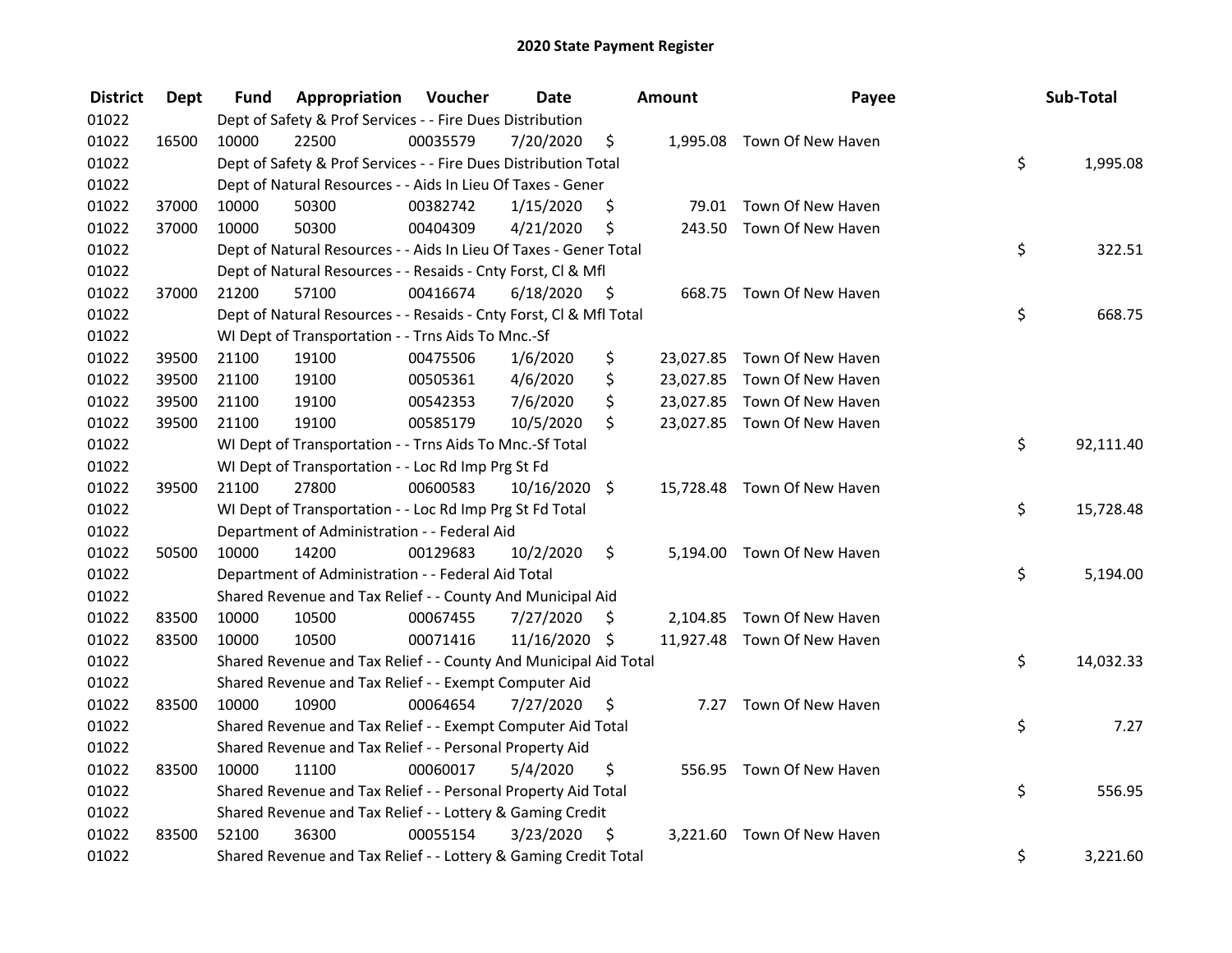| District Dept | <b>Fund</b> | <b>Appropriation Voucher</b> | Date | Amount | Payee | Sub-Total  |
|---------------|-------------|------------------------------|------|--------|-------|------------|
| 01022 Total   |             |                              |      |        |       | 133,838.37 |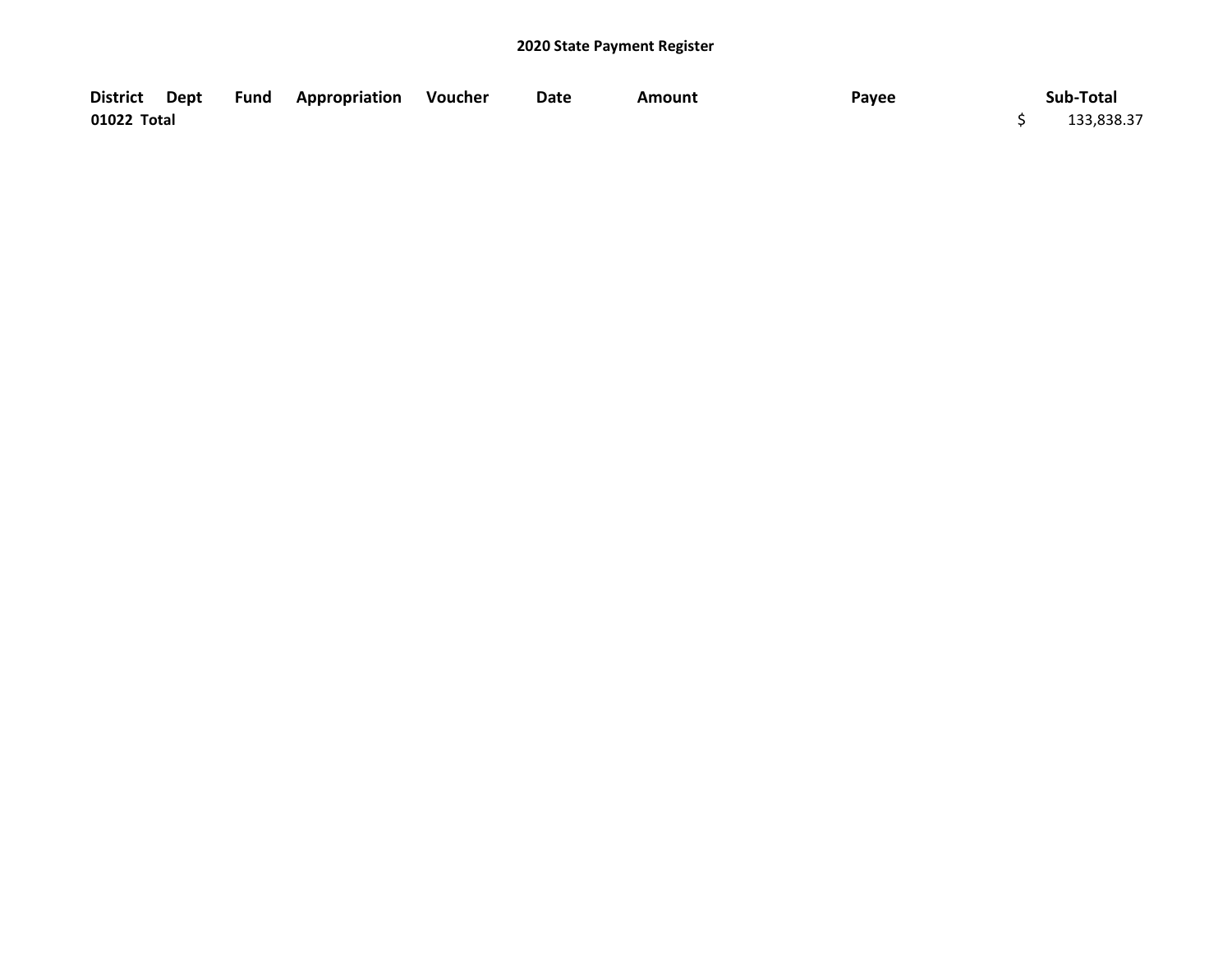| <b>District</b> | <b>Dept</b> | Fund  | Appropriation                                                      | Voucher  | <b>Date</b>   |      | Amount | Payee                     | Sub-Total        |
|-----------------|-------------|-------|--------------------------------------------------------------------|----------|---------------|------|--------|---------------------------|------------------|
| 01024           |             |       | Dept of Safety & Prof Services - - Fire Dues Distribution          |          |               |      |        |                           |                  |
| 01024           | 16500       | 10000 | 22500                                                              | 00035580 | 7/20/2020     | \$   |        | 5,148.95 Town Of Preston  |                  |
| 01024           |             |       | Dept of Safety & Prof Services - - Fire Dues Distribution Total    |          |               |      |        |                           | \$<br>5,148.95   |
| 01024           |             |       | Dept of Natural Resources - - Aids In Lieu Of Taxes - Gener        |          |               |      |        |                           |                  |
| 01024           | 37000       | 10000 | 50300                                                              | 00382701 | 1/14/2020     | \$   |        | 9,794.01 Town Of Preston  |                  |
| 01024           | 37000       | 10000 | 50300                                                              | 00403739 | 4/21/2020     | \$   | 427.36 | Town Of Preston           |                  |
| 01024           | 37000       | 10000 | 50300                                                              | 00403740 | 4/21/2020     | \$   |        | 178.79 Town Of Preston    |                  |
| 01024           |             |       | Dept of Natural Resources - - Aids In Lieu Of Taxes - Gener Total  |          |               |      |        |                           | \$<br>10,400.16  |
| 01024           |             |       | Dept of Natural Resources - - Resaids - Cnty Forst, Cl & Mfl       |          |               |      |        |                           |                  |
| 01024           | 37000       | 21200 | 57100                                                              | 00416675 | 6/18/2020     | - \$ |        | 1,510.04 Town Of Preston  |                  |
| 01024           |             |       | Dept of Natural Resources - - Resaids - Cnty Forst, Cl & Mfl Total |          |               |      |        |                           | \$<br>1,510.04   |
| 01024           |             |       | Dept of Natural Resources - - Aids In Lieu Of Taxes - Sum S        |          |               |      |        |                           |                  |
| 01024           | 37000       | 21200 | 57900                                                              | 00403738 | 4/21/2020     | - \$ |        | 233.34 Town Of Preston    |                  |
| 01024           |             |       | Dept of Natural Resources - - Aids In Lieu Of Taxes - Sum S Total  |          |               |      |        |                           | \$<br>233.34     |
| 01024           |             |       | WI Dept of Transportation - - Trns Aids To Mnc.-Sf                 |          |               |      |        |                           |                  |
| 01024           | 39500       | 21100 | 19100                                                              | 00475507 | 1/6/2020      | \$   |        | 47,363.13 Town Of Preston |                  |
| 01024           | 39500       | 21100 | 19100                                                              | 00505362 | 4/6/2020      | \$   |        | 47,363.13 Town Of Preston |                  |
| 01024           | 39500       | 21100 | 19100                                                              | 00542354 | 7/6/2020      | \$   |        | 47,363.13 Town Of Preston |                  |
| 01024           | 39500       | 21100 | 19100                                                              | 00585180 | 10/5/2020     | \$   |        | 47,363.13 Town Of Preston |                  |
| 01024           |             |       | WI Dept of Transportation - - Trns Aids To Mnc.-Sf Total           |          |               |      |        |                           | \$<br>189,452.52 |
| 01024           |             |       | Department of Administration - - Federal Aid                       |          |               |      |        |                           |                  |
| 01024           | 50500       | 10000 | 14200                                                              | 00134077 | 12/9/2020     | \$   |        | 8,851.70 Town Of Preston  |                  |
| 01024           |             |       | Department of Administration - - Federal Aid Total                 |          |               |      |        |                           | \$<br>8,851.70   |
| 01024           |             |       | Shared Revenue and Tax Relief - - County And Municipal Aid         |          |               |      |        |                           |                  |
| 01024           | 83500       | 10000 | 10500                                                              | 00067456 | 7/27/2020     | S    |        | 2,315.38 Town Of Preston  |                  |
| 01024           | 83500       | 10000 | 10500                                                              | 00071417 | 11/16/2020 \$ |      |        | 13,120.50 Town Of Preston |                  |
| 01024           |             |       | Shared Revenue and Tax Relief - - County And Municipal Aid Total   |          |               |      |        |                           | \$<br>15,435.88  |
| 01024           |             |       | Shared Revenue and Tax Relief - - Exempt Computer Aid              |          |               |      |        |                           |                  |
| 01024           | 83500       | 10000 | 10900                                                              | 00064655 | 7/27/2020     | \$   |        | 29.10 Town Of Preston     |                  |
| 01024           |             |       | Shared Revenue and Tax Relief - - Exempt Computer Aid Total        |          |               |      |        |                           | \$<br>29.10      |
| 01024           |             |       | Shared Revenue and Tax Relief - - Utility Aid                      |          |               |      |        |                           |                  |
| 01024           | 83500       | 10000 | 11000                                                              | 00067456 | 7/27/2020     | \$   |        | 0.03 Town Of Preston      |                  |
| 01024           | 83500       | 10000 | 11000                                                              | 00071417 | 11/16/2020 \$ |      | 0.17   | Town Of Preston           |                  |
| 01024           |             |       | Shared Revenue and Tax Relief - - Utility Aid Total                |          |               |      |        |                           | \$<br>0.20       |
| 01024           |             |       | Shared Revenue and Tax Relief - - Personal Property Aid            |          |               |      |        |                           |                  |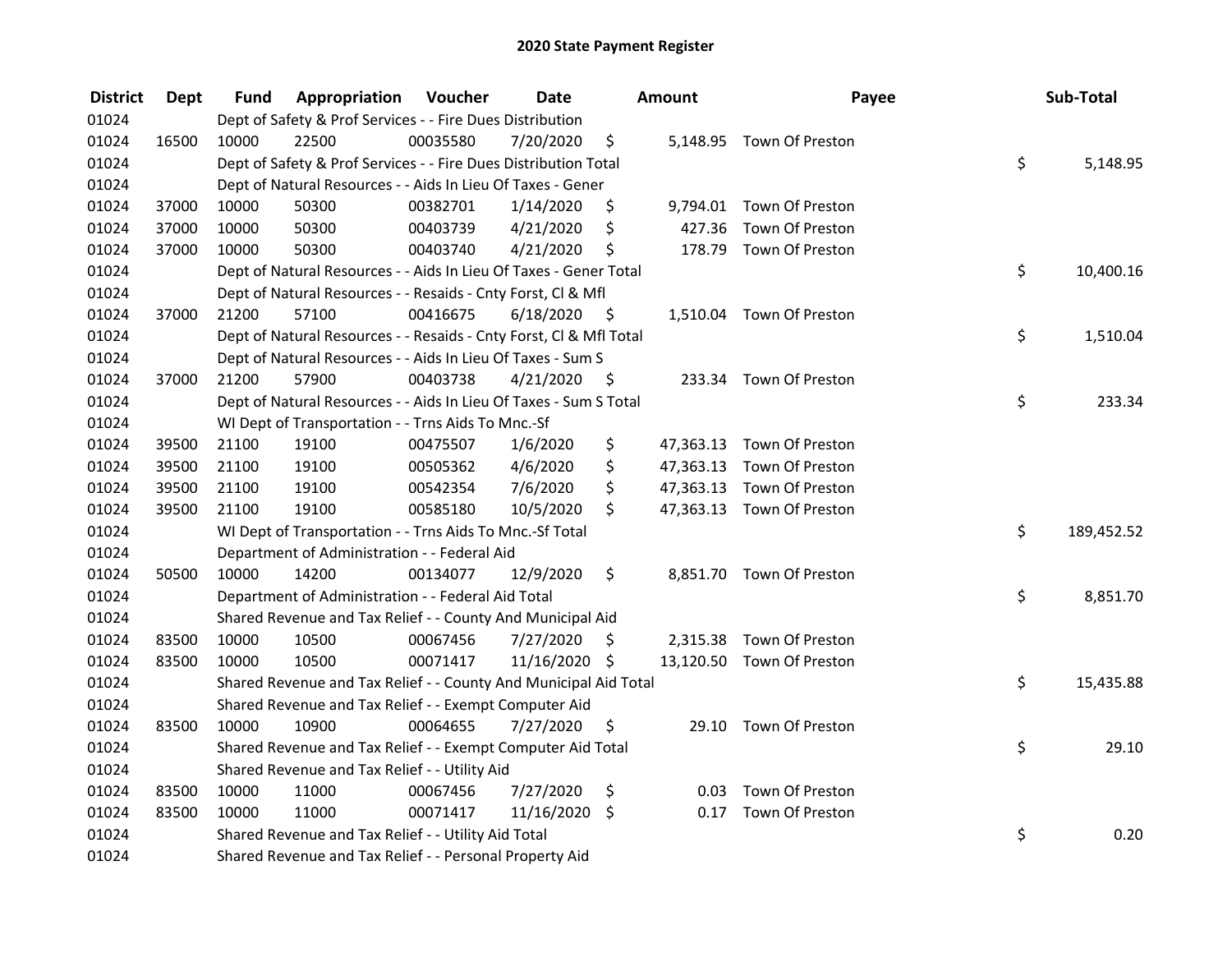| <b>District</b> | <b>Dept</b> | <b>Fund</b> | Appropriation                                                       | <b>Voucher</b> | Date     | Amount |        | Pavee           | Sub-Total  |  |
|-----------------|-------------|-------------|---------------------------------------------------------------------|----------------|----------|--------|--------|-----------------|------------|--|
| 01024           | 83500       | 10000       | 11100                                                               | 00060018       | 5/4/2020 |        | 102.95 | Town Of Preston |            |  |
| 01024           |             |             | Shared Revenue and Tax Relief - - Personal Property Aid Total       |                |          |        |        |                 | 102.95     |  |
| 01024           |             |             | Shared Revenue and Tax Relief - - Payments For Municipal Svcs       |                |          |        |        |                 |            |  |
| 01024           | 83500       | 10000       | 50100                                                               | 00054641       | 2/3/2020 |        | 391.27 | Town Of Preston |            |  |
| 01024           |             |             | Shared Revenue and Tax Relief - - Payments For Municipal Svcs Total |                |          |        |        |                 | 391.27     |  |
| 01024 Total     |             |             |                                                                     |                |          |        |        |                 | 231,556.11 |  |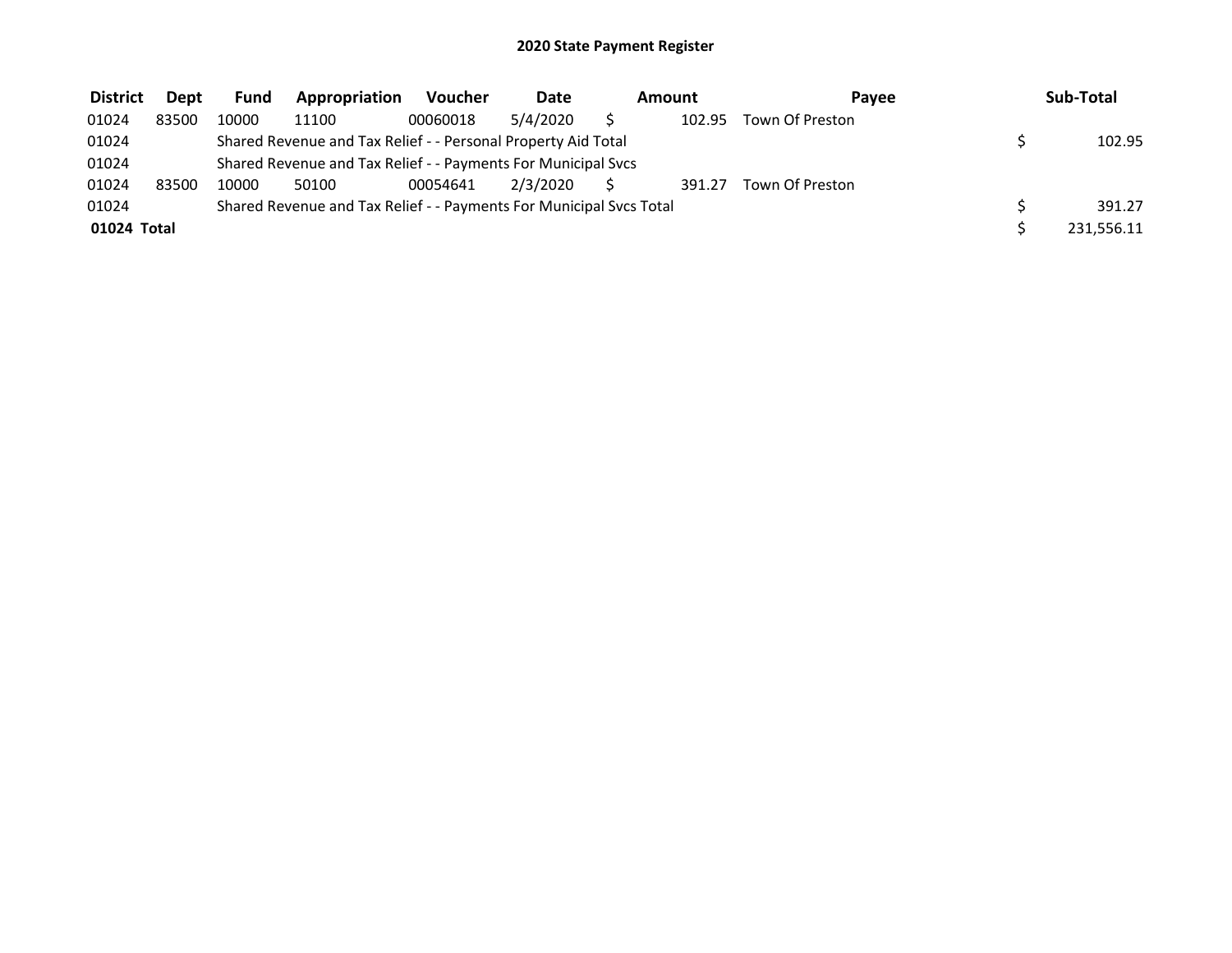| <b>District</b> | <b>Dept</b> | Fund  | Appropriation                                                          | Voucher  | <b>Date</b>   |      | <b>Amount</b> | Payee                    | Sub-Total        |
|-----------------|-------------|-------|------------------------------------------------------------------------|----------|---------------|------|---------------|--------------------------|------------------|
| 01026           |             |       | Dept of Safety & Prof Services - - Fire Dues Distribution              |          |               |      |               |                          |                  |
| 01026           | 16500       | 10000 | 22500                                                                  | 00035581 | 7/20/2020     | \$   |               | 6,272.44 Town Of Quincy  |                  |
| 01026           |             |       | Dept of Safety & Prof Services - - Fire Dues Distribution Total        |          |               |      |               |                          | \$<br>6,272.44   |
| 01026           |             |       | Dept of Natural Resources - - Aids In Lieu Of Taxes - Gener            |          |               |      |               |                          |                  |
| 01026           | 37000       | 10000 | 50300                                                                  | 00382702 | 1/15/2020     | \$   |               | 544.54 Town Of Quincy    |                  |
| 01026           | 37000       | 10000 | 50300                                                                  | 00382703 | 1/15/2020     | \$   | 132,688.20    | Town Of Quincy           |                  |
| 01026           | 37000       | 10000 | 50300                                                                  | 00403753 | 4/21/2020     | \$   |               | 90.22 Town Of Quincy     |                  |
| 01026           |             |       | Dept of Natural Resources - - Aids In Lieu Of Taxes - Gener Total      |          |               |      |               |                          | \$<br>133,322.96 |
| 01026           |             |       | Dept of Natural Resources - - General Program Operations --            |          |               |      |               |                          |                  |
| 01026           | 37000       | 21200 | 25400                                                                  | 00420073 | 6/29/2020     | \$   |               | 653.13 Town Of Quincy    |                  |
| 01026           | 37000       | 21200 | 25400                                                                  | 00444767 | 10/30/2020 \$ |      |               | 1,341.00 Town Of Quincy  |                  |
| 01026           |             |       | Dept of Natural Resources - - General Program Operations -- Total      |          |               |      |               |                          | \$<br>1,994.13   |
| 01026           |             |       | Dept of Natural Resources - - Resaids - Cnty Forst, Cl & Mfl           |          |               |      |               |                          |                  |
| 01026           | 37000       | 21200 | 57100                                                                  | 00416676 | 6/18/2020     | - \$ |               | 671.83 Town Of Quincy    |                  |
| 01026           |             |       | Dept of Natural Resources - - Resaids - Cnty Forst, Cl & Mfl Total     |          |               |      |               |                          | \$<br>671.83     |
| 01026           |             |       | WI Dept of Transportation - - Trns Aids To Mnc.-Sf                     |          |               |      |               |                          |                  |
| 01026           | 39500       | 21100 | 19100                                                                  | 00475508 | 1/6/2020      | \$   | 48,545.73     | Town Of Quincy           |                  |
| 01026           | 39500       | 21100 | 19100                                                                  | 00505363 | 4/6/2020      | \$   | 48,545.73     | Town Of Quincy           |                  |
| 01026           | 39500       | 21100 | 19100                                                                  | 00542355 | 7/6/2020      | \$   |               | 48,545.73 Town Of Quincy |                  |
| 01026           | 39500       | 21100 | 19100                                                                  | 00585181 | 10/5/2020     | \$   |               | 48,545.73 Town Of Quincy |                  |
| 01026           |             |       | WI Dept of Transportation - - Trns Aids To Mnc.-Sf Total               |          |               |      |               |                          | \$<br>194,182.92 |
| 01026           |             |       | WI Dept of Transportation - - Loc Rd Imp Prg St Fd                     |          |               |      |               |                          |                  |
| 01026           | 39500       | 21100 | 27800                                                                  | 00597139 | 10/9/2020     | \$.  |               | 58,068.58 Town Of Quincy |                  |
| 01026           |             |       | WI Dept of Transportation - - Loc Rd Imp Prg St Fd Total               |          |               |      |               |                          | \$<br>58,068.58  |
| 01026           |             |       | Department of Military Affairs - - Disaster Recovery Aid               |          |               |      |               |                          |                  |
| 01026           | 46500       | 10000 | 30500                                                                  | 00074924 | 3/5/2020      | \$   | 6,549.89      | Town Of Quincy           |                  |
| 01026           | 46500       | 10000 | 30500                                                                  | 00078305 | 6/8/2020      | \$   | 907.43        | Town Of Quincy           |                  |
| 01026           |             |       | Department of Military Affairs - - Disaster Recovery Aid Total         |          |               |      |               |                          | \$<br>7,457.32   |
| 01026           |             |       | Department of Military Affairs - - Federal Aid, Local Assistance       |          |               |      |               |                          |                  |
| 01026           | 46500       | 10000 | 34200                                                                  | 00074924 | 3/5/2020      | \$   |               | 39,299.36 Town Of Quincy |                  |
| 01026           | 46500       | 10000 | 34200                                                                  | 00078305 | 6/8/2020      | \$   | 5,444.59      | Town Of Quincy           |                  |
| 01026           |             |       | Department of Military Affairs - - Federal Aid, Local Assistance Total |          |               |      |               |                          | \$<br>44,743.95  |
| 01026           |             |       | Department of Administration - - Federal Aid                           |          |               |      |               |                          |                  |
| 01026           | 50500       | 10000 | 14200                                                                  | 00134078 | 12/10/2020 \$ |      | 16,559.63     | Town Of Quincy           |                  |
| 01026           |             |       | Department of Administration - - Federal Aid Total                     |          |               |      |               |                          | \$<br>16,559.63  |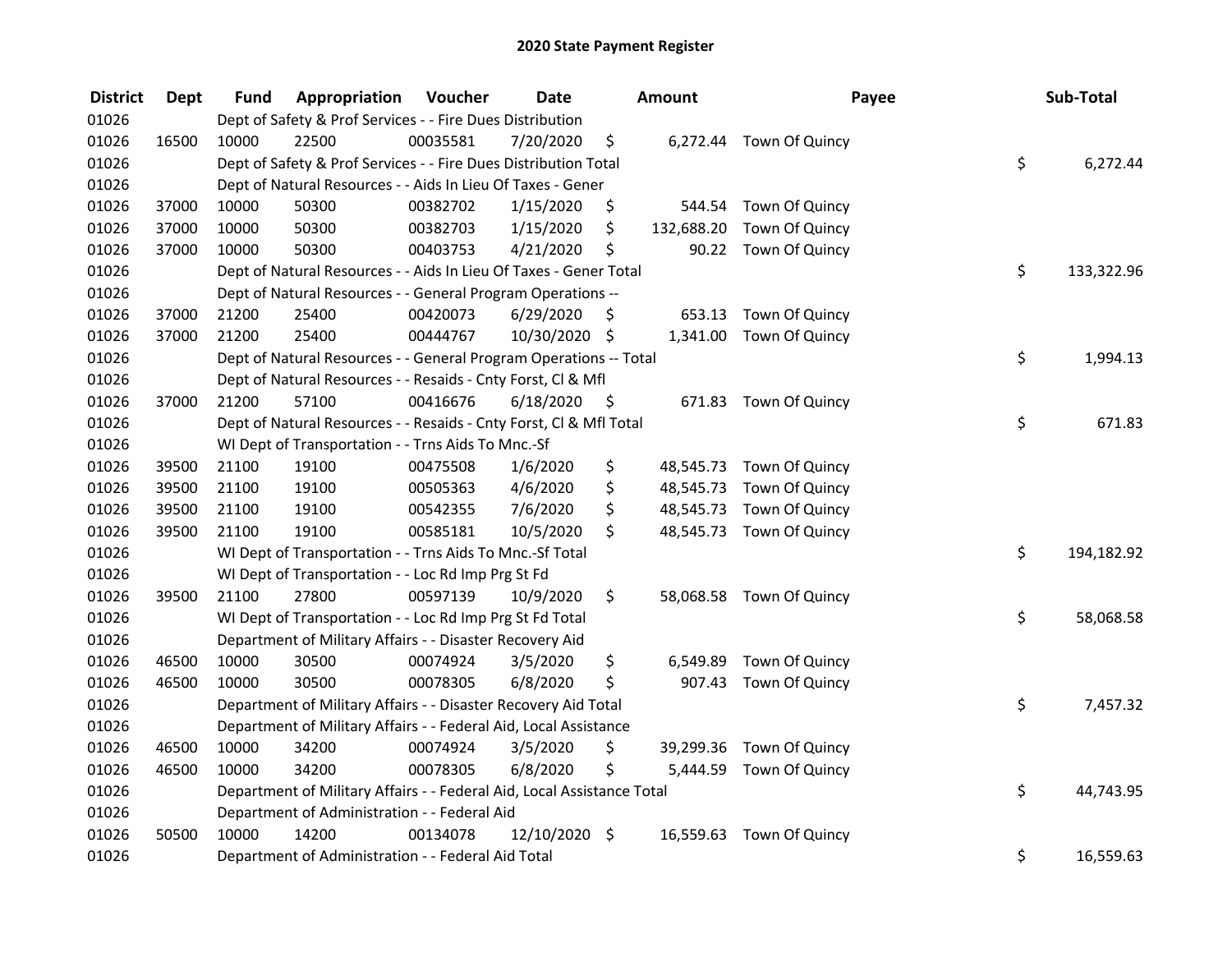| <b>District</b> | Dept  | Fund  | Appropriation                                                       | Voucher  | Date            |      | Amount    |                | Payee | Sub-Total  |
|-----------------|-------|-------|---------------------------------------------------------------------|----------|-----------------|------|-----------|----------------|-------|------------|
| 01026           |       |       | Elections Commission - - 2018 Hava Election Security                |          |                 |      |           |                |       |            |
| 01026           | 51000 | 22000 | 18200                                                               | 00004179 | 8/14/2020       | - \$ | 1,072.30  | Town Of Quincy |       |            |
| 01026           |       |       | Elections Commission - - 2018 Hava Election Security Total          |          |                 |      |           |                | \$    | 1,072.30   |
| 01026           |       |       | Shared Revenue and Tax Relief - - County And Municipal Aid          |          |                 |      |           |                |       |            |
| 01026           | 83500 | 10000 | 10500                                                               | 00067457 | 7/27/2020       | S    | 2,036.30  | Town Of Quincy |       |            |
| 01026           | 83500 | 10000 | 10500                                                               | 00071418 | 11/16/2020      | S    | 11,539.01 | Town Of Quincy |       |            |
| 01026           |       |       | Shared Revenue and Tax Relief - - County And Municipal Aid Total    |          |                 |      |           |                | \$    | 13,575.31  |
| 01026           |       |       | Shared Revenue and Tax Relief - - Exempt Computer Aid               |          |                 |      |           |                |       |            |
| 01026           | 83500 | 10000 | 10900                                                               | 00064656 | 7/27/2020       | \$   | 42.61     | Town Of Quincy |       |            |
| 01026           |       |       | Shared Revenue and Tax Relief - - Exempt Computer Aid Total         |          |                 |      |           |                | \$    | 42.61      |
| 01026           |       |       | Shared Revenue and Tax Relief - - Utility Aid                       |          |                 |      |           |                |       |            |
| 01026           | 83500 | 10000 | 11000                                                               | 00067457 | 7/27/2020       | S    | 4,027.77  | Town Of Quincy |       |            |
| 01026           | 83500 | 10000 | 11000                                                               | 00071418 | $11/16/2020$ \$ |      | 22,799.83 | Town Of Quincy |       |            |
| 01026           |       |       | Shared Revenue and Tax Relief - - Utility Aid Total                 |          |                 |      |           |                | \$    | 26,827.60  |
| 01026           |       |       | Shared Revenue and Tax Relief - - Personal Property Aid             |          |                 |      |           |                |       |            |
| 01026           | 83500 | 10000 | 11100                                                               | 00060019 | 5/4/2020        | \$   | 43.75     | Town Of Quincy |       |            |
| 01026           |       |       | Shared Revenue and Tax Relief - - Personal Property Aid Total       |          |                 |      |           |                | \$    | 43.75      |
| 01026           |       |       | Shared Revenue and Tax Relief - - Payments For Municipal Svcs       |          |                 |      |           |                |       |            |
| 01026           | 83500 | 10000 | 50100                                                               | 00054643 | 2/3/2020        | S    | 66.06     | Town Of Quincy |       |            |
| 01026           |       |       | Shared Revenue and Tax Relief - - Payments For Municipal Svcs Total |          |                 |      |           |                | \$    | 66.06      |
| 01026 Total     |       |       |                                                                     |          |                 |      |           |                |       | 504,901.39 |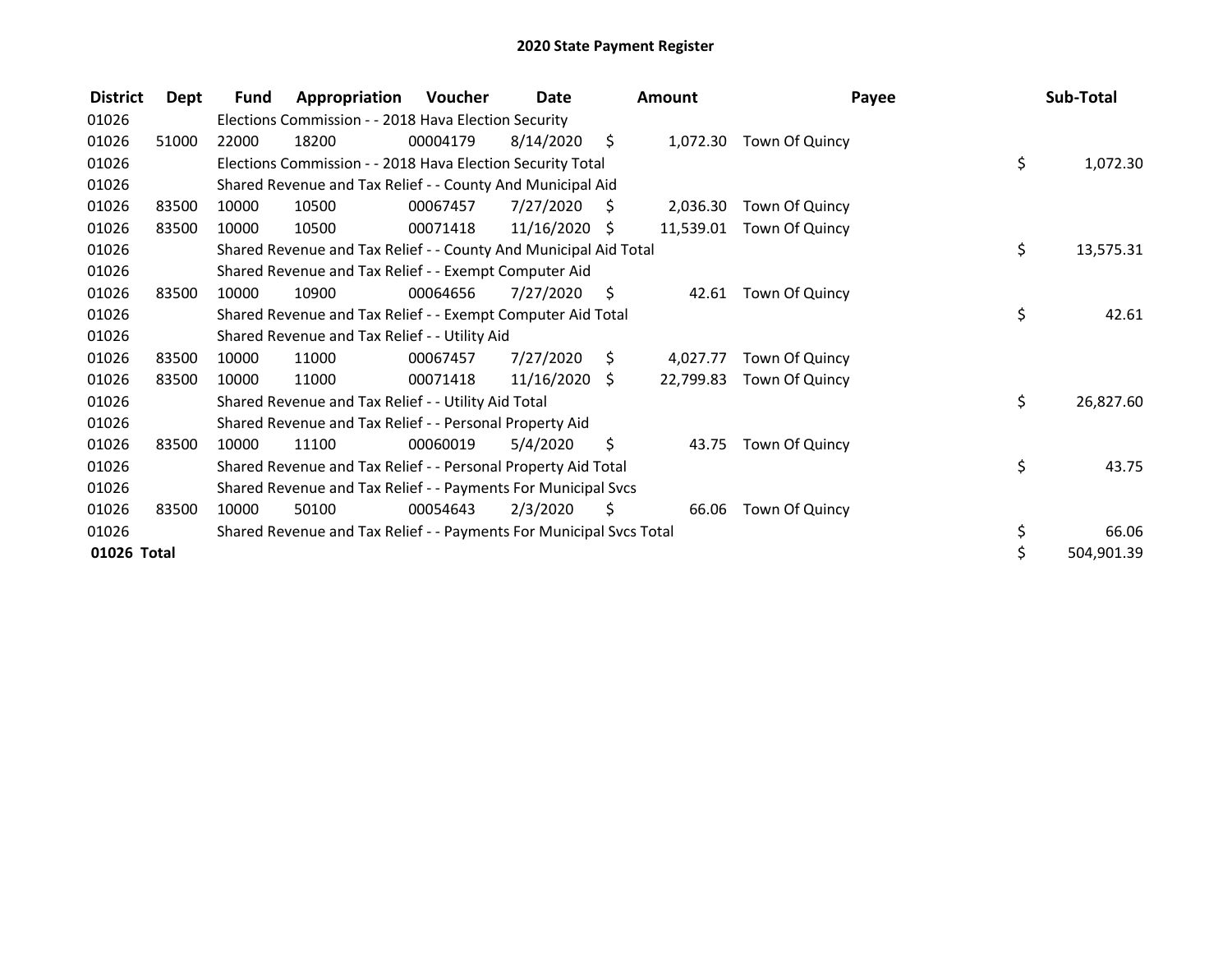| <b>District</b> | Dept  | Fund  | Appropriation                                                        | Voucher  | <b>Date</b>   |      | Amount | Payee                       | Sub-Total       |
|-----------------|-------|-------|----------------------------------------------------------------------|----------|---------------|------|--------|-----------------------------|-----------------|
| 01028           |       |       | Dept of Safety & Prof Services - - Fire Dues Distribution            |          |               |      |        |                             |                 |
| 01028           | 16500 | 10000 | 22500                                                                | 00035582 | 7/17/2020     | \$   |        | 1,036.90 Town Of Richfield  |                 |
| 01028           |       |       | Dept of Safety & Prof Services - - Fire Dues Distribution Total      |          |               |      |        |                             | \$<br>1,036.90  |
| 01028           |       |       | Dept of Natural Resources - - Aids In Lieu Of Taxes - Gener          |          |               |      |        |                             |                 |
| 01028           | 37000 | 10000 | 50300                                                                | 00403732 | 4/21/2020     | - \$ |        | 10.62 Town Of Richfield     |                 |
| 01028           |       |       | Dept of Natural Resources - - Aids In Lieu Of Taxes - Gener Total    |          |               |      |        |                             | \$<br>10.62     |
| 01028           |       |       | Dept of Natural Resources - - Resaids - Cnty Forst, Cl & Mfl         |          |               |      |        |                             |                 |
| 01028           | 37000 | 21200 | 57100                                                                | 00416677 | 6/18/2020     | - \$ |        | 998.13 Town Of Richfield    |                 |
| 01028           |       |       | Dept of Natural Resources - - Resaids - Cnty Forst, Cl & Mfl Total   |          |               |      |        |                             | \$<br>998.13    |
| 01028           |       |       | WI Dept of Transportation - - Trns Aids To Mnc.-Sf                   |          |               |      |        |                             |                 |
| 01028           | 39500 | 21100 | 19100                                                                | 00475509 | 1/6/2020      | \$   |        | 22,803.16 Town Of Richfield |                 |
| 01028           | 39500 | 21100 | 19100                                                                | 00505364 | 4/6/2020      | \$   |        | 22,803.16 Town Of Richfield |                 |
| 01028           | 39500 | 21100 | 19100                                                                | 00542356 | 7/6/2020      | \$   |        | 22,803.16 Town Of Richfield |                 |
| 01028           | 39500 | 21100 | 19100                                                                | 00585182 | 10/5/2020     | \$   |        | 22,803.17 Town Of Richfield |                 |
| 01028           |       |       | WI Dept of Transportation - - Trns Aids To Mnc.-Sf Total             |          |               |      |        |                             | \$<br>91,212.65 |
| 01028           |       |       | WI Dept of Transportation - - Supplemental Transportation Aids       |          |               |      |        |                             |                 |
| 01028           | 39500 | 21100 | 19600                                                                | 00477467 | 1/6/2020      | \$   |        | 16,096.35 Town Of Richfield |                 |
| 01028           |       |       | WI Dept of Transportation - - Supplemental Transportation Aids Total |          |               |      |        |                             | \$<br>16,096.35 |
| 01028           |       |       | Department of Military Affairs - - Major Disaster Assist; Pif        |          |               |      |        |                             |                 |
| 01028           | 46500 | 27200 | 36500                                                                | 00083771 | 9/30/2020     | - \$ |        | 45,491.08 Town Of Richfield |                 |
| 01028           |       |       | Department of Military Affairs - - Major Disaster Assist; Pif Total  |          |               |      |        |                             | \$<br>45,491.08 |
| 01028           |       |       | Department of Administration - - Federal Aid                         |          |               |      |        |                             |                 |
| 01028           | 50500 | 10000 | 14200                                                                | 00134079 | 12/9/2020     | \$   |        | 3,779.36 Town Of Richfield  |                 |
| 01028           |       |       | Department of Administration - - Federal Aid Total                   |          |               |      |        |                             | \$<br>3,779.36  |
| 01028           |       |       | Elections Commission - - 2018 Hava Election Security                 |          |               |      |        |                             |                 |
| 01028           | 51000 | 22000 | 18200                                                                | 00004260 | 8/18/2020     | \$   |        | 308.90 Town Of Richfield    |                 |
| 01028           |       |       | Elections Commission - - 2018 Hava Election Security Total           |          |               |      |        |                             | \$<br>308.90    |
| 01028           |       |       | Shared Revenue and Tax Relief - - County And Municipal Aid           |          |               |      |        |                             |                 |
| 01028           | 83500 | 10000 | 10500                                                                | 00067458 | 7/27/2020     | \$   |        | 977.54 Town Of Richfield    |                 |
| 01028           | 83500 | 10000 | 10500                                                                | 00071419 | 11/16/2020 \$ |      |        | 5,539.40 Town Of Richfield  |                 |
| 01028           |       |       | Shared Revenue and Tax Relief - - County And Municipal Aid Total     |          |               |      |        |                             | \$<br>6,516.94  |
| 01028           |       |       | Shared Revenue and Tax Relief - - Exempt Computer Aid                |          |               |      |        |                             |                 |
| 01028           | 83500 | 10000 | 10900                                                                | 00064657 | 7/27/2020     | \$   |        | 1.03 Town Of Richfield      |                 |
| 01028           |       |       | Shared Revenue and Tax Relief - - Exempt Computer Aid Total          |          |               |      |        |                             | \$<br>1.03      |
| 01028           |       |       | Shared Revenue and Tax Relief - - Utility Aid                        |          |               |      |        |                             |                 |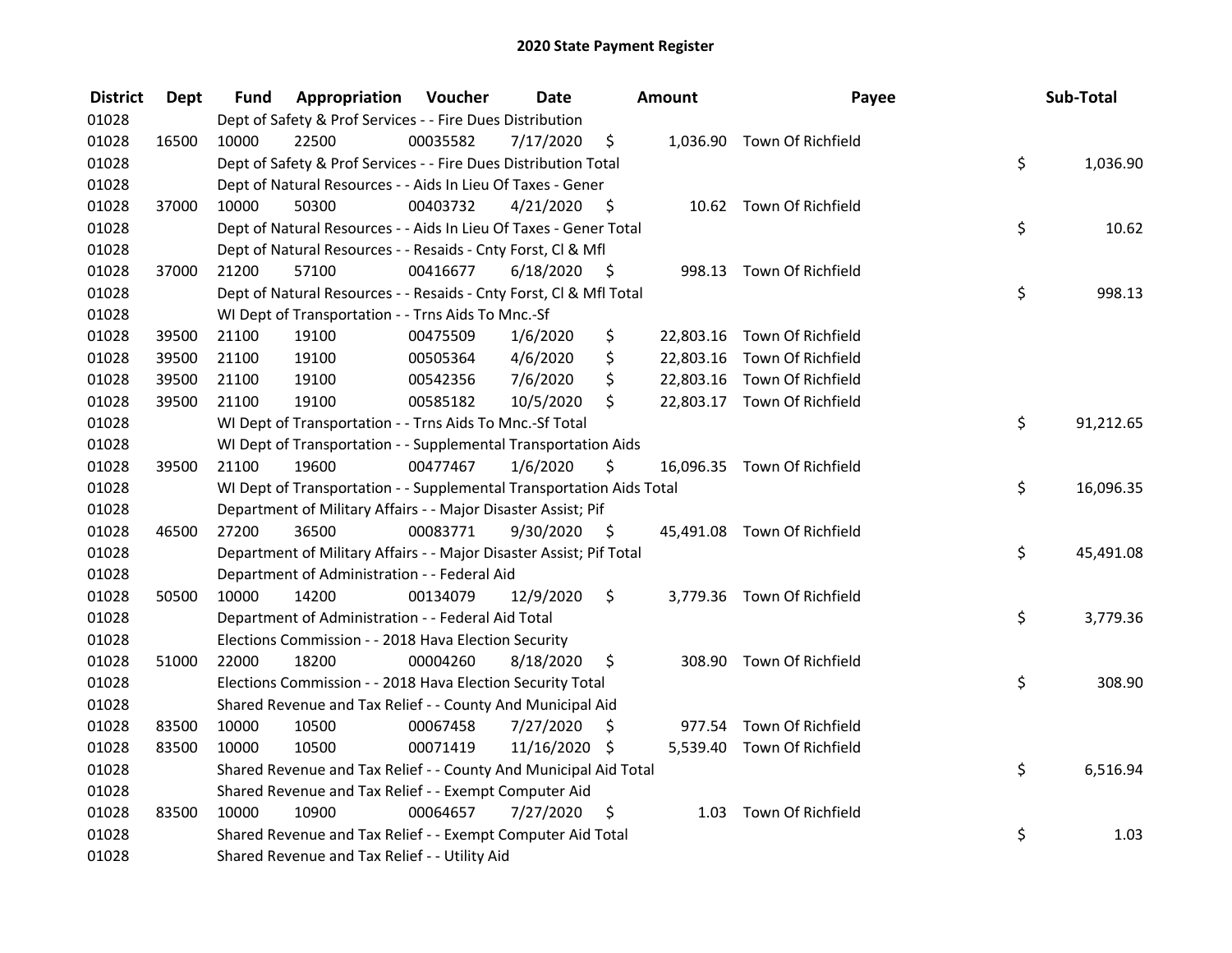| <b>District</b> | <b>Dept</b> | <b>Fund</b> | Appropriation                                                 | <b>Voucher</b> | Date       | Amount   | Pavee             | Sub-Total  |
|-----------------|-------------|-------------|---------------------------------------------------------------|----------------|------------|----------|-------------------|------------|
| 01028           | 83500       | 10000       | 11000                                                         | 00067458       | 7/27/2020  | 258.33   | Town Of Richfield |            |
| 01028           | 83500       | 10000       | 11000                                                         | 00071419       | 11/16/2020 | 1.664.22 | Town Of Richfield |            |
| 01028           |             |             | Shared Revenue and Tax Relief - - Utility Aid Total           |                |            |          |                   | 1,922.55   |
| 01028           |             |             | Shared Revenue and Tax Relief - - Personal Property Aid       |                |            |          |                   |            |
| 01028           | 83500       | 10000       | 11100                                                         | 00060020       | 5/4/2020   | 62.62    | Town Of Richfield |            |
| 01028           |             |             | Shared Revenue and Tax Relief - - Personal Property Aid Total |                |            |          |                   | 62.62      |
| 01028 Total     |             |             |                                                               |                |            |          |                   | 167,437.13 |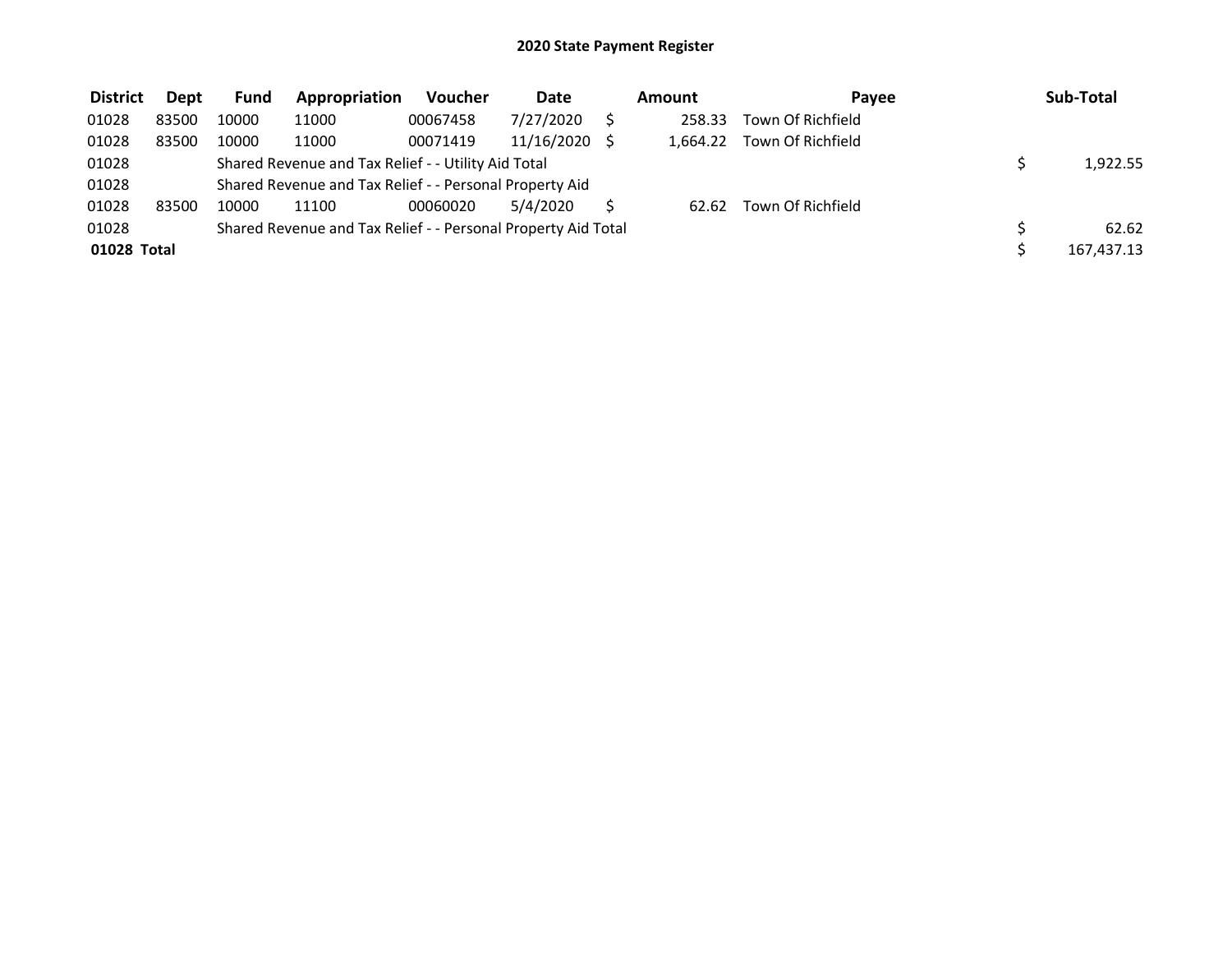| <b>District</b> | <b>Dept</b> | Fund  | Appropriation                                                      | Voucher  | <b>Date</b>   |      | <b>Amount</b> |                        | Payee | Sub-Total |
|-----------------|-------------|-------|--------------------------------------------------------------------|----------|---------------|------|---------------|------------------------|-------|-----------|
| 01030           |             |       | Dept of Safety & Prof Services - - Fire Dues Distribution          |          |               |      |               |                        |       |           |
| 01030           | 16500       | 10000 | 22500                                                              | 00035583 | 7/20/2020     | \$   |               | 25,077.02 Town Of Rome |       |           |
| 01030           |             |       | Dept of Safety & Prof Services - - Fire Dues Distribution Total    |          |               |      |               |                        | \$    | 25,077.02 |
| 01030           |             |       | Dept of Natural Resources - - Aids In Lieu Of Taxes - Gener        |          |               |      |               |                        |       |           |
| 01030           | 37000       | 10000 | 50300                                                              | 00403791 | 4/21/2020     | - \$ |               | 177.60 Town Of Rome    |       |           |
| 01030           |             |       | Dept of Natural Resources - - Aids In Lieu Of Taxes - Gener Total  |          |               |      |               |                        | \$    | 177.60    |
| 01030           |             |       | Dept of Natural Resources - - General Program Operations --        |          |               |      |               |                        |       |           |
| 01030           | 37000       | 21200 | 25400                                                              | 00377119 | 1/2/2020      | \$   |               | 9,837.00 Town Of Rome  |       |           |
| 01030           | 37000       | 21200 | 25400                                                              | 00451294 | 12/18/2020 \$ |      |               | 3,804.82 Town Of Rome  |       |           |
| 01030           |             |       | Dept of Natural Resources - - General Program Operations -- Total  |          |               |      |               |                        | \$    | 13,641.82 |
| 01030           |             |       | Dept of Natural Resources - - GPO -Federal Funds                   |          |               |      |               |                        |       |           |
| 01030           | 37000       | 21200 | 38100                                                              | 00395152 | 3/12/2020     | \$   |               | 2,716.01 Town Of Rome  |       |           |
| 01030           |             |       | Dept of Natural Resources - - GPO -Federal Funds Total             |          |               |      |               |                        | \$    | 2,716.01  |
| 01030           |             |       | Dept of Natural Resources - - Recreation Aids- Utility Terra       |          |               |      |               |                        |       |           |
| 01030           | 37000       | 21200 | 54700                                                              | 00451141 | 12/8/2020     | \$   |               | 18,730.88 Town Of Rome |       |           |
| 01030           |             |       | Dept of Natural Resources - - Recreation Aids- Utility Terra Total |          |               |      |               |                        | \$    | 18,730.88 |
| 01030           |             |       | Dept of Natural Resources - - Enf A - Boating Enforcement          |          |               |      |               |                        |       |           |
| 01030           | 37000       | 21200 | 55000                                                              | 00395152 | 3/12/2020     | \$   |               | 5,564.53 Town Of Rome  |       |           |
| 01030           |             |       | Dept of Natural Resources - - Enf A - Boating Enforcement Total    |          |               |      |               |                        | \$    | 5,564.53  |
| 01030           |             |       | Dept of Natural Resources - - Resaids - Cnty Forst, Cl & Mfl       |          |               |      |               |                        |       |           |
| 01030           | 37000       | 21200 | 57100                                                              | 00416678 | 6/18/2020     | - \$ |               | 3,036.34 Town Of Rome  |       |           |
| 01030           |             |       | Dept of Natural Resources - - Resaids - Cnty Forst, CI & Mfl Total |          |               |      |               |                        | \$    | 3,036.34  |
| 01030           |             |       | Dept of Natural Resources - - Ra- Atv Prj Aids, Gas Tax Pymt       |          |               |      |               |                        |       |           |
| 01030           | 37000       | 21200 | 57600                                                              | 00445596 | 11/9/2020     | - \$ |               | 62,225.00 Town Of Rome |       |           |
| 01030           |             |       | Dept of Natural Resources - - Ra- Atv Prj Aids, Gas Tax Pymt Total |          |               |      |               |                        | \$    | 62,225.00 |
| 01030           |             |       | Dept of Natural Resources - - Ra- Atv Project Aids                 |          |               |      |               |                        |       |           |
| 01030           | 37000       | 21200 | 57700                                                              | 00451142 | 12/8/2020     | \$   |               | 40,329.83 Town Of Rome |       |           |
| 01030           |             |       | Dept of Natural Resources - - Ra- Atv Project Aids Total           |          |               |      |               |                        | \$    | 40,329.83 |
| 01030           |             |       | Dept of Natural Resources - - Aids In Lieu Of Taxes - Sum S        |          |               |      |               |                        |       |           |
| 01030           | 37000       | 21200 | 57900                                                              | 00403792 | 4/21/2020     | - \$ |               | 142.48 Town Of Rome    |       |           |
| 01030           |             |       | Dept of Natural Resources - - Aids In Lieu Of Taxes - Sum S Total  |          |               |      |               |                        | \$    | 142.48    |
| 01030           |             |       | WI Dept of Transportation - - Hwy Sfty Loc Aid Ffd                 |          |               |      |               |                        |       |           |
| 01030           | 39500       | 21100 | 18500                                                              | 00493611 | 2/20/2020     | \$   |               | 3,909.00 Town Of Rome  |       |           |
| 01030           | 39500       | 21100 | 18500                                                              | 00574888 | 8/28/2020     | \$   | 4,000.00      | Town Of Rome           |       |           |
| 01030           |             |       | WI Dept of Transportation - - Hwy Sfty Loc Aid Ffd Total           |          |               |      |               |                        | \$    | 7,909.00  |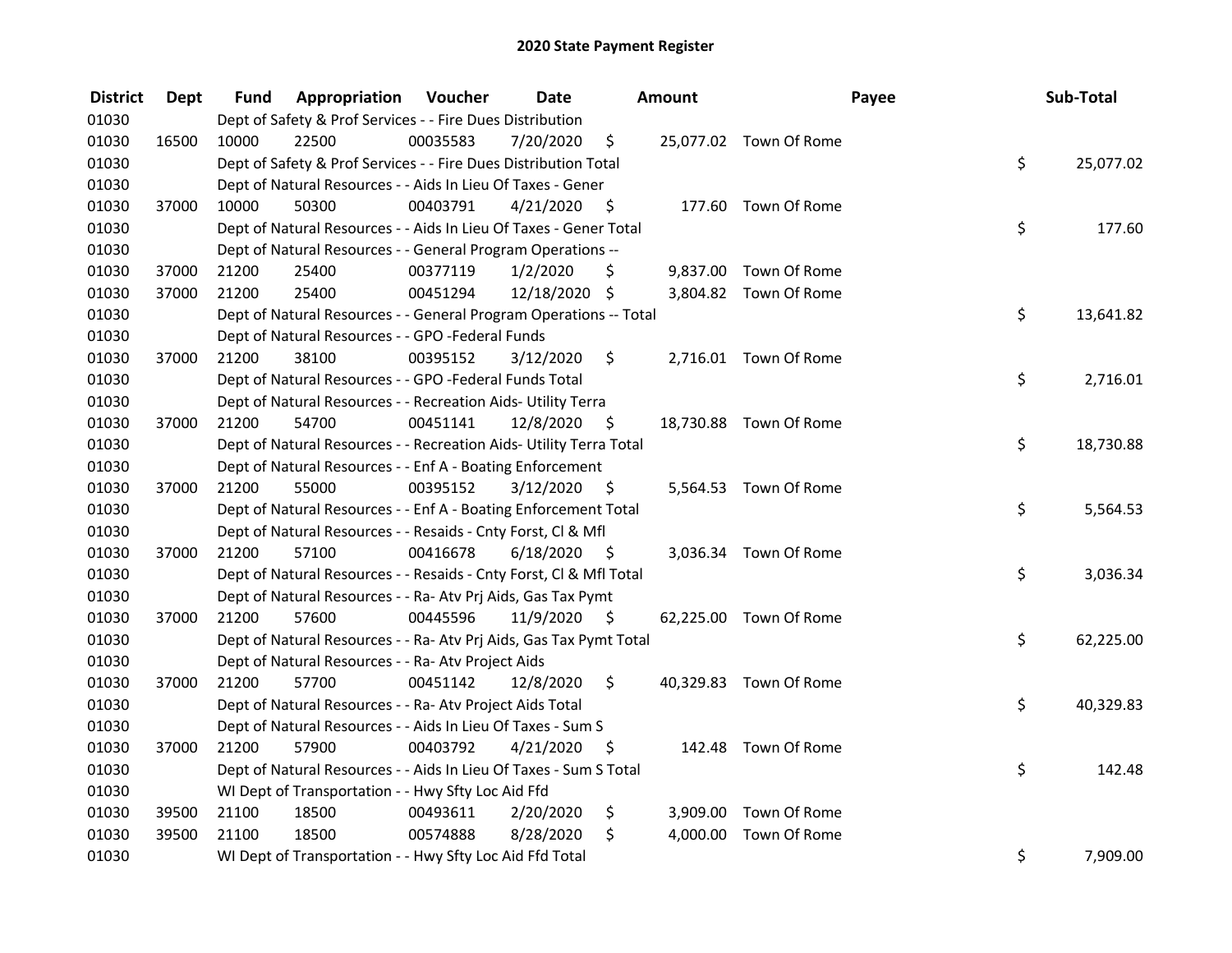| <b>District</b> | <b>Dept</b> | <b>Fund</b> | Appropriation                                                          | Voucher  | <b>Date</b>   |     | Amount   |                        | Payee | Sub-Total  |
|-----------------|-------------|-------------|------------------------------------------------------------------------|----------|---------------|-----|----------|------------------------|-------|------------|
| 01030           |             |             | WI Dept of Transportation - - Trns Aids To Mnc.-Sf                     |          |               |     |          |                        |       |            |
| 01030           | 39500       | 21100       | 19100                                                                  | 00475510 | 1/6/2020      | \$  |          | 98,142.66 Town Of Rome |       |            |
| 01030           | 39500       | 21100       | 19100                                                                  | 00505365 | 4/6/2020      | \$  |          | 98,142.66 Town Of Rome |       |            |
| 01030           | 39500       | 21100       | 19100                                                                  | 00542357 | 7/6/2020      | \$  |          | 98,142.66 Town Of Rome |       |            |
| 01030           | 39500       | 21100       | 19100                                                                  | 00585183 | 10/5/2020     | \$  |          | 98,142.66 Town Of Rome |       |            |
| 01030           |             |             | WI Dept of Transportation - - Trns Aids To Mnc.-Sf Total               |          |               |     |          |                        | \$    | 392,570.64 |
| 01030           |             |             | Department of Health Services - - Interagency And Intra-Agency P       |          |               |     |          |                        |       |            |
| 01030           | 43500       | 10000       | 86700                                                                  | 00394477 | 12/4/2020     | \$  | 7,455.00 | Town Of Rome           |       |            |
| 01030           | 43500       | 10000       | 86700                                                                  | 00394479 | 12/18/2020    | \$  | 6,230.00 | Town Of Rome           |       |            |
| 01030           | 43500       | 10000       | 86700                                                                  | 00396659 | 12/18/2020 \$ |     | 4,445.00 | Town Of Rome           |       |            |
| 01030           |             |             | Department of Health Services - - Interagency And Intra-Agency P Total |          |               |     |          |                        | \$    | 18,130.00  |
| 01030           |             |             | Department of Justice - - Law Enforcement Train, Local                 |          |               |     |          |                        |       |            |
| 01030           | 45500       | 10000       | 23100                                                                  | 00091656 | 12/8/2020     | \$  | 1,440.00 | Town Of Rome           |       |            |
| 01030           |             |             | Department of Justice - - Law Enforcement Train, Local Total           |          |               |     |          |                        | \$    | 1,440.00   |
| 01030           |             |             | Department of Administration - - Federal Aid                           |          |               |     |          |                        |       |            |
| 01030           | 50500       | 10000       | 14200                                                                  | 00126567 | 8/12/2020     | \$  |          | 15,993.95 Town Of Rome |       |            |
| 01030           | 50500       | 10000       | 14200                                                                  | 00129684 | 10/2/2020     | \$  |          | 4,293.27 Town Of Rome  |       |            |
| 01030           | 50500       | 10000       | 14200                                                                  | 00134080 | 12/10/2020    | \$  |          | 25,233.78 Town Of Rome |       |            |
| 01030           | 50500       | 10000       | 14200                                                                  | 00136067 | 12/17/2020    | \$  |          | 4,831.24 Town Of Rome  |       |            |
| 01030           |             |             | Department of Administration - - Federal Aid Total                     |          |               |     |          |                        | \$    | 50,352.24  |
| 01030           |             |             | Elections Commission - - 2018 Hava Election Security                   |          |               |     |          |                        |       |            |
| 01030           | 51000       | 22000       | 18200                                                                  | 00003305 | 6/24/2020     | \$  |          | 2,668.40 Town Of Rome  |       |            |
| 01030           |             |             | Elections Commission - - 2018 Hava Election Security Total             |          |               |     |          |                        | \$    | 2,668.40   |
| 01030           |             |             | Shared Revenue and Tax Relief - - County And Municipal Aid             |          |               |     |          |                        |       |            |
| 01030           | 83500       | 10000       | 10500                                                                  | 00067459 | 7/27/2020     | \$. | 5,569.08 | Town Of Rome           |       |            |
| 01030           | 83500       | 10000       | 10500                                                                  | 00071420 | 11/16/2020 \$ |     |          | 31,558.12 Town Of Rome |       |            |
| 01030           |             |             | Shared Revenue and Tax Relief - - County And Municipal Aid Total       |          |               |     |          |                        | \$    | 37,127.20  |
| 01030           |             |             | Shared Revenue and Tax Relief - - Exempt Computer Aid                  |          |               |     |          |                        |       |            |
| 01030           | 83500       | 10000       | 10900                                                                  | 00064658 | 7/27/2020     | \$  |          | 459.35 Town Of Rome    |       |            |
| 01030           |             |             | Shared Revenue and Tax Relief - - Exempt Computer Aid Total            |          |               |     |          |                        | \$    | 459.35     |
| 01030           |             |             | Shared Revenue and Tax Relief - - Utility Aid                          |          |               |     |          |                        |       |            |
| 01030           | 83500       | 10000       | 11000                                                                  | 00067459 | 7/27/2020     | \$  | 488.50   | Town Of Rome           |       |            |
| 01030           | 83500       | 10000       | 11000                                                                  | 00071420 | 11/16/2020    | \$  |          | 2,700.57 Town Of Rome  |       |            |
| 01030           |             |             | Shared Revenue and Tax Relief - - Utility Aid Total                    |          |               |     |          |                        | \$    | 3,189.07   |
| 01030           |             |             | Shared Revenue and Tax Relief - - Personal Property Aid                |          |               |     |          |                        |       |            |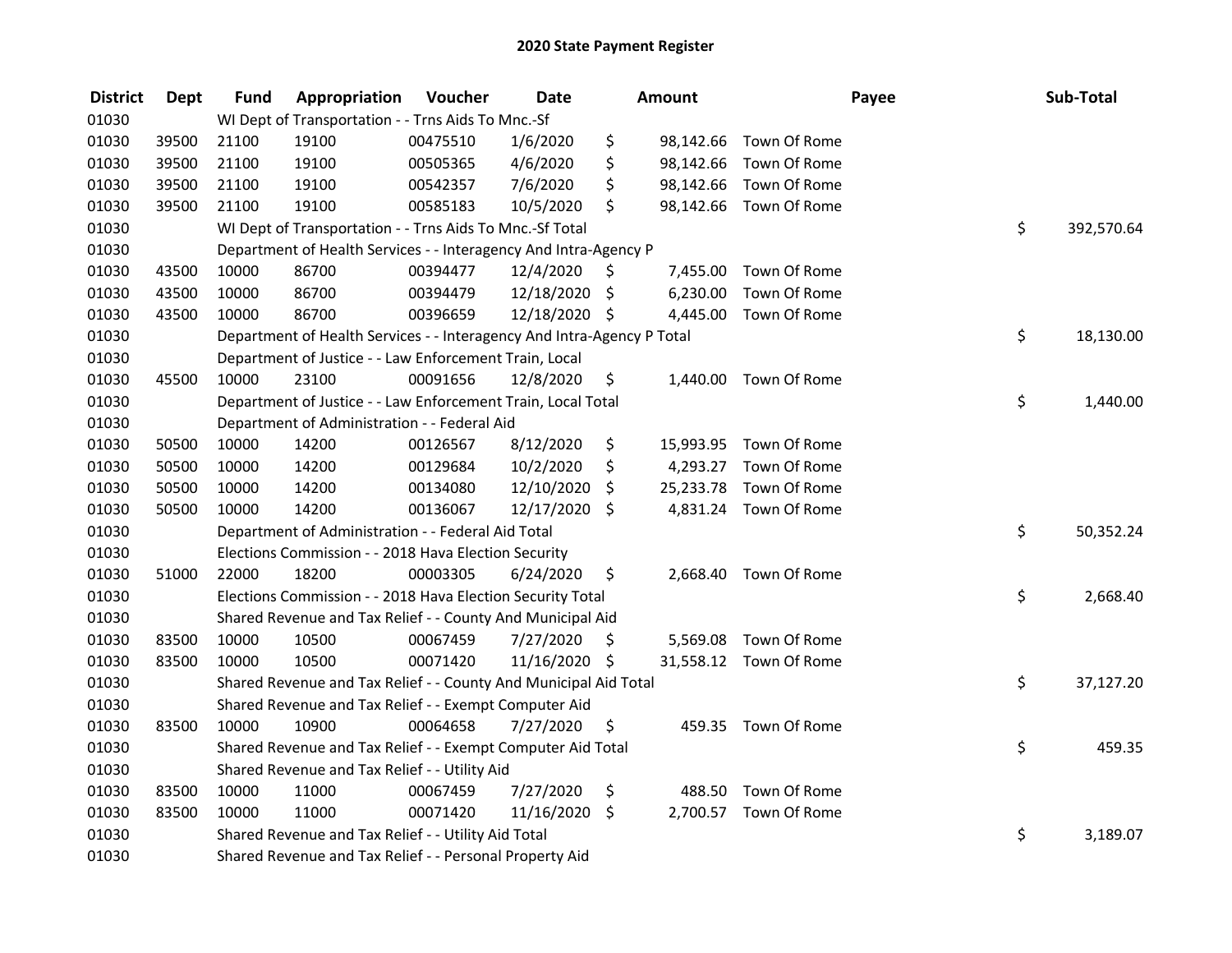| <b>District</b> | Dept  | <b>Fund</b> | <b>Appropriation</b>                                          | Voucher  | Date     | Amount |                       | Pavee | Sub-Total  |
|-----------------|-------|-------------|---------------------------------------------------------------|----------|----------|--------|-----------------------|-------|------------|
| 01030           | 83500 | 10000       | 11100                                                         | 00060021 | 5/4/2020 |        | 5.616.12 Town Of Rome |       |            |
| 01030           |       |             | Shared Revenue and Tax Relief - - Personal Property Aid Total |          |          |        |                       |       | 5.616.12   |
| 01030 Total     |       |             |                                                               |          |          |        |                       |       | 691,103.53 |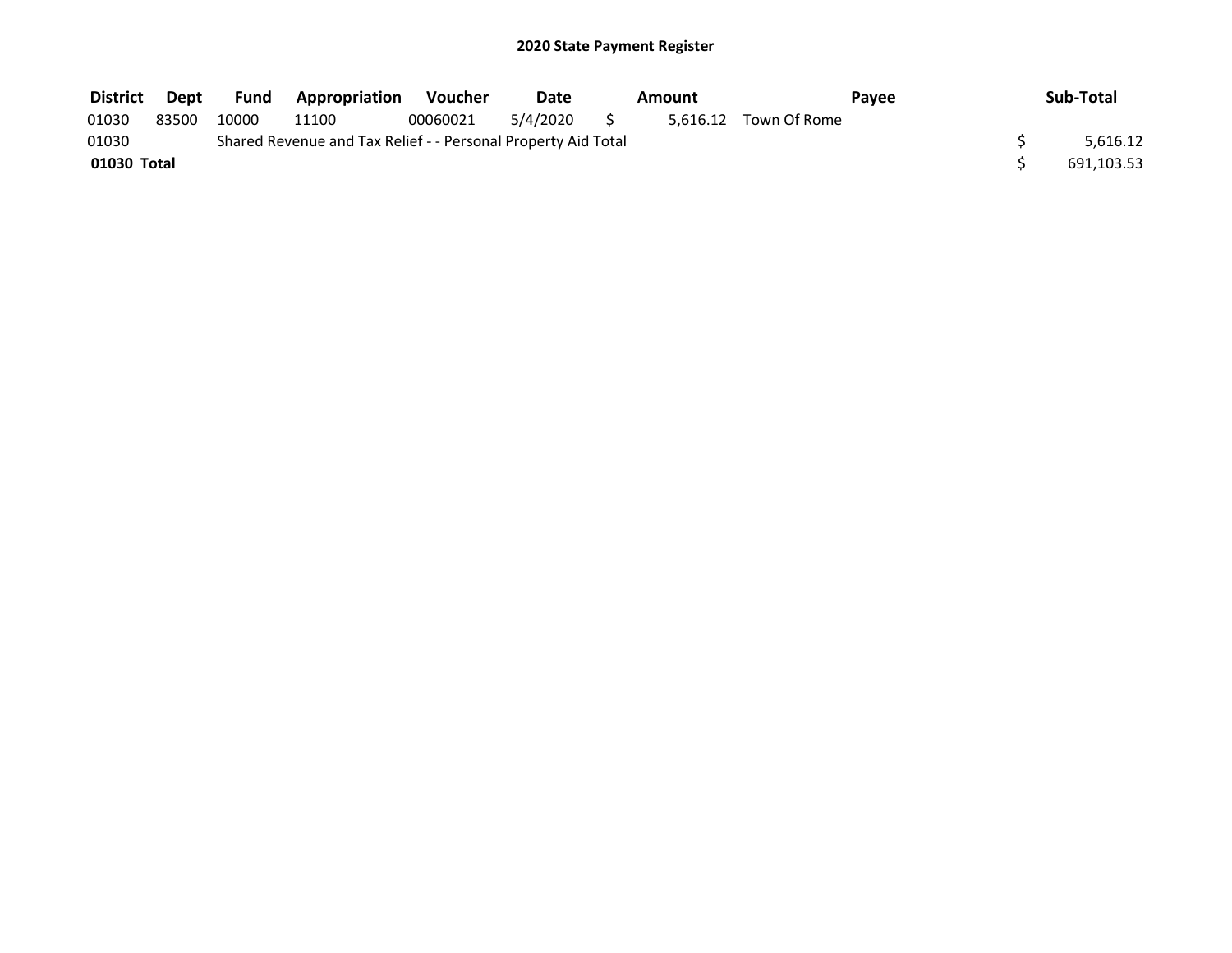| <b>District</b> | <b>Dept</b> | Fund  | Appropriation                                                          | Voucher  | <b>Date</b>   |      | <b>Amount</b> | Payee                         | Sub-Total        |
|-----------------|-------------|-------|------------------------------------------------------------------------|----------|---------------|------|---------------|-------------------------------|------------------|
| 01032           |             |       | Dept of Safety & Prof Services - - Fire Dues Distribution              |          |               |      |               |                               |                  |
| 01032           | 16500       | 10000 | 22500                                                                  | 00035584 | 7/20/2020     | \$   |               | 4,625.30 Town Of Springville  |                  |
| 01032           |             |       | Dept of Safety & Prof Services - - Fire Dues Distribution Total        |          |               |      |               |                               | \$<br>4,625.30   |
| 01032           |             |       | Dept of Natural Resources - - Resaids - Cnty Forst, Cl & Mfl           |          |               |      |               |                               |                  |
| 01032           | 37000       | 21200 | 57100                                                                  | 00416679 | 6/18/2020     | - \$ |               | 1,148.54 Town Of Springville  |                  |
| 01032           |             |       | Dept of Natural Resources - - Resaids - Cnty Forst, Cl & Mfl Total     |          |               |      |               |                               | \$<br>1,148.54   |
| 01032           |             |       | WI Dept of Transportation - - Trns Aids To Mnc.-Sf                     |          |               |      |               |                               |                  |
| 01032           | 39500       | 21100 | 19100                                                                  | 00475511 | 1/6/2020      | \$   |               | 47,586.51 Town Of Springville |                  |
| 01032           | 39500       | 21100 | 19100                                                                  | 00505366 | 4/6/2020      | \$   |               | 47,586.51 Town Of Springville |                  |
| 01032           | 39500       | 21100 | 19100                                                                  | 00542358 | 7/6/2020      | \$   |               | 47,586.51 Town Of Springville |                  |
| 01032           | 39500       | 21100 | 19100                                                                  | 00585184 | 10/5/2020     | \$   |               | 47,586.51 Town Of Springville |                  |
| 01032           |             |       | WI Dept of Transportation - - Trns Aids To Mnc.-Sf Total               |          |               |      |               |                               | \$<br>190,346.04 |
| 01032           |             |       | Department of Military Affairs - - Disaster Recovery Aid               |          |               |      |               |                               |                  |
| 01032           | 46500       | 10000 | 30500                                                                  | 00075228 | 3/11/2020     | \$   |               | 7,113.76 Town Of Springville  |                  |
| 01032           |             |       | Department of Military Affairs - - Disaster Recovery Aid Total         |          |               |      |               |                               | \$<br>7,113.76   |
| 01032           |             |       | Department of Military Affairs - - Federal Aid, Local Assistance       |          |               |      |               |                               |                  |
| 01032           | 46500       | 10000 | 34200                                                                  | 00075228 | 3/11/2020     | \$   |               | 42,682.55 Town Of Springville |                  |
| 01032           |             |       | Department of Military Affairs - - Federal Aid, Local Assistance Total |          |               |      |               |                               | \$<br>42,682.55  |
| 01032           |             |       | Elections Commission - - 2018 Hava Election Security                   |          |               |      |               |                               |                  |
| 01032           | 51000       | 22000 | 18200                                                                  | 00004154 | 8/10/2020     | \$   |               | 1,020.60 Town Of Springville  |                  |
| 01032           |             |       | Elections Commission - - 2018 Hava Election Security Total             |          |               |      |               |                               | \$<br>1,020.60   |
| 01032           |             |       | Shared Revenue and Tax Relief - - County And Municipal Aid             |          |               |      |               |                               |                  |
| 01032           | 83500       | 10000 | 10500                                                                  | 00067460 | 7/27/2020     | -\$  |               | 1,714.91 Town Of Springville  |                  |
| 01032           | 83500       | 10000 | 10500                                                                  | 00071421 | 11/16/2020 \$ |      |               | 9,717.85 Town Of Springville  |                  |
| 01032           |             |       | Shared Revenue and Tax Relief - - County And Municipal Aid Total       |          |               |      |               |                               | \$<br>11,432.76  |
| 01032           |             |       | Shared Revenue and Tax Relief - - Exempt Computer Aid                  |          |               |      |               |                               |                  |
| 01032           | 83500       | 10000 | 10900                                                                  | 00064659 | 7/27/2020     | \$   |               | 19.75 Town Of Springville     |                  |
| 01032           |             |       | Shared Revenue and Tax Relief - - Exempt Computer Aid Total            |          |               |      |               |                               | \$<br>19.75      |
| 01032           |             |       | Shared Revenue and Tax Relief - - Utility Aid                          |          |               |      |               |                               |                  |
| 01032           | 83500       | 10000 | 11000                                                                  | 00067460 | 7/27/2020     | \$   | 242.94        | Town Of Springville           |                  |
| 01032           | 83500       | 10000 | 11000                                                                  | 00071421 | 11/16/2020    | \$   |               | 1,253.94 Town Of Springville  |                  |
| 01032           |             |       | Shared Revenue and Tax Relief - - Utility Aid Total                    |          |               |      |               |                               | \$<br>1,496.88   |
| 01032           |             |       | Shared Revenue and Tax Relief - - Personal Property Aid                |          |               |      |               |                               |                  |
| 01032           | 83500       | 10000 | 11100                                                                  | 00060022 | 5/4/2020      | \$   | 383.86        | Town Of Springville           |                  |
| 01032           |             |       | Shared Revenue and Tax Relief - - Personal Property Aid Total          |          |               |      |               |                               | \$<br>383.86     |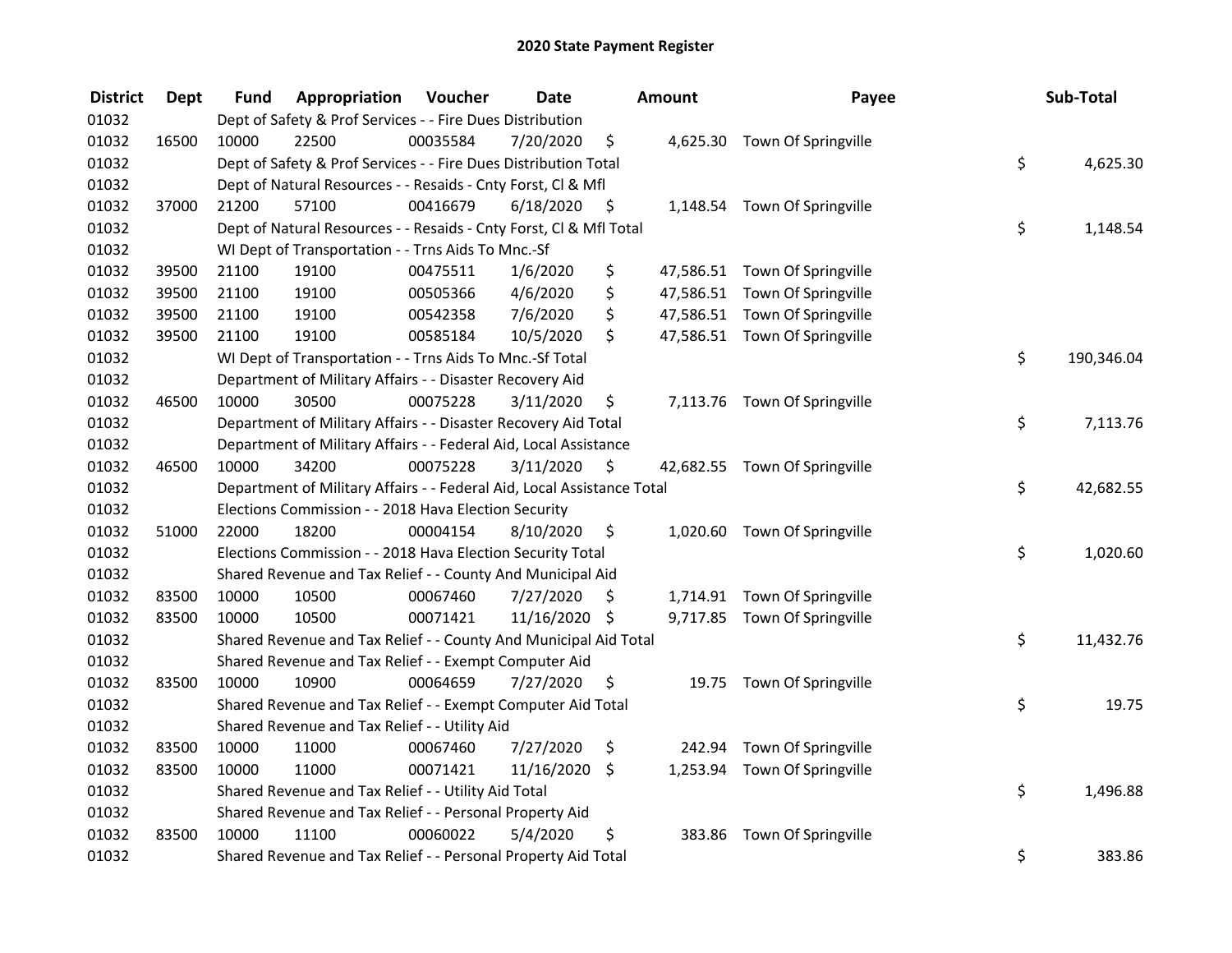| District Dept |  | <b>Fund Appropriation Voucher</b> | Date | Amount | Payee | Sub-Total  |
|---------------|--|-----------------------------------|------|--------|-------|------------|
| 01032 Total   |  |                                   |      |        |       | 260,270.04 |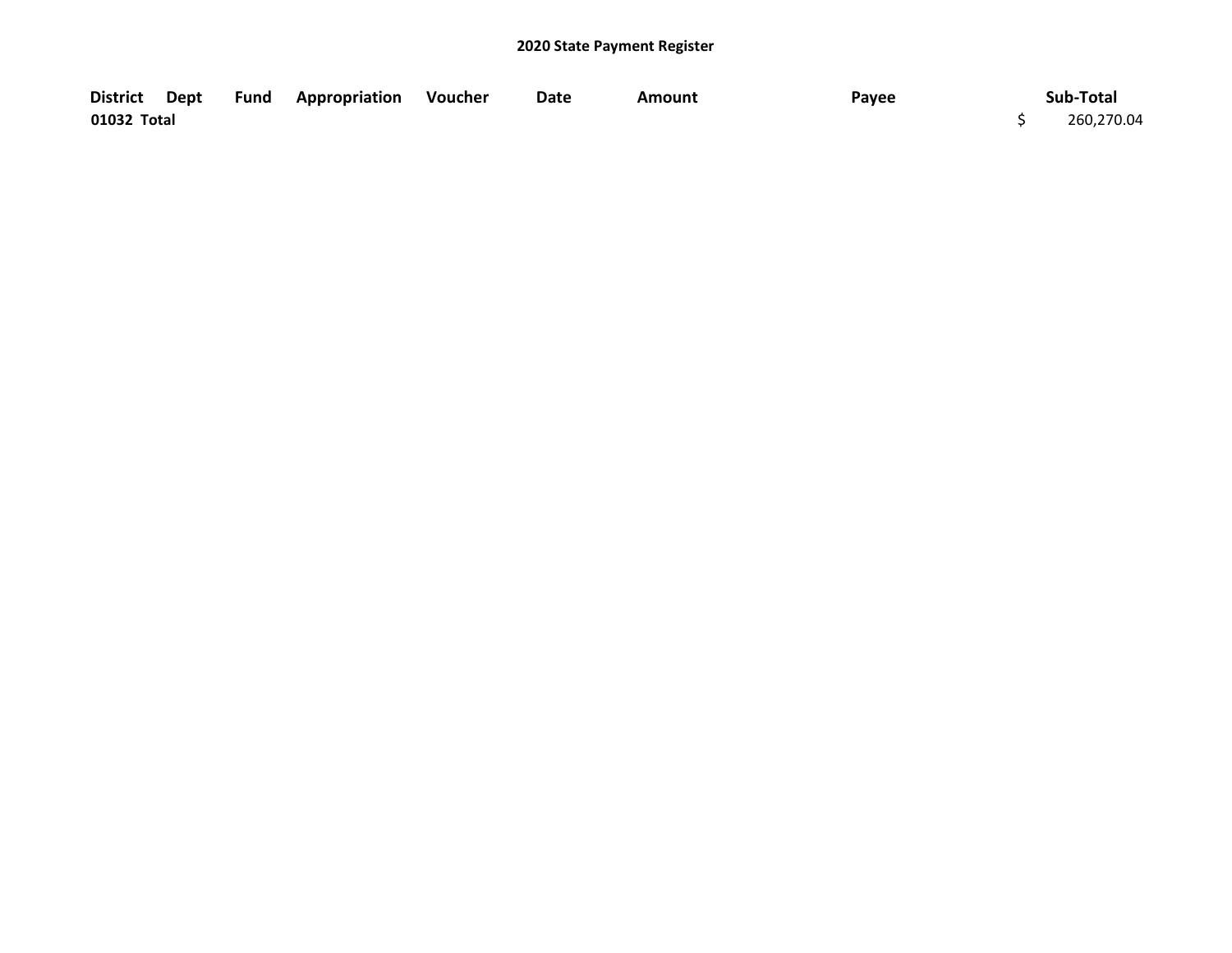| <b>District</b> | Dept  | <b>Fund</b> | Appropriation                                                      | Voucher  | <b>Date</b> |      | <b>Amount</b> | Payee                          | Sub-Total        |
|-----------------|-------|-------------|--------------------------------------------------------------------|----------|-------------|------|---------------|--------------------------------|------------------|
| 01034           |       |             | Dept of Safety & Prof Services - - Fire Dues Distribution          |          |             |      |               |                                |                  |
| 01034           | 16500 | 10000       | 22500                                                              | 00035585 | 7/20/2020   | \$   | 7,546.98      | Town Of Strongs Prairie        |                  |
| 01034           |       |             | Dept of Safety & Prof Services - - Fire Dues Distribution Total    |          |             |      |               |                                | \$<br>7,546.98   |
| 01034           |       |             | Dept of Natural Resources - - Resaids - Cnty Forst, CI & Mfl       |          |             |      |               |                                |                  |
| 01034           | 37000 | 21200       | 57100                                                              | 00416680 | 6/18/2020   | - \$ | 797.13        | Town Of Strongs Prairie        |                  |
| 01034           |       |             | Dept of Natural Resources - - Resaids - Cnty Forst, Cl & Mfl Total |          |             |      |               |                                | \$<br>797.13     |
| 01034           |       |             | WI Dept of Transportation - - Trns Aids To Mnc.-Sf                 |          |             |      |               |                                |                  |
| 01034           | 39500 | 21100       | 19100                                                              | 00475512 | 1/6/2020    | \$   | 59,589.90     | Town Of Strongs Prairie        |                  |
| 01034           | 39500 | 21100       | 19100                                                              | 00505367 | 4/6/2020    | \$   | 59,589.90     | Town Of Strongs Prairie        |                  |
| 01034           | 39500 | 21100       | 19100                                                              | 00542359 | 7/6/2020    | \$   | 59,589.90     | Town Of Strongs Prairie        |                  |
| 01034           | 39500 | 21100       | 19100                                                              | 00585185 | 10/5/2020   | \$   | 59,589.90     | <b>Town Of Strongs Prairie</b> |                  |
| 01034           |       |             | WI Dept of Transportation - - Trns Aids To Mnc.-Sf Total           |          |             |      |               |                                | \$<br>238,359.60 |
| 01034           |       |             | Shared Revenue and Tax Relief - - County And Municipal Aid         |          |             |      |               |                                |                  |
| 01034           | 83500 | 10000       | 10500                                                              | 00067461 | 7/27/2020   | \$   | 2,228.06      | Town Of Strongs Prairie        |                  |
| 01034           | 83500 | 10000       | 10500                                                              | 00071422 | 11/16/2020  | \$   | 12,625.69     | Town Of Strongs Prairie        |                  |
| 01034           |       |             | Shared Revenue and Tax Relief - - County And Municipal Aid Total   |          |             |      |               |                                | \$<br>14,853.75  |
| 01034           |       |             | Shared Revenue and Tax Relief - - Exempt Computer Aid              |          |             |      |               |                                |                  |
| 01034           | 83500 | 10000       | 10900                                                              | 00064660 | 7/27/2020   | \$.  | 38.45         | Town Of Strongs Prairie        |                  |
| 01034           |       |             | Shared Revenue and Tax Relief - - Exempt Computer Aid Total        |          |             |      |               |                                | \$<br>38.45      |
| 01034           |       |             | Shared Revenue and Tax Relief - - Utility Aid                      |          |             |      |               |                                |                  |
| 01034           | 83500 | 10000       | 11000                                                              | 00067461 | 7/27/2020   | \$   | 1,283.52      | Town Of Strongs Prairie        |                  |
| 01034           | 83500 | 10000       | 11000                                                              | 00071422 | 11/16/2020  | \$   | 7,350.60      | Town Of Strongs Prairie        |                  |
| 01034           |       |             | Shared Revenue and Tax Relief - - Utility Aid Total                |          |             |      |               |                                | \$<br>8,634.12   |
| 01034           |       |             | Shared Revenue and Tax Relief - - Personal Property Aid            |          |             |      |               |                                |                  |
| 01034           | 83500 | 10000       | 11100                                                              | 00060023 | 5/4/2020    | \$   | 805.26        | Town Of Strongs Prairie        |                  |
| 01034           |       |             | Shared Revenue and Tax Relief - - Personal Property Aid Total      |          |             |      |               |                                | \$<br>805.26     |
| 01034 Total     |       |             |                                                                    |          |             |      |               |                                | \$<br>271,035.29 |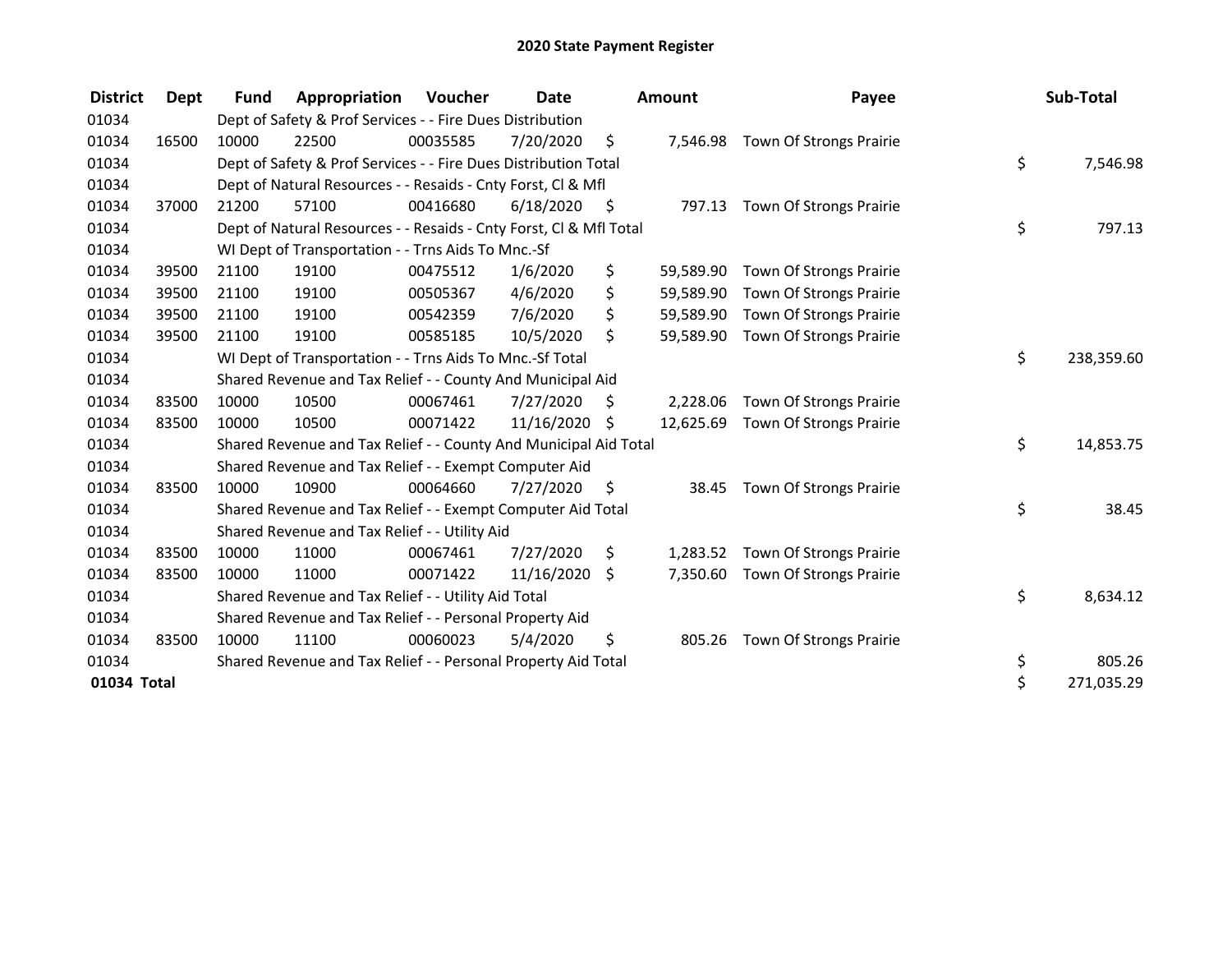| <b>District</b> | <b>Dept</b> | Fund  | Appropriation                                                                 | Voucher  | <b>Date</b>   |      | Amount    | Payee                            | Sub-Total        |
|-----------------|-------------|-------|-------------------------------------------------------------------------------|----------|---------------|------|-----------|----------------------------------|------------------|
| 01126           |             |       | Dept of Safety & Prof Services - - Fire Dues Distribution                     |          |               |      |           |                                  |                  |
| 01126           | 16500       | 10000 | 22500                                                                         | 00035586 | 7/20/2020     | \$   |           | 1,272.22 Village Of Friendship   |                  |
| 01126           |             |       | Dept of Safety & Prof Services - - Fire Dues Distribution Total               |          |               |      |           |                                  | \$<br>1,272.22   |
| 01126           |             |       | Dept of Natural Resources - - Resaids - Cnty Forst, Cl & Mfl                  |          |               |      |           |                                  |                  |
| 01126           | 37000       | 21200 | 57100                                                                         | 00416681 | 6/18/2020     | - \$ | 4.40      | Village Of Friendship            |                  |
| 01126           |             |       | Dept of Natural Resources - - Resaids - Cnty Forst, Cl & Mfl Total            |          |               |      |           |                                  | \$<br>4.40       |
| 01126           |             |       | WI Dept of Transportation - - Trns Aids To Mnc.-Sf                            |          |               |      |           |                                  |                  |
| 01126           | 39500       | 21100 | 19100                                                                         | 00475513 | 1/6/2020      | \$   |           | 5,944.50 Village Of Friendship   |                  |
| 01126           | 39500       | 21100 | 19100                                                                         | 00505368 | 4/6/2020      | \$   | 5,944.50  | Village Of Friendship            |                  |
| 01126           | 39500       | 21100 | 19100                                                                         | 00542360 | 7/6/2020      | \$   |           | 5,944.50 Village Of Friendship   |                  |
| 01126           | 39500       | 21100 | 19100                                                                         | 00585186 | 10/5/2020     | \$   |           | 5,944.52 Village Of Friendship   |                  |
| 01126           |             |       | WI Dept of Transportation - - Trns Aids To Mnc.-Sf Total                      |          |               |      |           |                                  | \$<br>23,778.02  |
| 01126           |             |       | WI Dept of Transportation - - Loc Rd Imp Prg St Fd                            |          |               |      |           |                                  |                  |
| 01126           | 39500       | 21100 | 27800                                                                         | 00495836 | 2/24/2020     | \$   | 9,643.79  | Village Of Friendship            |                  |
| 01126           |             |       | WI Dept of Transportation - - Loc Rd Imp Prg St Fd Total                      |          |               |      |           |                                  | \$<br>9,643.79   |
| 01126           |             |       | Shared Revenue and Tax Relief - - County And Municipal Aid                    |          |               |      |           |                                  |                  |
| 01126           | 83500       | 10000 | 10500                                                                         | 00067462 | 7/27/2020     | \$.  | 23,695.95 | Village Of Friendship            |                  |
| 01126           | 83500       | 10000 | 10500                                                                         | 00071423 | 11/16/2020 \$ |      |           | 134,277.06 Village Of Friendship |                  |
| 01126           |             |       | Shared Revenue and Tax Relief - - County And Municipal Aid Total              |          |               |      |           |                                  | \$<br>157,973.01 |
| 01126           |             |       | Shared Revenue and Tax Relief - - Exempt Computer Aid                         |          |               |      |           |                                  |                  |
| 01126           | 83500       | 10000 | 10900                                                                         | 00064661 | 7/27/2020     | \$   | 612.12    | Village Of Friendship            |                  |
| 01126           | 83500       | 10000 | 10900                                                                         | 00066909 | 7/27/2020     | \$   | 9.69      | Village Of Friendship            |                  |
| 01126           |             |       | Shared Revenue and Tax Relief - - Exempt Computer Aid Total                   |          |               |      |           |                                  | \$<br>621.81     |
| 01126           |             |       | Shared Revenue and Tax Relief - - Utility Aid                                 |          |               |      |           |                                  |                  |
| 01126           | 83500       | 10000 | 11000                                                                         | 00067462 | 7/27/2020     | \$   |           | 2,258.74 Village Of Friendship   |                  |
| 01126           | 83500       | 10000 | 11000                                                                         | 00071423 | 11/16/2020    | \$   |           | 13,134.32 Village Of Friendship  |                  |
| 01126           |             |       | Shared Revenue and Tax Relief - - Utility Aid Total                           |          |               |      |           |                                  | \$<br>15,393.06  |
| 01126           |             |       | Shared Revenue and Tax Relief - - Personal Property Aid                       |          |               |      |           |                                  |                  |
| 01126           | 83500       | 10000 | 11100                                                                         | 00060024 | 5/4/2020      | \$   |           | 417.72 Village Of Friendship     |                  |
| 01126           | 83500       | 10000 | 11100                                                                         | 00062352 | 5/4/2020      | \$   | 186.07    | Village Of Friendship            |                  |
| 01126           |             |       | Shared Revenue and Tax Relief - - Personal Property Aid Total                 |          |               |      |           |                                  | \$<br>603.79     |
| 01126           |             |       | Shared Revenue and Tax Relief - - State Aid; Video Service Provider Fee       |          |               |      |           |                                  |                  |
| 01126           | 83500       | 10000 | 11200                                                                         | 00064052 | 7/27/2020     | \$   | 736.54    | Village Of Friendship            |                  |
| 01126           |             |       | Shared Revenue and Tax Relief - - State Aid; Video Service Provider Fee Total |          |               |      |           |                                  | \$<br>736.54     |
| 01126 Total     |             |       |                                                                               |          |               |      |           |                                  | \$<br>210,026.64 |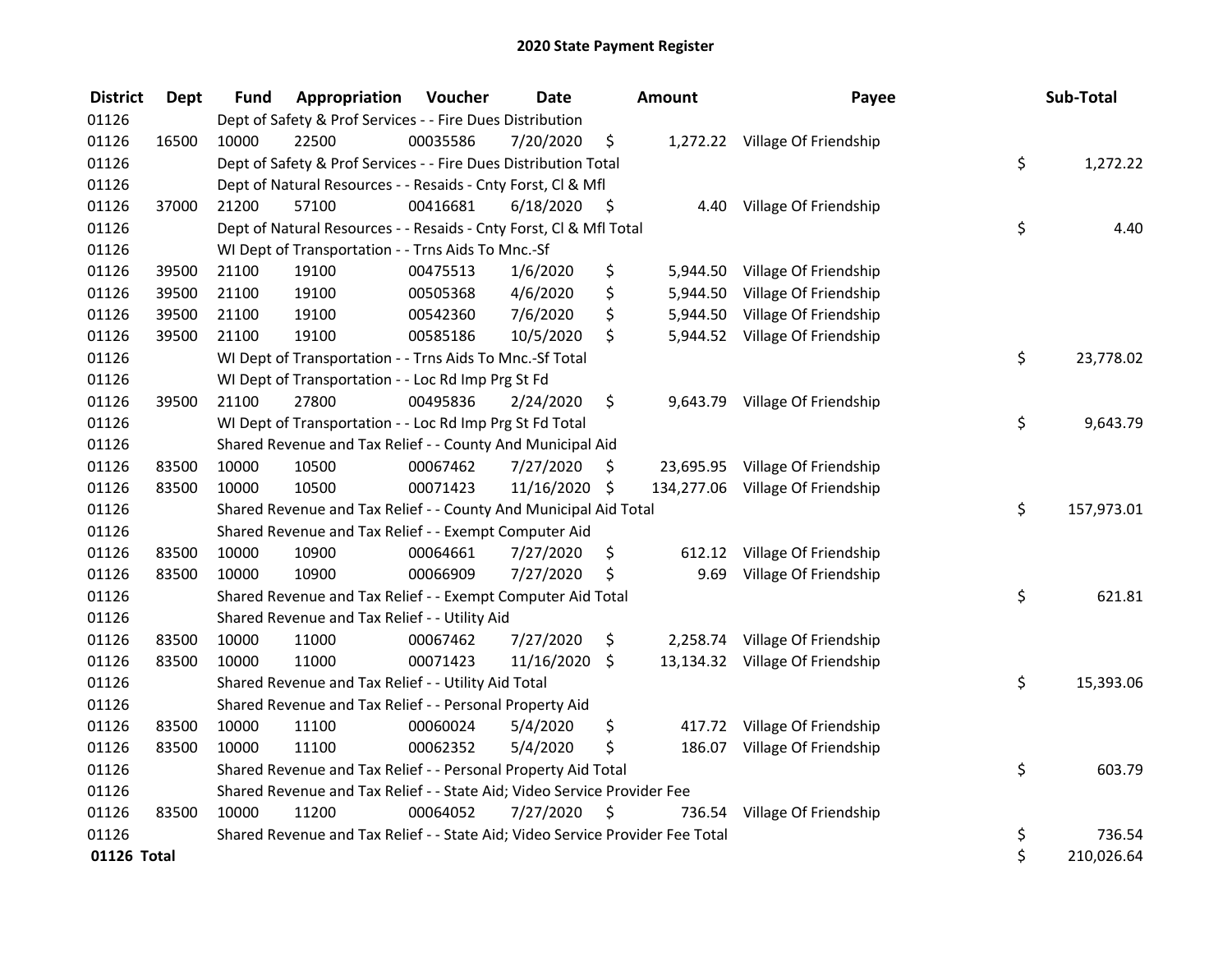| <b>District</b> | <b>Dept</b> | Fund  | Appropriation                                                      | Voucher  | <b>Date</b> |      | <b>Amount</b> |                        | Payee | Sub-Total |
|-----------------|-------------|-------|--------------------------------------------------------------------|----------|-------------|------|---------------|------------------------|-------|-----------|
| 01201           |             |       | Dept of Safety & Prof Services - - Fire Dues Distribution          |          |             |      |               |                        |       |           |
| 01201           | 16500       | 10000 | 22500                                                              | 00035587 | 7/20/2020   | \$   |               | 3,518.37 City Of Adams |       |           |
| 01201           |             |       | Dept of Safety & Prof Services - - Fire Dues Distribution Total    |          |             |      |               |                        | \$    | 3,518.37  |
| 01201           |             |       | Dept of Natural Resources - - Gen Program Ops-State Funds          |          |             |      |               |                        |       |           |
| 01201           | 37000       | 21200 | 16100                                                              | 00381558 | 1/10/2020   | \$   | 59.13         | City Of Adams          |       |           |
| 01201           | 37000       | 21200 | 16100                                                              | 00399717 | 4/3/2020    | \$   | 47.72         | City Of Adams          |       |           |
| 01201           | 37000       | 21200 | 16100                                                              | 00439736 | 10/6/2020   | \$   | 56.93         | City Of Adams          |       |           |
| 01201           |             |       | Dept of Natural Resources - - Gen Program Ops-State Funds Total    |          |             |      |               |                        | \$    | 163.78    |
| 01201           |             |       | Dept of Natural Resources - - Er--Vol Pay, Sale, Lease & Fee       |          |             |      |               |                        |       |           |
| 01201           | 37000       | 21200 | 16300                                                              | 00381558 | 1/10/2020   | \$   | 177.38        | City Of Adams          |       |           |
| 01201           | 37000       | 21200 | 16300                                                              | 00399717 | 4/3/2020    | \$   | 143.16        | City Of Adams          |       |           |
| 01201           | 37000       | 21200 | 16300                                                              | 00439736 | 10/6/2020   | \$   | 56.93         | City Of Adams          |       |           |
| 01201           |             |       | Dept of Natural Resources - - Er--Vol Pay, Sale, Lease & Fee Total |          |             |      |               |                        | \$    | 377.47    |
| 01201           |             |       | Dept of Natural Resources - - General Program Operations --        |          |             |      |               |                        |       |           |
| 01201           | 37000       | 21200 | 25400                                                              | 00381558 | 1/10/2020   | \$   | 886.91        | City Of Adams          |       |           |
| 01201           | 37000       | 21200 | 25400                                                              | 00399717 | 4/3/2020    | \$   | 715.79        | City Of Adams          |       |           |
| 01201           | 37000       | 21200 | 25400                                                              | 00423504 | 7/9/2020    | \$   | 1,294.32      | City Of Adams          |       |           |
| 01201           | 37000       | 21200 | 25400                                                              | 00439736 | 10/6/2020   | \$   | 740.05        | City Of Adams          |       |           |
| 01201           |             |       | Dept of Natural Resources - - General Program Operations -- Total  |          |             |      |               |                        | \$    | 3,637.07  |
| 01201           |             |       | Dept of Natural Resources - - GPO--State Funds                     |          |             |      |               |                        |       |           |
| 01201           | 37000       | 21200 | 36100                                                              | 00381558 | 1/10/2020   | \$   | 118.25        | City Of Adams          |       |           |
| 01201           | 37000       | 21200 | 36100                                                              | 00399717 | 4/3/2020    | \$   | 95.44         | City Of Adams          |       |           |
| 01201           | 37000       | 21200 | 36100                                                              | 00439736 | 10/6/2020   | \$   | 113.85        | City Of Adams          |       |           |
| 01201           |             |       | Dept of Natural Resources - - GPO--State Funds Total               |          |             |      |               |                        | \$    | 327.54    |
| 01201           |             |       | Dept of Natural Resources - - Resaids - Cnty Forst, Cl & Mfl       |          |             |      |               |                        |       |           |
| 01201           | 37000       | 21200 | 57100                                                              | 00416682 | 6/18/2020   | - Ş  | 28.12         | City Of Adams          |       |           |
| 01201           |             |       | Dept of Natural Resources - - Resaids - Cnty Forst, Cl & Mfl Total |          |             |      |               |                        | \$    | 28.12     |
| 01201           |             |       | Dept of Natural Resources - - Aids In Lieu Of Taxes - Sum S        |          |             |      |               |                        |       |           |
| 01201           | 37000       | 21200 | 57900                                                              | 00404554 | 4/21/2020   | - \$ |               | 7.02 City Of Adams     |       |           |
| 01201           |             |       | Dept of Natural Resources - - Aids In Lieu Of Taxes - Sum S Total  |          |             |      |               |                        | \$    | 7.02      |
| 01201           |             |       | Dept of Natural Resources - - Fin Asst For Responsible Units       |          |             |      |               |                        |       |           |
| 01201           | 37000       | 27400 | 67000                                                              | 00412956 | 5/29/2020   | \$   | 6,452.29      | City Of Adams          |       |           |
| 01201           |             |       | Dept of Natural Resources - - Fin Asst For Responsible Units Total |          |             |      |               |                        | \$    | 6,452.29  |
| 01201           |             |       | WI Dept of Transportation - - Hwy Sfty Loc Aid Ffd                 |          |             |      |               |                        |       |           |
| 01201           | 39500       | 21100 | 18500                                                              | 00431658 | 5/8/2020    | \$   |               | 4,000.00 City Of Adams |       |           |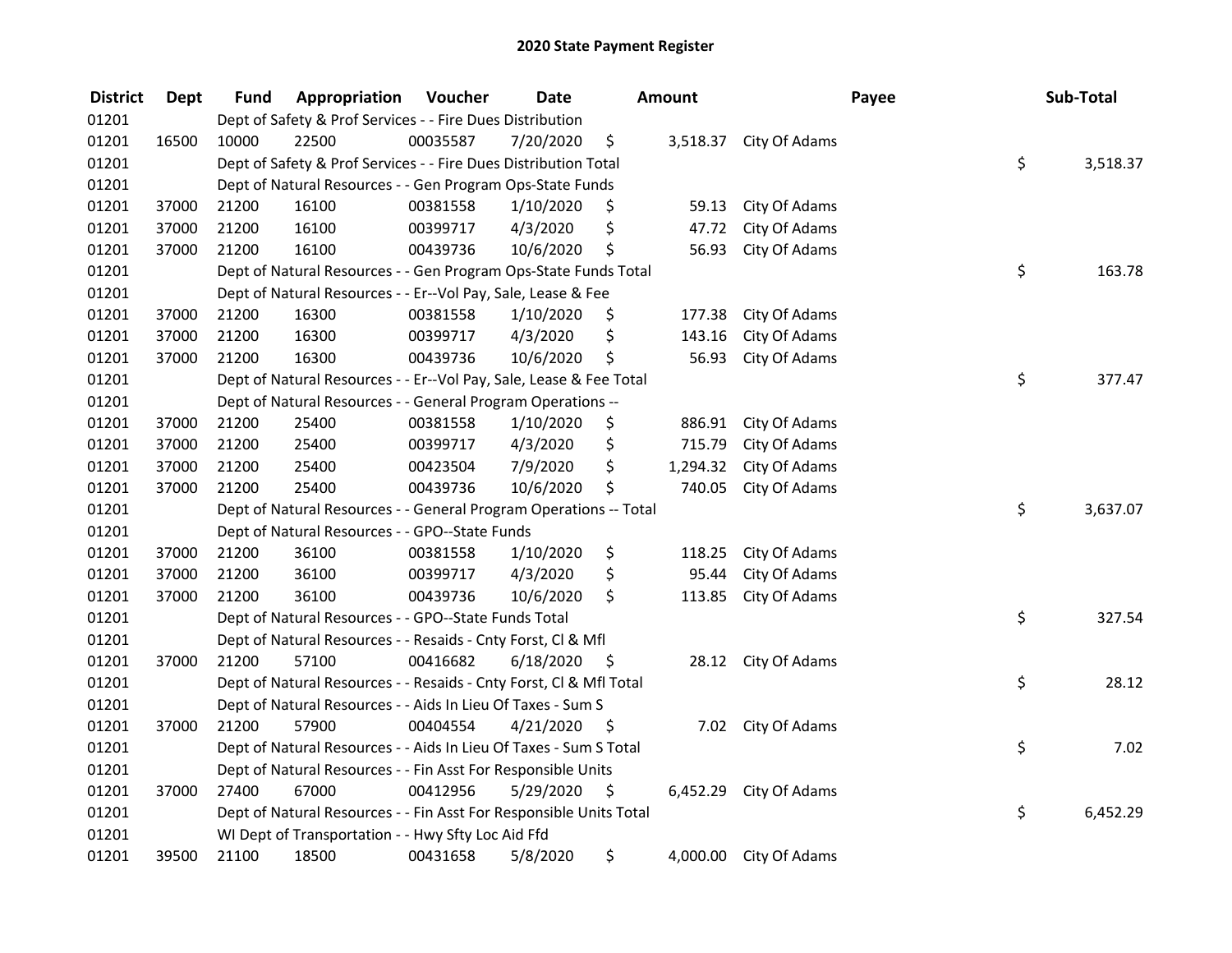| <b>District</b> | <b>Dept</b> | Fund  | Appropriation                                                    | Voucher  | <b>Date</b>   |     | Amount     |               | Payee | Sub-Total        |
|-----------------|-------------|-------|------------------------------------------------------------------|----------|---------------|-----|------------|---------------|-------|------------------|
| 01201           |             |       | WI Dept of Transportation - - Hwy Sfty Loc Aid Ffd Total         |          |               |     |            |               |       | \$<br>4,000.00   |
| 01201           |             |       | WI Dept of Transportation - - Trns Aids To Mnc.-Sf               |          |               |     |            |               |       |                  |
| 01201           | 39500       | 21100 | 19100                                                            | 00475514 | 1/6/2020      | \$  | 24,056.59  | City Of Adams |       |                  |
| 01201           | 39500       | 21100 | 19100                                                            | 00505369 | 4/6/2020      | \$  | 24,056.59  | City Of Adams |       |                  |
| 01201           | 39500       | 21100 | 19100                                                            | 00542361 | 7/6/2020      | \$  | 24,056.59  | City Of Adams |       |                  |
| 01201           | 39500       | 21100 | 19100                                                            | 00585187 | 10/5/2020     | \$  | 24,056.61  | City Of Adams |       |                  |
| 01201           |             |       | WI Dept of Transportation - - Trns Aids To Mnc.-Sf Total         |          |               |     |            |               |       | \$<br>96,226.38  |
| 01201           |             |       | Department of Justice - - Law Enforcement Train, Local           |          |               |     |            |               |       |                  |
| 01201           | 45500       | 10000 | 23100                                                            | 00090815 | 11/25/2020 \$ |     | 640.00     | City Of Adams |       |                  |
| 01201           |             |       | Department of Justice - - Law Enforcement Train, Local Total     |          |               |     |            |               |       | \$<br>640.00     |
| 01201           |             |       | Department of Administration - - Federal Aid                     |          |               |     |            |               |       |                  |
| 01201           | 50500       | 10000 | 14200                                                            | 00126566 | 8/12/2020     | \$  | 291.49     | City Of Adams |       |                  |
| 01201           | 50500       | 10000 | 14200                                                            | 00129682 | 10/2/2020     | \$  | 6,086.57   | City Of Adams |       |                  |
| 01201           | 50500       | 10000 | 14200                                                            | 00134071 | 12/10/2020    | \$  | 24,835.94  | City Of Adams |       |                  |
| 01201           | 50500       | 10000 | 14200                                                            | 00136064 | 12/17/2020    | \$  | 275.20     | City Of Adams |       |                  |
| 01201           |             |       | Department of Administration - - Federal Aid Total               |          |               |     |            |               |       | \$<br>31,489.20  |
| 01201           |             |       | Elections Commission - - 2018 Hava Election Security             |          |               |     |            |               |       |                  |
| 01201           | 51000       | 22000 | 18200                                                            | 00003453 | 6/29/2020     | \$  | 1,155.90   | City Of Adams |       |                  |
| 01201           | 51000       | 22000 | 18200                                                            | 00004442 | 9/9/2020      | \$  | 700.00     | City Of Adams |       |                  |
| 01201           |             |       | Elections Commission - - 2018 Hava Election Security Total       |          |               |     |            |               |       | \$<br>1,855.90   |
| 01201           |             |       | Shared Revenue and Tax Relief - - County And Municipal Aid       |          |               |     |            |               |       |                  |
| 01201           | 83500       | 10000 | 10500                                                            | 00067463 | 7/27/2020     | \$. | 91,024.28  | City Of Adams |       |                  |
| 01201           | 83500       | 10000 | 10500                                                            | 00071424 | 11/16/2020 \$ |     | 515,804.24 | City Of Adams |       |                  |
| 01201           |             |       | Shared Revenue and Tax Relief - - County And Municipal Aid Total |          |               |     |            |               |       | \$<br>606,828.52 |
| 01201           |             |       | Shared Revenue and Tax Relief - - Exempt Computer Aid            |          |               |     |            |               |       |                  |
| 01201           | 83500       | 10000 | 10900                                                            | 00064662 | 7/27/2020     | \$  | 443.77     | City Of Adams |       |                  |
| 01201           | 83500       | 10000 | 10900                                                            | 00066910 | 7/27/2020     | \$  | 7,097.11   | City Of Adams |       |                  |
| 01201           |             |       | Shared Revenue and Tax Relief - - Exempt Computer Aid Total      |          |               |     |            |               |       | \$<br>7,540.88   |
| 01201           |             |       | Shared Revenue and Tax Relief - - Utility Aid                    |          |               |     |            |               |       |                  |
| 01201           | 83500       | 10000 | 11000                                                            | 00067463 | 7/27/2020     | \$  | 0.30       | City Of Adams |       |                  |
| 01201           | 83500       | 10000 | 11000                                                            | 00071424 | 11/16/2020    | \$  | 8.71       | City Of Adams |       |                  |
| 01201           |             |       | Shared Revenue and Tax Relief - - Utility Aid Total              |          |               |     |            |               |       | \$<br>9.01       |
| 01201           |             |       | Shared Revenue and Tax Relief - - Personal Property Aid          |          |               |     |            |               |       |                  |
| 01201           | 83500       | 10000 | 11100                                                            | 00060025 | 5/4/2020      | \$  | 961.76     | City Of Adams |       |                  |
| 01201           | 83500       | 10000 | 11100                                                            | 00062353 | 5/4/2020      | \$  | 24,036.14  | City Of Adams |       |                  |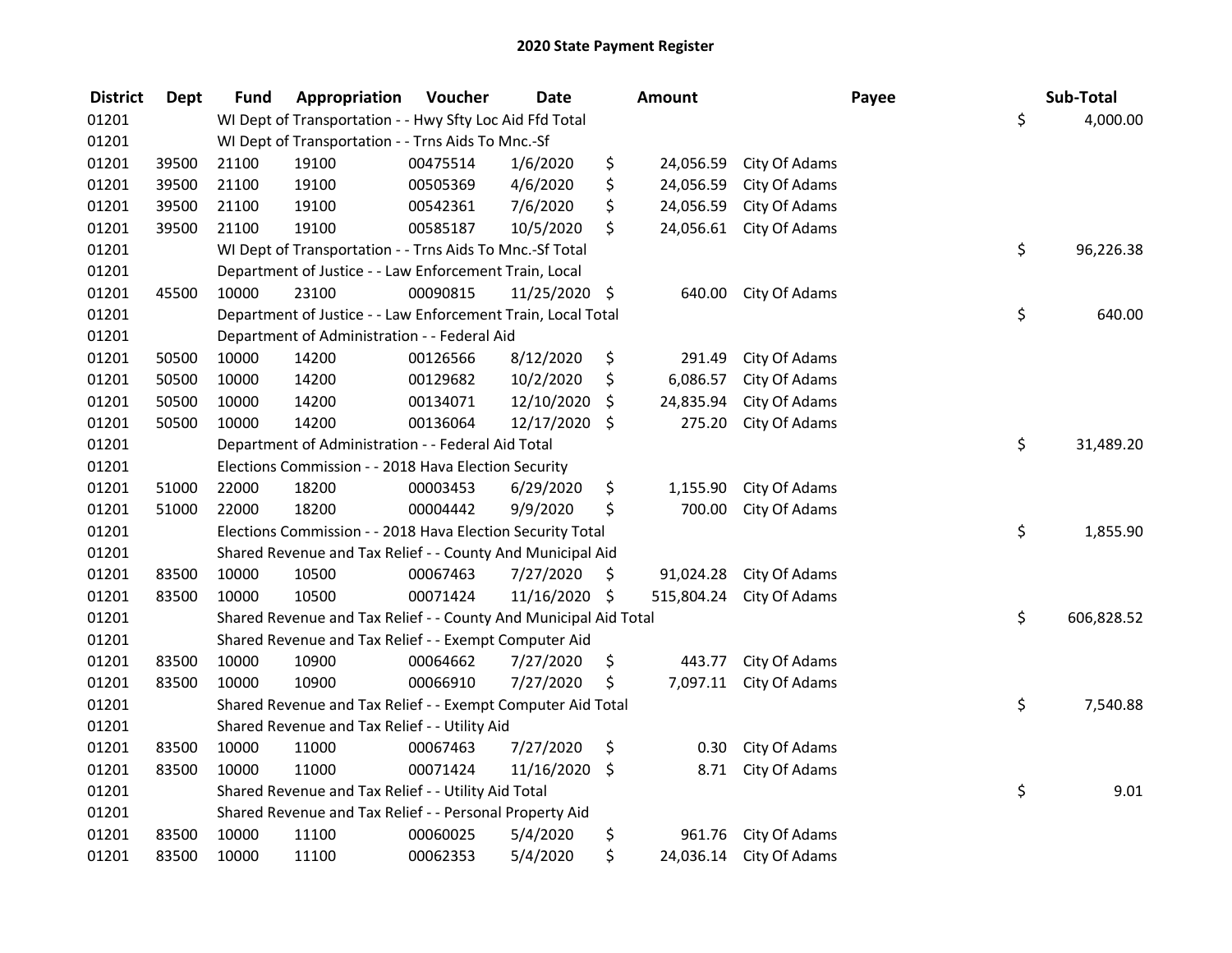| <b>District</b> | Dept  | <b>Fund</b> | Appropriation                                                                 | <b>Voucher</b> | <b>Date</b> |    | Amount   |                        | Payee | Sub-Total  |
|-----------------|-------|-------------|-------------------------------------------------------------------------------|----------------|-------------|----|----------|------------------------|-------|------------|
| 01201           |       |             | Shared Revenue and Tax Relief - - Personal Property Aid Total                 |                |             |    |          |                        |       | 24,997.90  |
| 01201           |       |             | Shared Revenue and Tax Relief - - State Aid; Video Service Provider Fee       |                |             |    |          |                        |       |            |
| 01201           | 83500 | 10000       | 11200                                                                         | 00064053       | 7/27/2020   | S. |          | 2.226.96 City Of Adams |       |            |
| 01201           |       |             | Shared Revenue and Tax Relief - - State Aid; Video Service Provider Fee Total |                |             |    |          |                        |       | 2,226.96   |
| 01201           |       |             | Shared Revenue and Tax Relief - - Payments For Municipal Svcs                 |                |             |    |          |                        |       |            |
| 01201           | 83500 | 10000       | 50100                                                                         | 00054739       | 2/3/2020    |    | 1.809.91 | City Of Adams          |       |            |
| 01201           |       |             | Shared Revenue and Tax Relief - - Payments For Municipal Svcs Total           |                |             |    |          |                        |       | 1,809.91   |
| 01201 Total     |       |             |                                                                               |                |             |    |          |                        |       | 792,136.32 |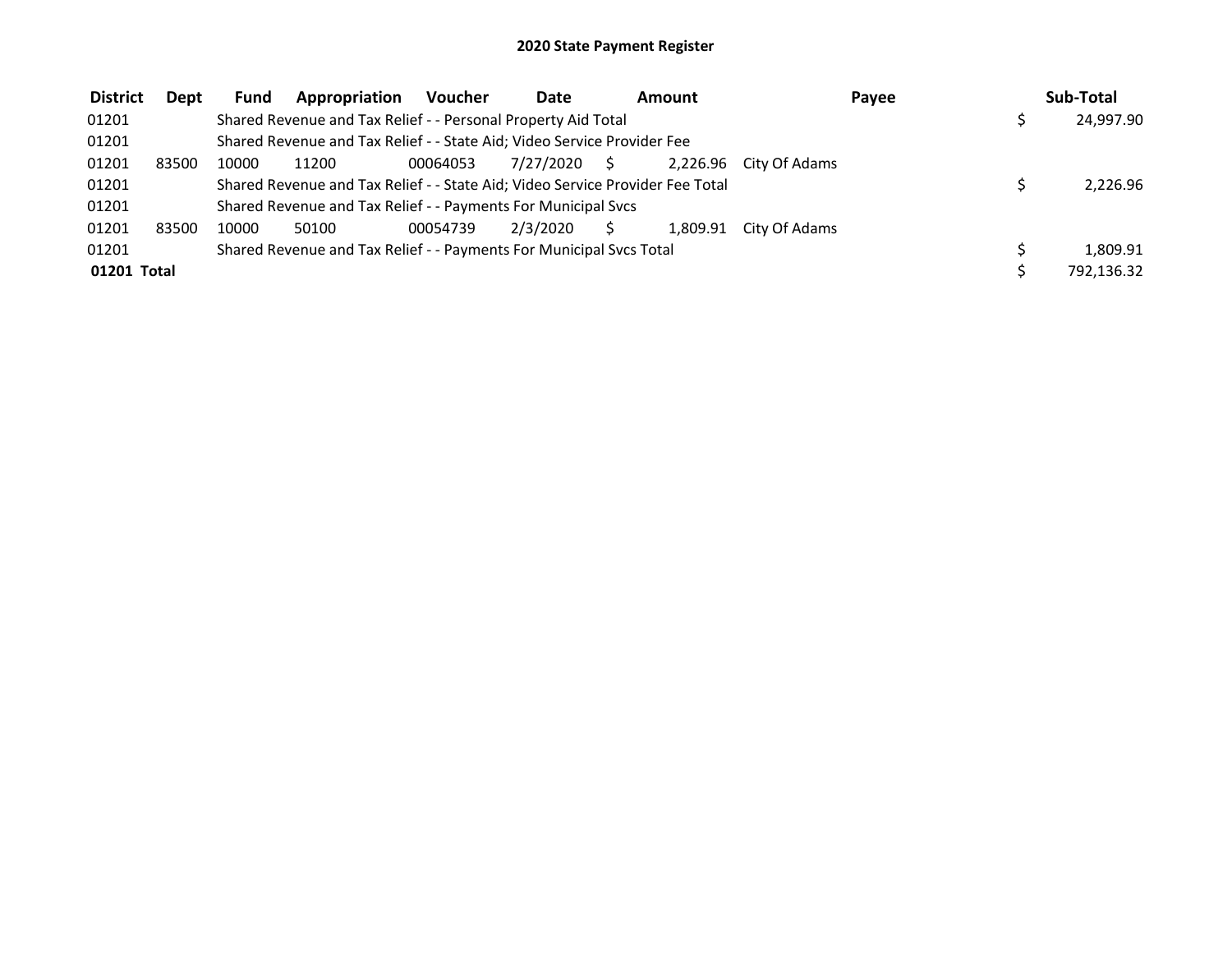| <b>District</b> | <b>Dept</b> | <b>Fund</b> | Appropriation                                                       | Voucher  | <b>Date</b> | Amount         | Payee                              | Sub-Total       |
|-----------------|-------------|-------------|---------------------------------------------------------------------|----------|-------------|----------------|------------------------------------|-----------------|
| 01291           |             |             | Wisconsin Historical Society - - Energy Costs                       |          |             |                |                                    |                 |
| 01291           | 24500       | 10000       | 10500                                                               | 00026901 | 1/17/2020   | \$<br>1,002.62 | Wisconsin Dells, City of           |                 |
| 01291           | 24500       | 10000       | 10500                                                               | 00027248 | 2/14/2020   | \$<br>1,282.90 | Wisconsin Dells, City of           |                 |
| 01291           | 24500       | 10000       | 10500                                                               | 00027633 | 3/13/2020   | \$<br>947.22   | Wisconsin Dells, City of           |                 |
| 01291           | 24500       | 10000       | 10500                                                               | 00028013 | 4/16/2020   | \$<br>944.98   | Wisconsin Dells, City of           |                 |
| 01291           | 24500       | 10000       | 10500                                                               | 00028248 | 5/11/2020   | \$<br>1,036.65 | Wisconsin Dells, City of           |                 |
| 01291           | 24500       | 10000       | 10500                                                               | 00028508 | 6/8/2020    | \$<br>748.06   | Wisconsin Dells, City of           |                 |
| 01291           | 24500       | 10000       | 10500                                                               | 00028850 | 7/10/2020   | \$<br>769.08   | Wisconsin Dells, City of           |                 |
| 01291           | 24500       | 10000       | 10500                                                               | 00029226 | 8/11/2020   | \$<br>952.56   | Wisconsin Dells, City of           |                 |
| 01291           | 24500       | 10000       | 10500                                                               | 00029611 | 9/8/2020    | \$<br>818.38   | Wisconsin Dells, City of           |                 |
| 01291           | 24500       | 10000       | 10500                                                               | 00030004 | 10/15/2020  | \$<br>917.37   | Wisconsin Dells, City of           |                 |
| 01291           | 24500       | 10000       | 10500                                                               | 00030340 | 11/12/2020  | \$<br>717.79   | Wisconsin Dells, City of           |                 |
| 01291           | 24500       | 10000       | 10500                                                               | 00030717 | 12/9/2020   | \$<br>662.51   | Wisconsin Dells, City of           |                 |
| 01291           |             |             | Wisconsin Historical Society - - Energy Costs Total                 |          |             |                |                                    | \$<br>10,800.12 |
| 01291           |             |             | Wisconsin Historical Society - - Gifts, Grants And Membership       |          |             |                |                                    |                 |
| 01291           | 24500       | 10000       | 13200                                                               | 00029736 | 9/24/2020   | \$<br>114.54   | Wisconsin Dells, City of           |                 |
| 01291           |             |             | Wisconsin Historical Society - - Gifts, Grants And Membership Total |          |             |                |                                    | \$<br>114.54    |
| 01291           |             |             | Dept of Natural Resources - - Air Management -- Stationary S        |          |             |                |                                    |                 |
| 01291           | 37000       | 10000       | 43700                                                               | 00382440 | 1/15/2020   | \$<br>83.65    | Wisconsin Dells, City of           |                 |
| 01291           | 37000       | 10000       | 43700                                                               | 00388738 | 2/7/2020    | \$<br>109.18   | Wisconsin Dells, City of           |                 |
| 01291           | 37000       | 10000       | 43700                                                               | 00395583 | 3/12/2020   | \$<br>84.73    | Wisconsin Dells, City of           |                 |
| 01291           | 37000       | 10000       | 43700                                                               | 00400416 | 4/8/2020    | \$<br>97.65    | Wisconsin Dells, City of           |                 |
| 01291           | 37000       | 10000       | 43700                                                               | 00409148 | 5/14/2020   | \$<br>87.84    | Wisconsin Dells, City of           |                 |
| 01291           | 37000       | 10000       | 43700                                                               | 00415021 | 6/9/2020    | \$<br>63.73    | Wisconsin Dells, City of           |                 |
| 01291           | 37000       | 10000       | 43700                                                               | 00423519 | 7/10/2020   | \$<br>63.12    | Wisconsin Dells, City of           |                 |
| 01291           | 37000       | 10000       | 43700                                                               | 00428909 | 8/13/2020   | \$<br>74.03    | Wisconsin Dells, City of           |                 |
| 01291           | 37000       | 10000       | 43700                                                               | 00434515 | 9/11/2020   | \$<br>62.78    | Wisconsin Dells, City of           |                 |
| 01291           | 37000       | 10000       | 43700                                                               | 00440326 | 10/8/2020   | \$<br>70.79    | Wisconsin Dells, City of           |                 |
| 01291           | 37000       | 10000       | 43700                                                               | 00446613 | 11/12/2020  | \$<br>58.77    | Wisconsin Dells, City of           |                 |
| 01291           | 37000       | 10000       | 43700                                                               | 00451208 | 12/8/2020   | \$<br>63.98    | Wisconsin Dells, City of           |                 |
| 01291           |             |             | Dept of Natural Resources - - Air Management -- Stationary S Total  |          |             |                |                                    | \$<br>920.25    |
| 01291           |             |             | Dept of Natural Resources - - Aids In Lieu Of Taxes - Gener         |          |             |                |                                    |                 |
| 01291           | 37000       | 10000       | 50300                                                               | 00382757 | 1/15/2020   | \$             | 40,456.25 Wisconsin Dells, City of |                 |
| 01291           |             |             | Dept of Natural Resources - - Aids In Lieu Of Taxes - Gener Total   |          |             |                |                                    | \$<br>40,456.25 |
| 01291           |             |             | Dept of Natural Resources - - Gen Program Ops-State Funds           |          |             |                |                                    |                 |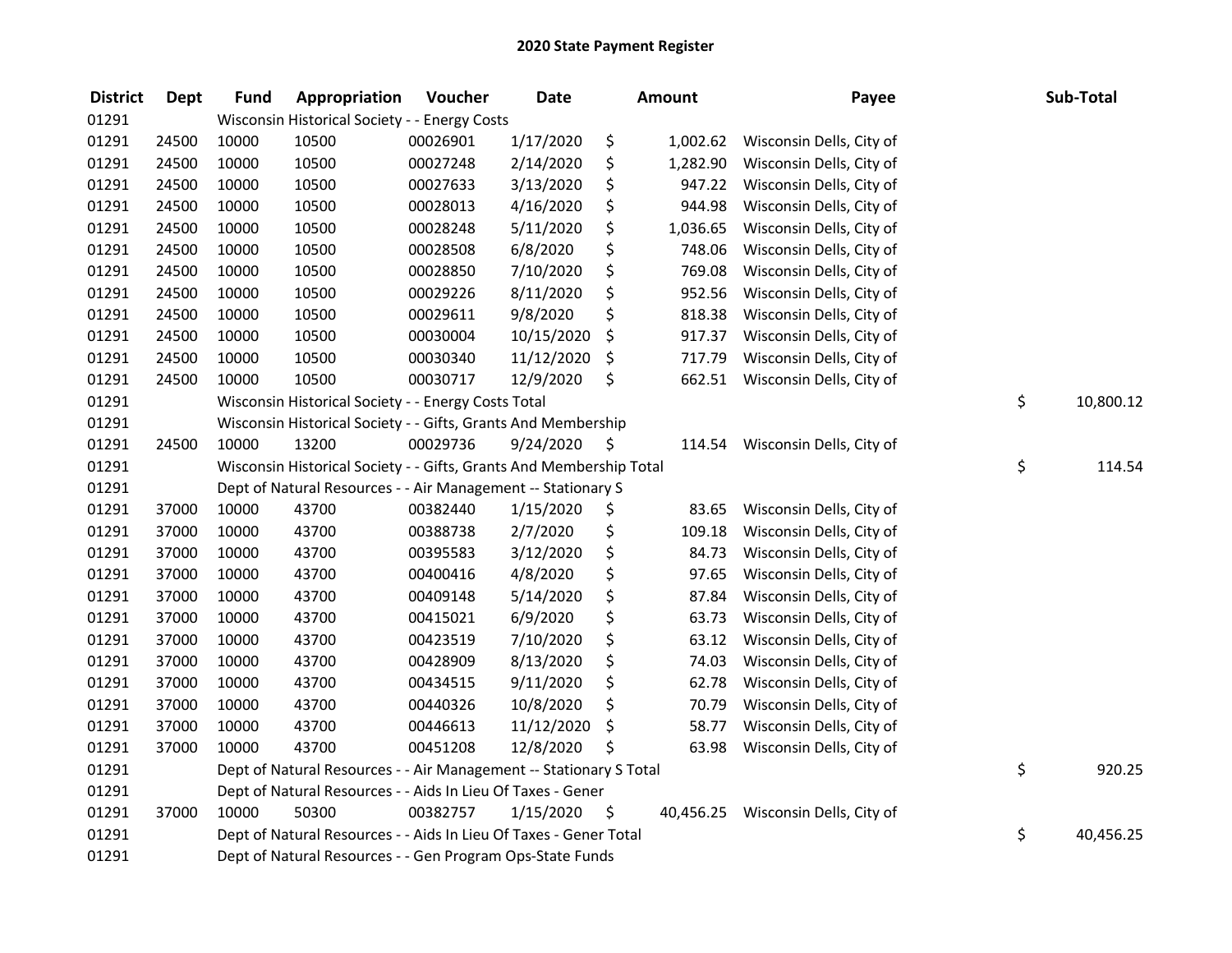| <b>District</b> | <b>Dept</b> | <b>Fund</b> | Appropriation                                                     | Voucher  | <b>Date</b> | <b>Amount</b> | Payee                    | Sub-Total      |
|-----------------|-------------|-------------|-------------------------------------------------------------------|----------|-------------|---------------|--------------------------|----------------|
| 01291           | 37000       | 21200       | 16100                                                             | 00382440 | 1/15/2020   | \$<br>83.65   | Wisconsin Dells, City of |                |
| 01291           | 37000       | 21200       | 16100                                                             | 00388738 | 2/7/2020    | \$<br>109.18  | Wisconsin Dells, City of |                |
| 01291           | 37000       | 21200       | 16100                                                             | 00395583 | 3/12/2020   | \$<br>84.73   | Wisconsin Dells, City of |                |
| 01291           | 37000       | 21200       | 16100                                                             | 00400416 | 4/8/2020    | \$<br>97.65   | Wisconsin Dells, City of |                |
| 01291           | 37000       | 21200       | 16100                                                             | 00409148 | 5/14/2020   | \$<br>87.84   | Wisconsin Dells, City of |                |
| 01291           | 37000       | 21200       | 16100                                                             | 00415021 | 6/9/2020    | \$<br>63.73   | Wisconsin Dells, City of |                |
| 01291           | 37000       | 21200       | 16100                                                             | 00423519 | 7/10/2020   | \$<br>63.12   | Wisconsin Dells, City of |                |
| 01291           | 37000       | 21200       | 16100                                                             | 00428909 | 8/13/2020   | \$<br>74.03   | Wisconsin Dells, City of |                |
| 01291           | 37000       | 21200       | 16100                                                             | 00434515 | 9/11/2020   | \$<br>62.78   | Wisconsin Dells, City of |                |
| 01291           | 37000       | 21200       | 16100                                                             | 00440326 | 10/8/2020   | \$<br>70.79   | Wisconsin Dells, City of |                |
| 01291           | 37000       | 21200       | 16100                                                             | 00446613 | 11/12/2020  | \$<br>58.77   | Wisconsin Dells, City of |                |
| 01291           | 37000       | 21200       | 16100                                                             | 00451208 | 12/8/2020   | \$<br>63.98   | Wisconsin Dells, City of |                |
| 01291           |             |             | Dept of Natural Resources - - Gen Program Ops-State Funds Total   |          |             |               |                          | \$<br>920.25   |
| 01291           |             |             | Dept of Natural Resources - - General Program Operations --       |          |             |               |                          |                |
| 01291           | 37000       | 21200       | 25400                                                             | 00382440 | 1/15/2020   | \$<br>250.93  | Wisconsin Dells, City of |                |
| 01291           | 37000       | 21200       | 25400                                                             | 00388738 | 2/7/2020    | \$<br>327.53  | Wisconsin Dells, City of |                |
| 01291           | 37000       | 21200       | 25400                                                             | 00395583 | 3/12/2020   | \$<br>254.17  | Wisconsin Dells, City of |                |
| 01291           | 37000       | 21200       | 25400                                                             | 00400416 | 4/8/2020    | \$<br>292.94  | Wisconsin Dells, City of |                |
| 01291           | 37000       | 21200       | 25400                                                             | 00409148 | 5/14/2020   | \$<br>263.53  | Wisconsin Dells, City of |                |
| 01291           | 37000       | 21200       | 25400                                                             | 00415021 | 6/9/2020    | \$<br>191.20  | Wisconsin Dells, City of |                |
| 01291           | 37000       | 21200       | 25400                                                             | 00423519 | 7/10/2020   | \$<br>189.36  | Wisconsin Dells, City of |                |
| 01291           | 37000       | 21200       | 25400                                                             | 00428909 | 8/13/2020   | \$<br>222.11  | Wisconsin Dells, City of |                |
| 01291           | 37000       | 21200       | 25400                                                             | 00434515 | 9/11/2020   | \$<br>188.34  | Wisconsin Dells, City of |                |
| 01291           | 37000       | 21200       | 25400                                                             | 00440326 | 10/8/2020   | \$<br>212.36  | Wisconsin Dells, City of |                |
| 01291           | 37000       | 21200       | 25400                                                             | 00446613 | 11/12/2020  | \$<br>176.32  | Wisconsin Dells, City of |                |
| 01291           | 37000       | 21200       | 25400                                                             | 00451208 | 12/8/2020   | \$<br>191.95  | Wisconsin Dells, City of |                |
| 01291           |             |             | Dept of Natural Resources - - General Program Operations -- Total |          |             |               |                          | \$<br>2,760.74 |
| 01291           |             |             | Dept of Natural Resources - - GPO - State Funds                   |          |             |               |                          |                |
| 01291           | 37000       | 21200       | 96100                                                             | 00382440 | 1/15/2020   | \$<br>83.65   | Wisconsin Dells, City of |                |
| 01291           | 37000       | 21200       | 96100                                                             | 00388738 | 2/7/2020    | \$<br>109.18  | Wisconsin Dells, City of |                |
| 01291           | 37000       | 21200       | 96100                                                             | 00395583 | 3/12/2020   | \$<br>84.73   | Wisconsin Dells, City of |                |
| 01291           | 37000       | 21200       | 96100                                                             | 00400416 | 4/8/2020    | \$<br>97.65   | Wisconsin Dells, City of |                |
| 01291           | 37000       | 21200       | 96100                                                             | 00409148 | 5/14/2020   | \$<br>87.84   | Wisconsin Dells, City of |                |
| 01291           | 37000       | 21200       | 96100                                                             | 00415021 | 6/9/2020    | \$<br>63.73   | Wisconsin Dells, City of |                |
| 01291           | 37000       | 21200       | 96100                                                             | 00423519 | 7/10/2020   | \$<br>63.12   | Wisconsin Dells, City of |                |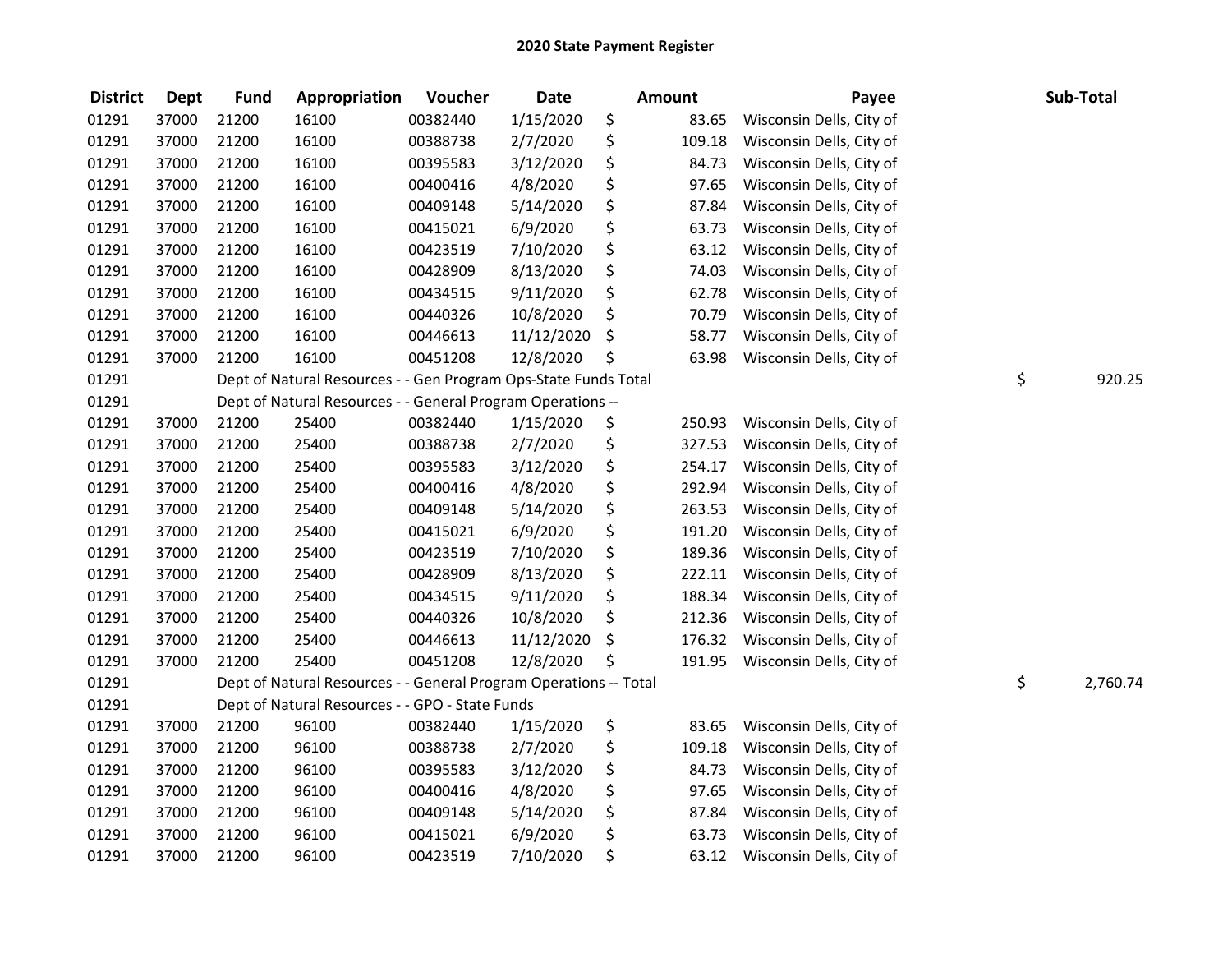| <b>District</b> | <b>Dept</b> | <b>Fund</b> | Appropriation                                                     | Voucher  | <b>Date</b> |      | Amount    | Payee                    | Sub-Total       |
|-----------------|-------------|-------------|-------------------------------------------------------------------|----------|-------------|------|-----------|--------------------------|-----------------|
| 01291           | 37000       | 21200       | 96100                                                             | 00428909 | 8/13/2020   | \$   | 74.03     | Wisconsin Dells, City of |                 |
| 01291           | 37000       | 21200       | 96100                                                             | 00434515 | 9/11/2020   | \$   | 62.78     | Wisconsin Dells, City of |                 |
| 01291           | 37000       | 21200       | 96100                                                             | 00440326 | 10/8/2020   | \$   | 70.79     | Wisconsin Dells, City of |                 |
| 01291           | 37000       | 21200       | 96100                                                             | 00446613 | 11/12/2020  | \$   | 58.77     | Wisconsin Dells, City of |                 |
| 01291           | 37000       | 21200       | 96100                                                             | 00451208 | 12/8/2020   | \$   | 63.98     | Wisconsin Dells, City of |                 |
| 01291           |             |             | Dept of Natural Resources - - GPO - State Funds Total             |          |             |      |           |                          | \$<br>920.25    |
| 01291           |             |             | Dept of Natural Resources - - Petrostorage Envr Remd Awards       |          |             |      |           |                          |                 |
| 01291           | 37000       | 27200       | 66700                                                             | 00436975 | 9/24/2020   | - \$ | 12,166.14 | Wisconsin Dells, City of |                 |
| 01291           |             |             | Dept of Natural Resources - - Petrostorage Envr Remd Awards Total |          |             |      |           |                          | \$<br>12,166.14 |
| 01291           |             |             | WI Dept of Transportation - - Rpd Slvg Veh Exm Sf                 |          |             |      |           |                          |                 |
| 01291           | 39500       | 10000       | 52300                                                             | 00512169 | 4/7/2020    | \$   | 60.00     | Wisconsin Dells, City of |                 |
| 01291           | 39500       | 10000       | 52300                                                             | 00530332 | 5/29/2020   | \$   | 60.00     | Wisconsin Dells, City of |                 |
| 01291           | 39500       | 10000       | 52300                                                             | 00591820 | 9/29/2020   | \$   | 120.00    | Wisconsin Dells, City of |                 |
| 01291           | 39500       | 10000       | 52300                                                             | 00616447 | 11/17/2020  | \$   | 60.00     | Wisconsin Dells, City of |                 |
| 01291           |             |             | WI Dept of Transportation - - Rpd Slvg Veh Exm Sf Total           |          |             |      |           |                          | \$<br>300.00    |
| 01291           |             |             | WI Dept of Transportation - - Hwy Sfty Loc Aid Ffd                |          |             |      |           |                          |                 |
| 01291           | 39500       | 21100       | 18500                                                             | 00555762 | 7/27/2020   | \$   | 6,071.26  | Wisconsin Dells, City of |                 |
| 01291           | 39500       | 21100       | 18500                                                             | 00577791 | 9/4/2020    | \$   | 8,642.36  | Wisconsin Dells, City of |                 |
| 01291           | 39500       | 21100       | 18500                                                             | 00597922 | 10/13/2020  | \$   | 6,811.92  | Wisconsin Dells, City of |                 |
| 01291           | 39500       | 21100       | 18500                                                             | 00604678 | 10/23/2020  | \$   | 5,686.21  | Wisconsin Dells, City of |                 |
| 01291           |             |             | WI Dept of Transportation - - Hwy Sfty Loc Aid Ffd Total          |          |             |      |           |                          | \$<br>27,211.75 |
| 01291           |             |             | WI Dept of Transportation - - Hwy Mgmt & Opers Sf                 |          |             |      |           |                          |                 |
| 01291           | 39500       | 21100       | 36500                                                             | 00480376 | 1/10/2020   | \$   | 500.64    | Wisconsin Dells, City of |                 |
| 01291           | 39500       | 21100       | 36500                                                             | 00491308 | 2/11/2020   | \$   | 137.99    | Wisconsin Dells, City of |                 |
| 01291           | 39500       | 21100       | 36500                                                             | 00492342 | 2/13/2020   | \$   | 539.85    | Wisconsin Dells, City of |                 |
| 01291           | 39500       | 21100       | 36500                                                             | 00500225 | 3/6/2020    | \$   | 476.16    | Wisconsin Dells, City of |                 |
| 01291           | 39500       | 21100       | 36500                                                             | 00501656 | 3/11/2020   | \$   | 56.15     | Wisconsin Dells, City of |                 |
| 01291           | 39500       | 21100       | 36500                                                             | 00514014 | 4/10/2020   | \$   | 502.04    | Wisconsin Dells, City of |                 |
| 01291           | 39500       | 21100       | 36500                                                             | 00524011 | 5/8/2020    | \$   | 329.31    | Wisconsin Dells, City of |                 |
| 01291           | 39500       | 21100       | 36500                                                             | 00525343 | 5/12/2020   | \$   | 239.28    | Wisconsin Dells, City of |                 |
| 01291           | 39500       | 21100       | 36500                                                             | 00533676 | 6/4/2020    | \$   | 67.36     | Wisconsin Dells, City of |                 |
| 01291           | 39500       | 21100       | 36500                                                             | 00535045 | 6/9/2020    | \$   | 420.79    | Wisconsin Dells, City of |                 |
| 01291           | 39500       | 21100       | 36500                                                             | 00536403 | 6/12/2020   | \$   | 145.02    | Wisconsin Dells, City of |                 |
| 01291           | 39500       | 21100       | 36500                                                             | 00551685 | 7/14/2020   | \$   | 542.21    | Wisconsin Dells, City of |                 |
| 01291           | 39500       | 21100       | 36500                                                             | 00562273 | 8/6/2020    | \$   | 156.00    | Wisconsin Dells, City of |                 |